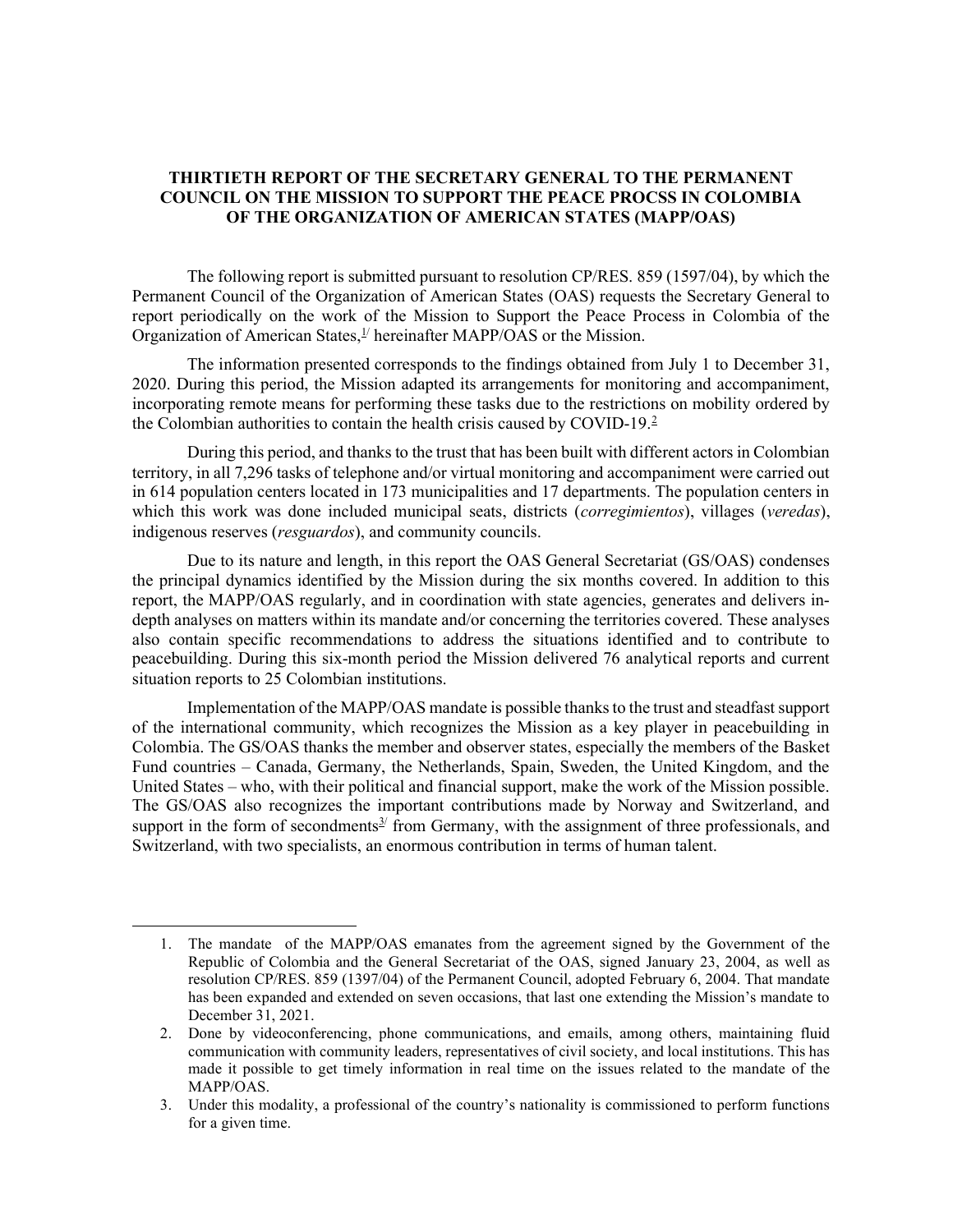## 1. GENERAL CONSIDERATIONS

The current pandemic is seriously worsening social inequality, the long-term distribution of resources, and equal opportunities in any number of dimensions. In light of this situation, the states of the Americas have been doing their utmost to respond to the crisis as per their specific realities. In the Colombian case the National Government has made decisions and adopted policies that seek to mitigate and generate strategies for recovery for the population as a whole. In this context, implementation of the National Vaccination Plan to control COVID-19 brings hope to a scenario fraught with uncertainty and challenges.

Since 2004, the MAPP/OAS has been a privileged witness to many efforts, commitments, and good intentions that reflect Colombia's democratic vocation and the desire of Colombian society to emerge from the violence and move to dialogue, coexistence, and reconciliation.

The fluid, close, and independent communication that the MAPP/OAS has consolidated with the institutions of the Colombian State has made it possible to learn of the gains attained by each of the institutions, which are very much valued and taken into account by the Mission in drawing up this and other analyses.

Three years after implementation by the National Government of a set of policies, plans, and programs which, under the title "Pact for Colombia, Pact for Equity," have sought to make progress in social and productive inclusion, the "Peace with Legality" policy has been put forward as an important tool for articulating priority aspects of the peace agenda, guaranteeing more rights for more Colombians with the resources available.

During the second half of 2020 the main dynamics and findings in the territories have to do with the current situation and the measures adopted in the context of the health emergency, which are being taken advantage of by the illegal armed groups to obtain control over the chain of production of drug-trafficking, which entails a worsening of the territorial disputes. These actions impact communities that oppose their decisions and violate the autonomy and self-government of indigenous and Afro-Colombian communities, and of Communal Action Organizations (OACs), endangering the integrity and legitimacy of their actions.

In addition, in border areas the illegal armed groups seek, by means of violence, to consolidate territorial, economic, and social control, provoking the forced displacement of communities to Colombian territory, These dynamics exacerbate the humanitarian and socioeconomic crisis in vulnerable border communities.

The GS/OAS recognizes the institutional decisions, *inter alia*, to identify, combat, and dismantle the illegal armed groups through the directives of the National Security Council, the implementation of Decrees 601 and  $965\frac{4}{3}$  of 2020, and the strategy to disrupt illicit economies pursued by the Office of the Attorney General of the Nation. While these legal frameworks are an important step, the National Commission on Security Guarantees (CNGS) still faces the challenge of coordinating and designing a wide-ranging and comprehensive policy for dismantling criminal structures that goes beyond articulating strategies already being implemented.

The violence brought to bear by illegal armed groups results in serious violations of the rights of the population as expressed in homicides, threats, forced displacement, confinement, forced recruitment of children and adolescents, gender-based violence, and contamination in areas with antipersonnel mines, among other impacts. The GS/OAS notes that this violence has a specific negative

<sup>4</sup> By which measures are adopted for the individual submission to justice of the members of the organized armed groups.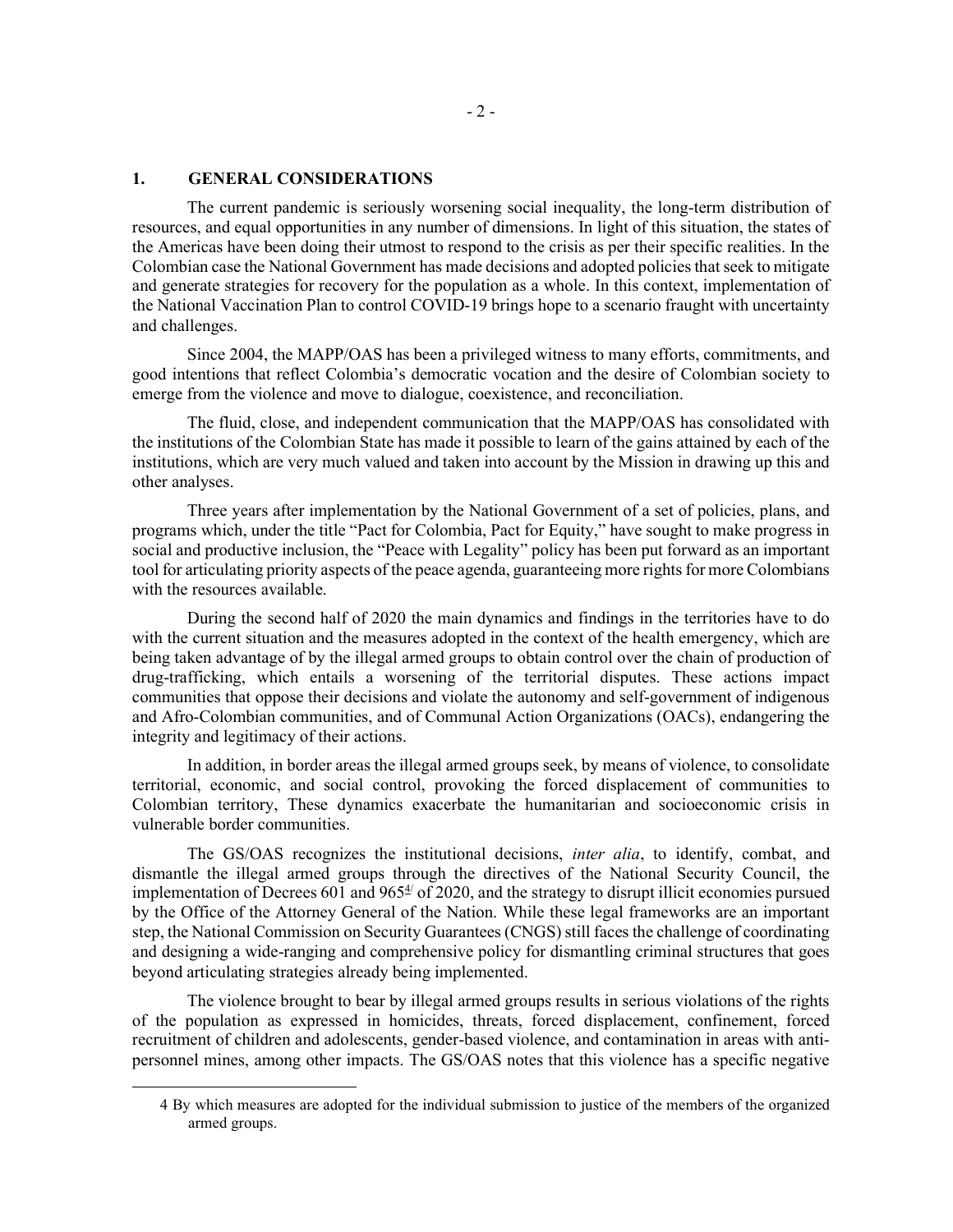impact on certain sectors of the population: persons with positions of authority in the community, as well as those who are social and/or community leaders; ethnic-territorial authorities and communities; migrants or outsiders in areas with a presence of illegal armed groups; children, adolescents, youth, and women; and persons in the process of reincorporating into civilian life.

Children and adolescents, especially in rural areas, continue to be at risk of being forcibly recruited to carry out criminal activities. The indigenous authorities and their institutions of selfgovernment continue to face threats and attacks by illegal armed groups, many of which are reprisals directed against their constitutional exercise of autonomy. In some cases, persons in the process of reincorporation are called on to return to unlawful activities; if they do not accept, they are subject to retaliation and violence.

One notes the differential impact that the dynamics of violence and armed conflict have on women, especially those in the most isolated communities. While the response in terms of protection is known, including the positive effects of the Comprehensive Program of Guarantees for Women Leaders and Women Human Rights Defenders (PIG-Mujeres: Programa Integral de Garantías a Lideresas y Defensoras) through its four pilots,  $\frac{5}{7}$  the lack of guarantees for the exercise of women's leadership persists, especially in local spaces. There is no end to threats against women leaders and women defenders of peace, or of femicides, forced disappearances, human trafficking, and other gender-based violence against women, girls, and adolescent females. In this regard, the GS/OAS encourages the continued implementation of institutional measures to address the impact of gender violence, strengthen collective and preventive measures of protection, and guarantee women's participation in decision-making and political forums that reaffirm governance with gender equality as an essential element for achieving peace and building democracy in Colombia.

On December 9, 2020, the Office of the High Commissioner for Peace (OACP) officially announced that 25 more municipalities were free of suspicion of antipersonnel mines; of the total 432 municipalities, 154 have been so declared during the current administration. The GS/OAS values the gains made in humanitarian mine-removal operations, comprehensive assistance for the victims, and education on the risks of antipersonnel mines, in which the OAS cooperates through its mine-removal program (AICMA). Nonetheless, those gains are permanently threatened by the activities of illegal armed groups, who continue using such devices indiscriminately to exercise territorial control and impede the advances of the National Police and military forces. This translates into risks for the communities, especially in areas where the illegal armed groups seek to consolidate their presence and attack ongoing mine-removal efforts.

In addition, in the second half of 2020 the measures to address the health emergency continued to limit citizen mobility. While the manifest will and openness to engage in dialogue and participation was observed on the part of the citizens, as well as on the part of the institutions, in their efforts to adapt to virtual communications, barriers persist related to the digital divide and the fatigue associated with participating in virtual meetings. One example of these challenges to citizen participation can be observed in a persistent perception regarding the insufficiency of guarantees in the mechanism of consultation for modifying the Environmental Management Plan of the Program for Eradication of Illicit Crops using the Herbicide Glyphosate (PECIG: Plan de Manejo Ambiental del Programa de Erradicación de Cultivos Ilícitos con el Herbicida Glifosato), even though the authorities have taken the actions set forth in court orders to guarantee the participation of the communities.

<sup>5.</sup> In the departments of Chocó, Cauca, Putumayo, and the Montes de María region, with the participation of 700 women.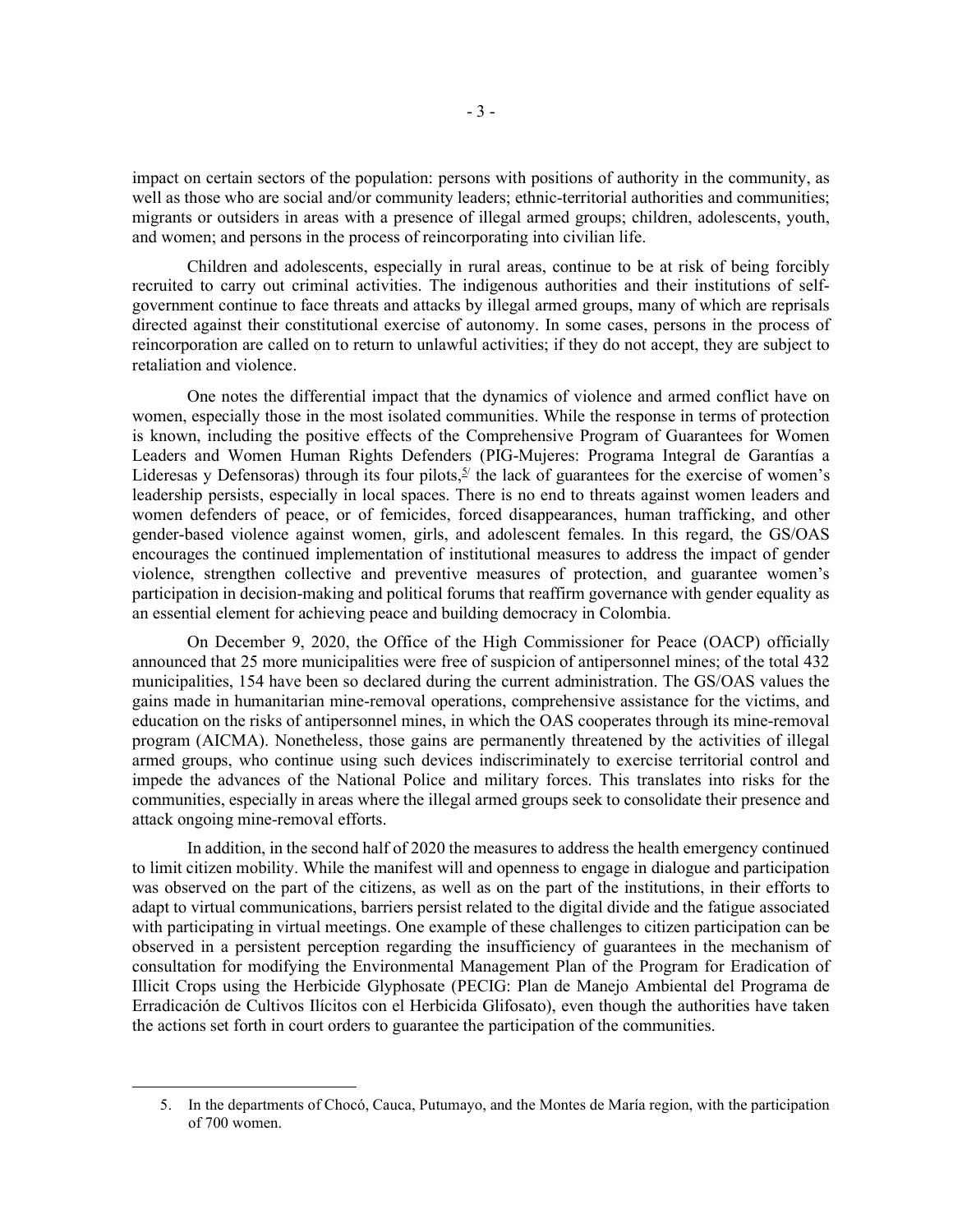In its monitoring work the Mission has found that the forced eradication strategy generates social tensions in the territories due to the confluence of two factors: (i) the demands of the communities insisting on the need for crop substitution programs (to replace illicit crops) that enable them to make the transition to lawful means of generating income; and, (ii) the complex security conditions in the areas prioritized by the strategy, where the illegal armed groups exercise social control. Added to that, one notes that the possible reactivation of the PECIG may represent a potential focus of social conflict, to which would be added environmental and health demands.

Similarly, various social expressions and/or mobilizations took place that called for rights to be respected while also protesting over unfulfilled commitments, all exacerbated by the ongoing health and economic crisis. The GS/OAS notes the peaceful and organized nature of the Minga del Suroccidente, which made its way to Bogotá last October, and which led the parties to continue making decisive progress in securing effective observance of rights. That moment was an opportunity to seek common ground, reach agreements, and meet the demands as required by the context.

Another challenge that arose in the context of the exercise of civil and political rights was running elections. In this connection, an appeal was issued to ensure that the Communal Action Entities Organizations play a prominent role in the elections throughout the national territory. These elections pose major challenges, since mitigation measures that do not pose a vital risk to the civilian population must be adopted, and, at the same time, one must guarantee that the election results clearly and transparently reflect the will of the citizenry. In addition, it is important to continue giving impetus to the plans of the Territorial Councils of Peace, Reconciliation, and Coexistence, given their strategic importance for fostering a culture of reconciliation, tolerance, coexistence, and non-stigmatization.

The authorities have made efforts and displayed good intentions in pulling together actions aimed at transforming structural factors that drive the armed conflict. Gains in planning, financing, articulating, and executing various public policies for peace have included, among others, the Rural Development Programs (PDET), through Regional Transformation Action Plans (PATRs) and the Single Roadmap; the multipurpose cadaster, Comprehensive Plans for Substitution and Alternative Development (PISDA); and the creation of the Strategic Zone for Comprehensive Intervention (ZEII) or Zona Futuro (Future Zone) of the Chocó – which is the sixth region of the country prioritized by that strategy.

These initiatives, like others on issues of security and conflict, face complex challenges, particularly in the territories, where there is a convergence of structural factors of violence and inequity and a weak state presence. The GS/OAS issues an appeal to continue strengthening the comprehensive and gradual nature of the State's actions, and to redouble efforts to mitigate the risk factors at play, under the principle of irreversibility and the humanitarian imperative.

The GS/OAS notes as a positive development the extension for 10 more years of the Victims and Land Restitution Law, and at the same time encourages the implementation of actions to guarantee the resources needed during this time, and to ensure they are harmonized with other entities, such as those that make up the Comprehensive Truth, Justice, Reparation, and Non-Repetition System (SIVJRNR: Sistema Integral de Verdad, Justicia, Reparación y No Repetición), to genuinely and effectively implement victims' rights.

Four years after the signing of the Final Agreement between the Colombian Government and the FARC-EP notable advances have been observed in the institutional architecture, as well as in the implementation of plans and programs that have strengthened the consolidation of operations and activities aimed at giving effect to what the parties agreed upon. In particular, it is noted that the SIVJRNR, the components of which have bolstered synergies and implemented mechanisms for the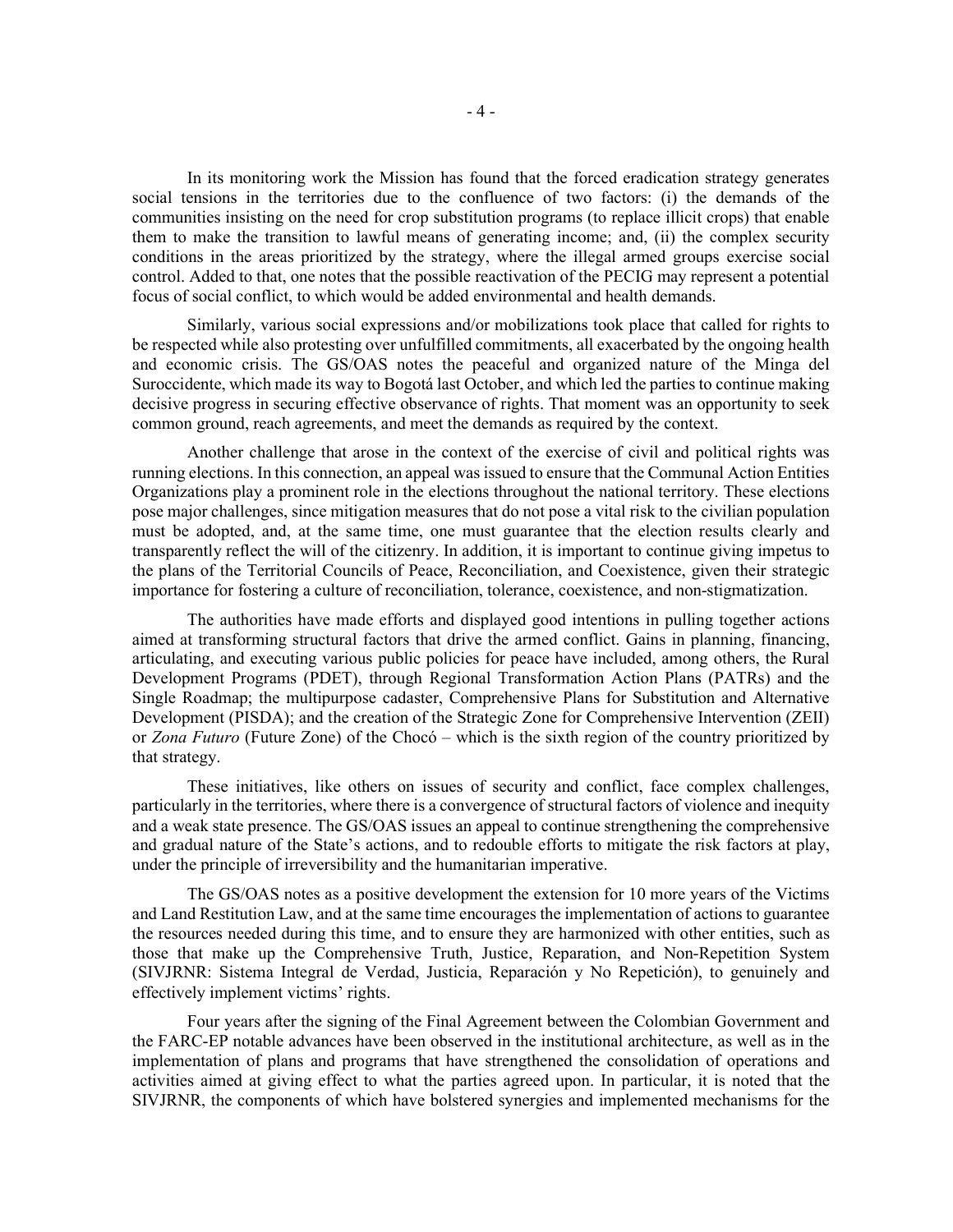victims' participation, the search for persons considered disappeared, and the prosecution of those responsible.

In 2021, completing and publishing the Final Report of the Truth Commission (CEV) [Commission for Truth, Coexistence, and Non-Repetition] is one of the main challenges facing the SIVJRNR. Said Final Report is expected to contribute to clarifying what happened and offer a broad explanation of the complexity of the armed conflict as a measure of satisfaction for the victims. In addition, its recommendations will be key in the process of implementing the other instruments established in the Final Agreement.

Fifteen years after the implementation of Law 975 on Justice and Peace, and recognizing its historical contribution to the development of current transitional justice models, the GS/OAS, through the Mission, will continue accompanying the institutions of the system with respect, solidarity, and impartiality, always listening to the victims and reiterating the call to society to support its work in the territories and to appropriate its legacy as a tool that contributes to rapprochement and a robust dialogue engaging all sectors.

Throughout its 17 years of work the Mission has consolidated its role as a strategic ally that responds to the call of the Colombian State and the communities, facilitating an objective understanding of the territorial dynamics and connecting local needs with peace policies. The 30 periodic reports submitted to the Permanent Council constitute a legacy of testimony and documentation, an account and a narrative of the crude reality of the internal armed conflict, the search for agreements to end it, and the peacebuilding efforts, a legacy that enriches knowledge of Colombia's political and social history. The reports also constitute a record of the contribution that the Organization of American States, the General Secretariat, and its MAPP Mission have made to Colombia to support peace.

The GS/OAS is convinced that the MAPP/OAS, whose current mandate expires in December 2021, continues to be a necessary, flexible, and useful tool of cooperation that has evolved over time, strengthening its capacity and knowledge to continue accompanying Colombia on the road to complete peace. We look forward to the member and observer states continuing to support this multilateral cooperation effort.

The GS/OAS renews its commitment to continue supporting and accompanying the efforts of the Colombian State and people to achieve and consolidate peace. Today more than ever the country needs the collaboration of the international community to bring relief to the communities that continue to be affected by violence, crime, and inequity. In the face of the challenges imposed by the pandemic, the MAPP/OAS will continue promoting forums for dialogue, synergies, coordination, and actions in keeping with the contexts and realities of each territory.

### 2. SECURITY CONDITIONS

#### 2.1 Presence and action of illegal armed groups

One of the predominant characteristics of the illegal armed groups is that in most of the territories they have not been able to achieve criminal hegemony, which is why armed confrontations among them persist, especially for control over the illicit economies. These disputes result in homicides, threats, forced displacement, confinement, gender-based violence, forced recruitment of children and adolescents, and the contamination of territories with antipersonnel mines (APM), among other phenomena, which will be addressed in greater depth in section 2.2 of this report.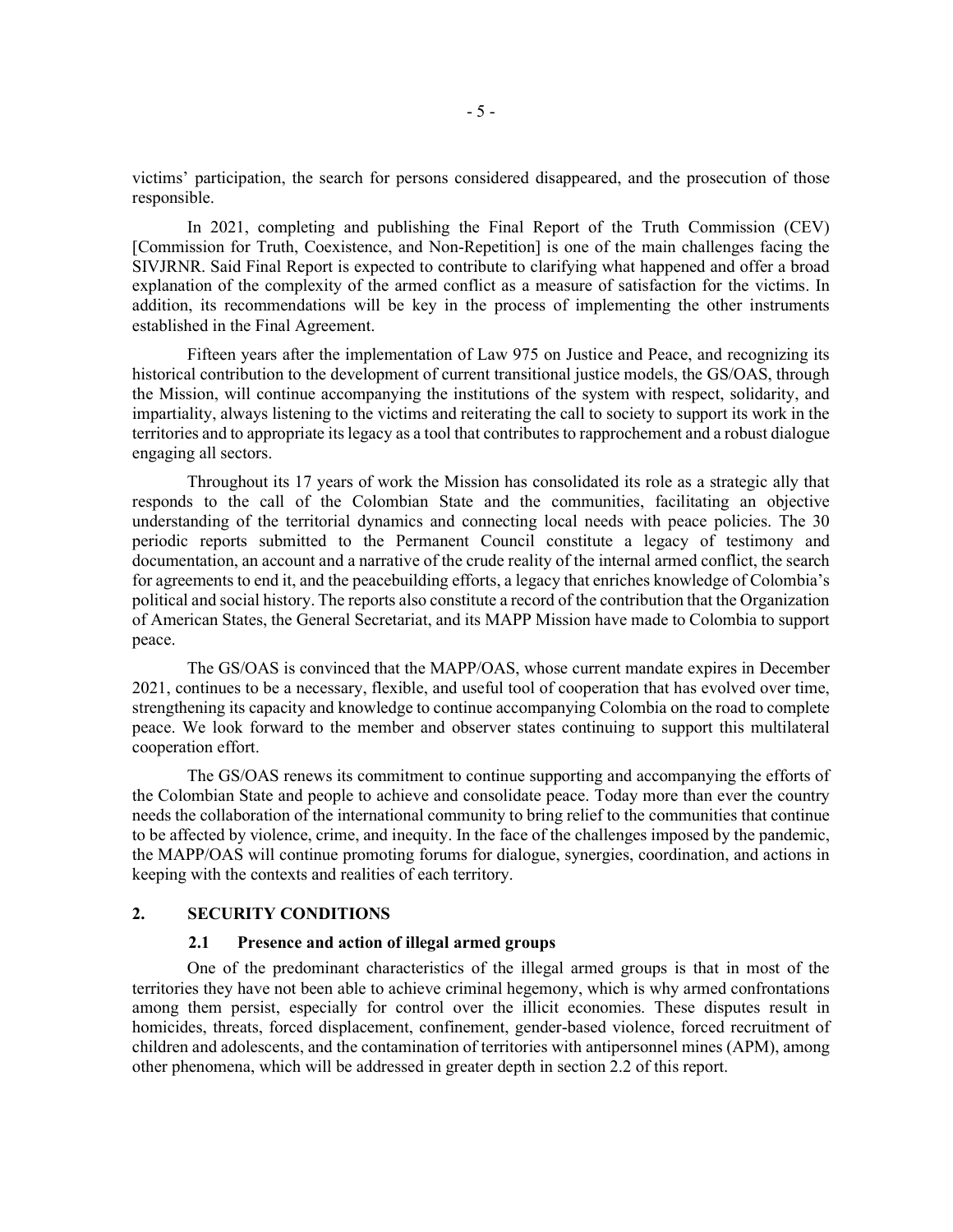The Ejército de Liberación Nacional [National Liberation Army] (ELN) undertook various actions with the aim of maintaining or consolidating control over certain territories. In Arauca<sup>6/</sup> it harassed members and facilities of the government forces; in the Catatumbo region, the confrontation with the EPL/Pelusos became less intense due to the weakening of this group; in southern Bolívar it carried out violent actions against social leaders who it accused of collaborating with the authorities to carry out operations against it. In other territories confrontations persist with other illegal armed groups, particularly along the border with Venezuela (Norte de Santander) with the Rastrojos; in the western part of the department of Cauca with the FARC-EP dissident groups; and in the department of Chocó with the AGC/Clan del Golfo.

As for the dissident FARC-EP groups, though it is not possible to identify the existence of a unified command that brings them together, in some cases their various factions appear to come together under the leadership of the self-styled Comando Coordinador de Occidente [Coordinating Command of the West] in southwestern Colombia, and of the "Segunda Marquetalia" ["Second Marquetalia"]. $\mathbb{I}$  In addition, though there are disputes for the control of some territories, these occur without the escalation of tensions with other illegal armed groups, as in Arauca and in the Catatumbo region (Norte de Santander) with the ELN. By way of contrast in Antioquia, Cauca, Caquetá, Córdoba, Nariño, and Putumayo direct actions persist against other groups. Examples of such actions are in the region of Telembí (Nariño) and the Micay river canyon (Cauca), with the ELN; and in the Sanquianga and Cordillera regions (Nariño) and the south of Córdoba and northern Antioquia, with the AGC/Clan del Golfo.

In other cases, confrontations occurred among the different residual or dissident FARC-EP groups, for example in the area where the departments of Cauca, Caquetá, and Putumayo converge, with the disputes between the Frente 1 Carolina Ramírez and the Frente 48 (recently self-styled as the Comandos de la Frontera [Border Commandos]. In addition, in the confrontations between the Frente Oliver Sinisterra [Oliver Sinisterra Front] (FOS) and Los Contadores (now self-styled as the Frente Iván Ríos) in the rural zone of Tumaco (Nariño), and in the Sanquianga and Telembí regions that involve agreements between the FOS and the AGC/Clan del Golfo to contain the entry of the Frente 30 Rafael Aguilera. Elsewhere, in Meta, Guaviare, and northern Caquetá, though there were no disputes among the residual or dissident FARC-EP groups, attacks were carried out against government forces.

As regards the so-called "Segunda Marquetalia," led by Iván Márquez, the government forces reported the arrest of some of its members in Bogotá, Cauca, and Guajira. Its influence in the territories appears to be more political and social than military since its leadership structure is perceived to be outside the national territory.

The AGC/Clan del Golfo continues to have disputes for territorial control with the self-styled Bloque Virgilio Peralta Arenas, which the government forces call Los Caparros, in the Bajo Cauca region (Antioquia) and with the ELN in the Atrato<sup>8</sup> and Baudó rivers (Chocó). In late September 2020, in some municipalities of the departments of Antioquia, Bolívar, Caldas, Chocó, Córdoba, and Cundinamarca, the AGC/Clan del Golfo painted graffiti on the walls with their acronym and circulated

<sup>6.</sup> In the second half of 2020 there were eight attacks and one episode of harassment of government forces presumably by the ELN in the department of Arauca.

<sup>7.</sup> In August 2019, alias Iván Márquez, along with other former high-level and mid-level commanders of the former FARC-EP, announced in a video that they were going back to the armed struggle grouped together under the name of "Segunda Marquetalia" ("Second Marquetalia"). They based their decision on what they considered to be the "betrayal" by the State of the Final Peace Agreement.

<sup>8.</sup> In the Atrato river region the disputes have become less intense due to the stronger positioning of the AGC/Clan del Golfo.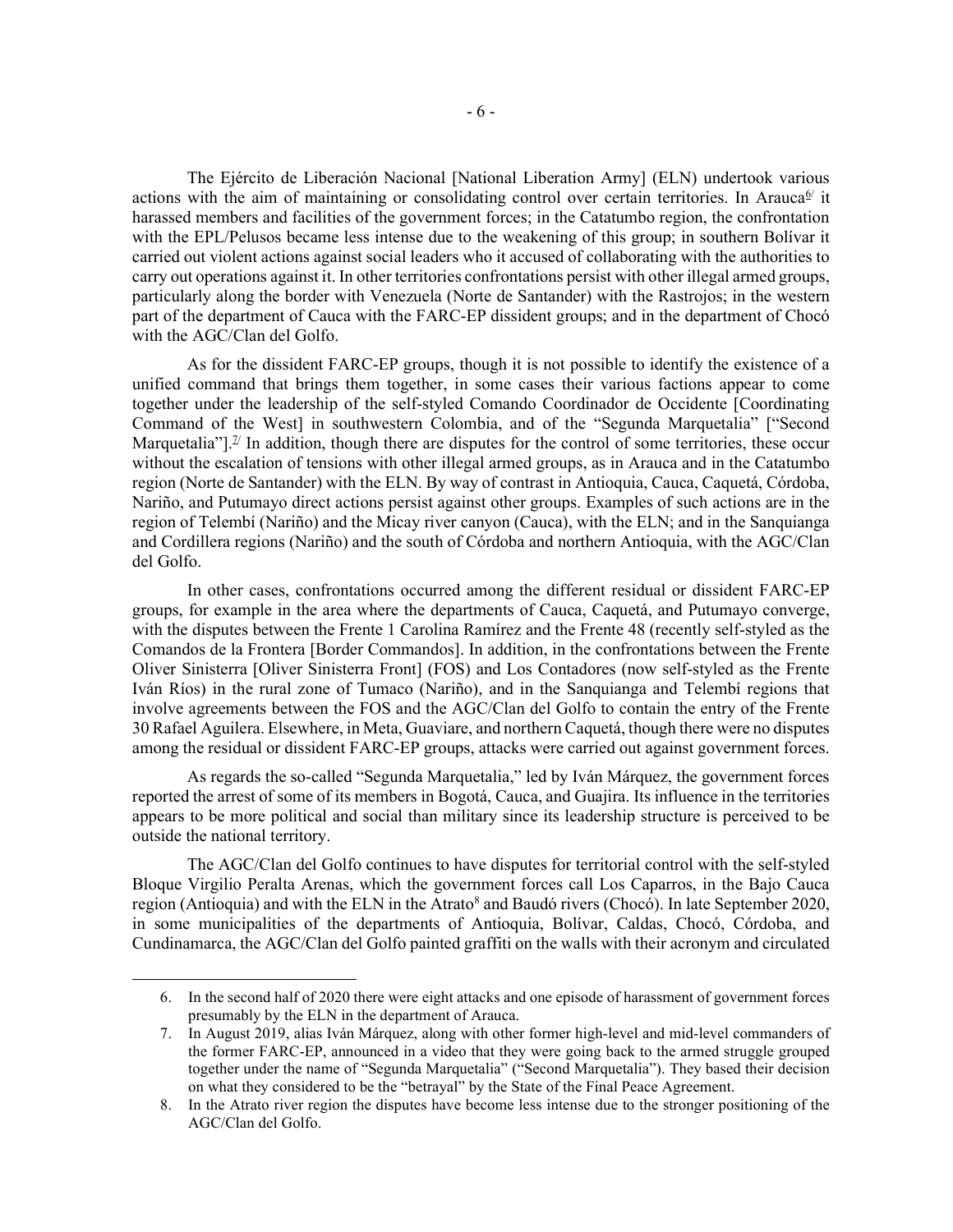pamphlets calling into question the actions of the National Police in the face of citizen protests that unfolded in early November in the main cities of Colombia. Los Caparros, in response to the actions by the government forces, decreed an armed stoppage (paro armado) in Bajo Cauca (Antioquia) that had a negative impact on commerce in the municipalities of Cáceres, Caucasia, and El Bagre.

In some territories, such as the metropolitan area of Cúcuta and northern Antioquia, there is a positive perception of the stepped-up presence of the government forces and operations that militarily and financially weaken the illegal armed groups. In other departments, such as Cauca and the southern Córdoba subregion, while the presence of the authorities has positive effects on security conditions, these effects are not lasting or sufficient since when the government forces withdraw once again the illegal armed groups have negative impacts on the communities. According to figures of the Ministry of National Defense, $9/2$  the period from 2012 to 2020 saw a gradual decline in kidnappings. In 2020 kidnappings were down 4% compared to 2019. In addition, this Ministry reports an 18% increase in the number of tons of cocaine and marijuana seized, and in the number of vessels used for drug trafficking from 2019 to 2020.

## 2.2 Negative impacts on the civilian population $10/10$

The illegal armed groups aspire to control and dominate leaders (social, community, ethnicterritorial, and political) to get them to refrain from interfering with their plans to expand and consolidate. In addition, children and adolescents continue to be forcibly recruited for criminal activities; outsiders – or persons not recognized as being from the region where they now live – including the migrant population, are suspected of having ties with other illegal armed groups or the authorities, which is why they become military targets. Moreover, persons who are becoming reincorporated into civilian life are called on to become engaged anew in illegal activities; and if they do not accept, they are subject to retaliation and violence.

The ELN continues committing homicides, threats, kidnappings, extortion, social control, confinement, and forced displacement; recruiting and making use of children and adolescents; and causing collateral damage when harassing government forces and planting anti-personnel mines, unexploded ordnance, and explosive devices in Arauca, Cauca, Chocó, Nariño, Norte de Santander, and southern Bolívar. Some of these incidents were not known to the authorities, which made it difficult for the State to respond. In southern Bolívar, major blows were dealt to the local ELN commanders. In response, and as retaliatory actions, the ELN intensified the violence against social leaders, persons in the process of reincorporation from the FARC-EP, and the community in general.

With respect to the residual or dissident FARC-EP groups, the high level of hostility towards communities, social leaders, local authorities, and public servants is a matter of concern. The civilian population has been negatively impacted by the imposition of rules of conduct, as well as by the pressures brought to bear against community leaders. In Norte de Santander and Guajira, by the border with Venezuela, the disputes among illegal armed groups produced forced displacement of Venezuelans to Colombian territory; and in Nariño and Chocó they provoked the forced displacement of Colombians to Ecuador and Panama, respectively.

<sup>9. &</sup>quot;Logros de la política de defensa y seguridad diciembre de 2020" (Ministry of National Defense, 2020). Available at: https://www.mindefensa.gov.co/irj/go/km/docs/Mindefensa/Documentos/descargas/estudios\_sectoriale s/info\_estadistica/Logros\_Politica\_Defensa\_Seguridad.pptx

<sup>10.</sup> Negative impacts ("Afectaciones") are understood to be the violent or irregular actions, incidents, or conduct perpetrated in the context of and on occasion of the Colombian armed conflict and the dynamics of criminal activity.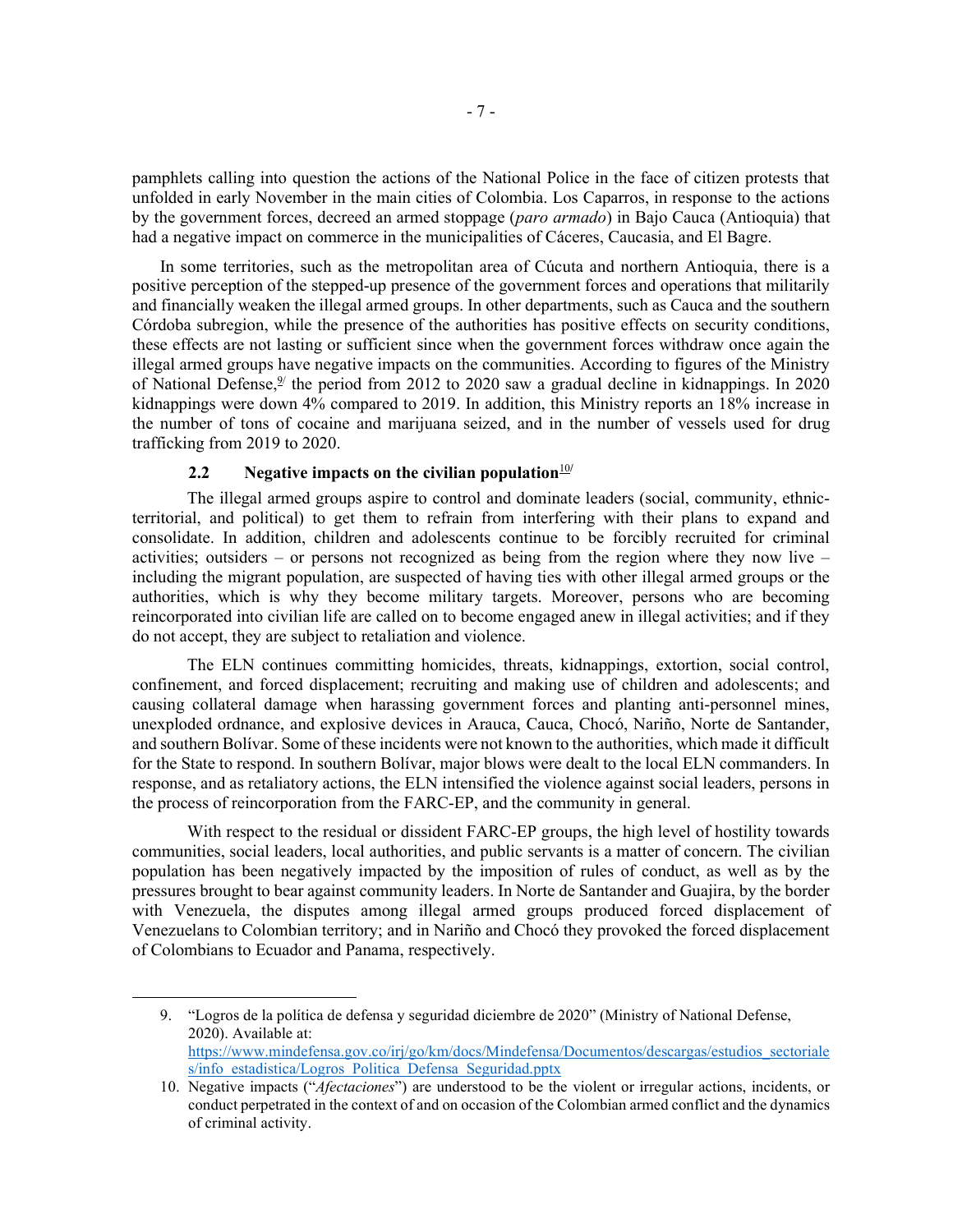The AGC/Clan del Golfo and Los Caparros also committed acts of violence against the civilian population. In the Bajo Cauca region the disputes between these two groups resulted in threats and homicides in communities accused of favoring or belonging to the other group. In the region of the Baudó river<sup>11/</sup> these two groups kidnapped, imposed restrictions on mobility, and confronted one another, causing the forced displacement and confinement of indigenous communities. In the Darién and the lower Atrato river basin (Chocó), Urabá (Antioquia), and southern Córdoba, where the AGC/Clan del Golfo also has a major presence, social control actions were carried out through threats and attacks on Afrodescendent and indigenous communities as well as the civilian population in general.

## 2.2.1 Conscription, forced recruitment, and use of children and adolescents, and sexual violence targeting them

In line with what was indicated in the  $29<sup>th</sup>$  Report, implementation of the strategy of the Office of the Presidential Adviser for Human Rights and International Affairs and the Intersectoral Commission to Prevent the Recruitment, Use of, and Sexual Violence against Children and Adolescents by Illegal Armed Groups and Organized Crime Groups (CIPRUNNA) was launched. The strategy is known as "Join for Me: Protection for Children and Adolescents to Prevent the Recruitment, Use of, and Sexual Violence against Children and Adolescents" ("Súmate por Mí: entornos de protección para la niñez y adolescencia, para la prevención del reclutamiento, uso, utilización y violencia sexual contra niños, niñas y adolescentes").

In addition, developing communication with the departmental and municipal governments through the Action Plan with virtual workshops $12$  was an important point for making progress in the formation of the Immediate Action Teams<sup>13</sup>/ and for implementing early, urgent, and protective prevention, in addition to ensuring the continuity of programs such as "Mambrú is not going to the

<sup>11.</sup> The ELN also carried out kidnappings, imposed restrictions on mobility, and engaged in confrontations that led to the displacement and confinement of indigenous communities.

<sup>12.</sup> From July to December 2020, workshops were held in 127 municipalities in 15 departments: Tolima, Norte de Santander, Chocó, Córdoba, Cauca, Antioquia, Arauca, Bolívar, Caquetá, Guaviare, Meta, Nariño, Putumayo, Sucre, and Valle del Cauca. Source: Office of the Presidential Adviser for Human Rights and International Affairs, "Logros 2020-13 de enero de 2021". P.7.

<sup>13.</sup> Operational entity at the municipal/departmental level that should guarantee the rights of children and adolescents, and supplements, strengthens, and accompanies the actions performed by other agencies in the territory. It also shares responsibility in the actions with the competent authorities, which are the Family Public Defenders (Defensorías de familia), Family Police Stations (Comisarias de familia), Police Inspectors, and ICBF, among others. Consulted at: http://www.derechoshumanos.gov.co/Prensa/2019/Documents/191119-Linea-pol%C3%ADtica-Prevenci%C3%B3n-RUUVS.pdf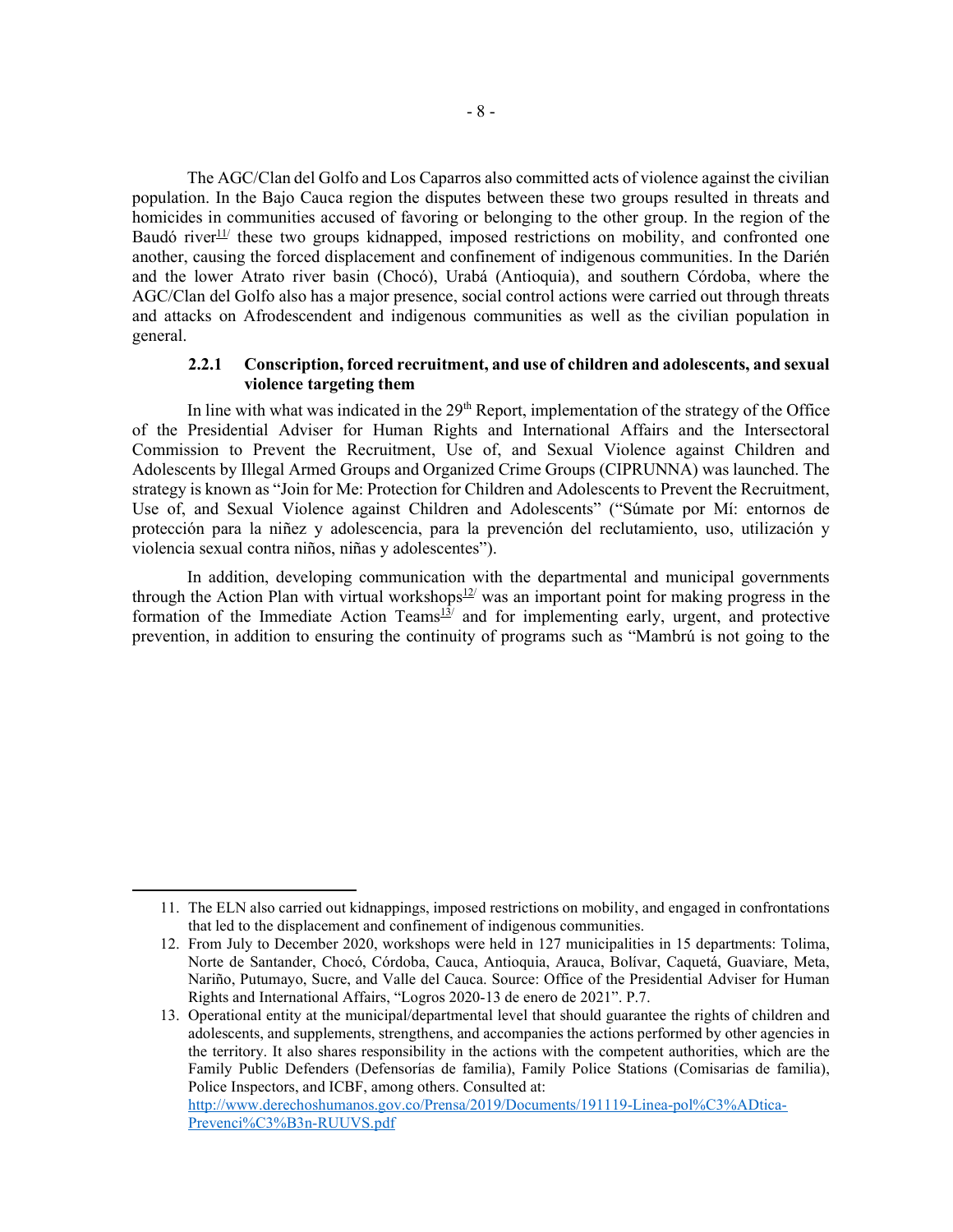War-This is another Story"<sup>14</sup> and "Generation with Well-being."<sup>15</sup> No doubt these actions make it possible to strengthen the capacities of the local institutions, foster greater participation of the ethnic authorities, and ensure the alignment of international cooperation efforts.

While the institutional actions have had a positive impact, the risk persists of forced recruitment of children, adolescents, and youth, their use, and sexual violence directed them, due to the presence and actions of the illegal armed groups. This situation was exacerbated by the closure of schools – protective environments of proven efficacy – due to the health emergency caused by COVID-19. Accordingly, the diversification of methods for involving this population continues, so as to include the use of social networks for contacting children and adolescents without putting family members on notice and inducing or coercing the consumption of alcohol and narcotics with the aim of involving them in micro-trafficking activities.

Forced recruitment occurs to a greater extent in rural areas; there, children and adolescents are separated from their families to incorporate them into the ranks of the illegal armed groups. In addition, children and adolescents from ethnic communities are enlisted and recruited because of their knowledge of their territories. In population centers or urban areas children, adolescents, and youths are used predominantly for surveillance, and the sale and transport of narcotics; while girls and adolescent females on occasion become victims of sexual exploitation by these groups, a principal characteristic of differentiated risks based on gender.

The dissident fronts or residual FARC-EP armed groups, depending on the territory of influence, have developed different modalities for violating the rights of children and adolescents. In the Catatumbo region they forcibly recruit peasant and indigenous children and adolescents; in southern Córdoba they have used indigenous children and adolescents for surveillance and to warn of the presence of government forces or suspicious persons; in Antioquia and Valle del Cauca they take advantage of children who drop out of school and the economic difficulties caused by the isolation provoked by COVID-19 to convince children and adolescents to join the groups.

In Caquetá, Guaviare, Meta, and Putumayo they have carried out censuses in the peasant and indigenous communities to prevent families from sending children and adolescents at risk to other parts of the country. In Cauca they recruit children and adolescents, to whom they assign intelligence tasks at key points along the rivers they use for illegal activities. In Nariño they recruit to situate and plant antipersonnel mines as a perimeter of protection for caches located in rural areas. In population centers

<sup>14.</sup> It is a strategy led by the ARN that answers to the State's needs to counter the threat posed by the illegal armed groups to the effective enjoyment of their rights by children and adolescents. The strategy, in its fifth version, implemented from September 3, 2019, to December 1, 2020, the phase of strengthening the initiatives put forward in each of the 29 municipalities targeted. In addition, the ARN, amidst the isolation due to COVID-19, undertook an exercise to characterize the population of children, adolescents, and youths who participate in the program to recognize the conditions in terms of food security, access to networks and internet connection, access to territories; then based on this characterization the pedagogical tool *Mambrú en casa* was developed, by which the plan for monitoring and accompaniment was designed to address the central issues of the strategy. Consulted at: http://www.reincorporacion.gov.co/es/agencia/Documentos Informes de gestion/INFORME\_DE\_GESTION\_1T\_2020.docx

<sup>15</sup> ICBF program whose objective is to provide integral protection and life projects for children and adolescents, based on their empowerment as rightsholders and on strengthening the shared responsibility of the family, society, and State, promoting the consolidation of protective environments. Consulted at: http://www.juntosconstruyendofuturo.org/icbf-generaciones-con-bienestar.html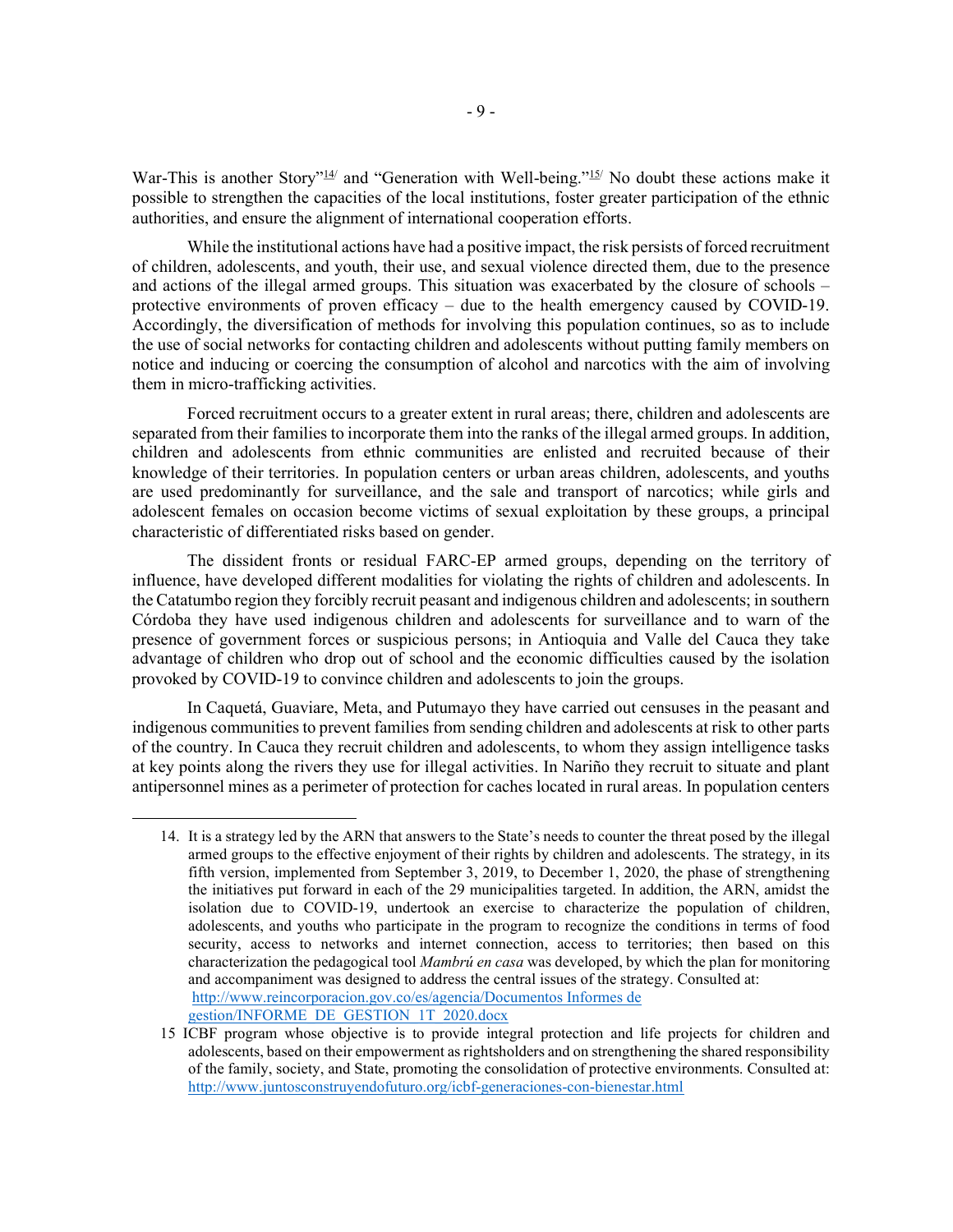of the Pacific Coast region girls are used from an early age (12 years) for sexual exploitation by members of the dissident or residual FARC-EP groups, as well as by private persons.

In southern Bolívar and Norte de Santander peasant children and adolescents displace with their families to avoid being recruited by the ELN. In addition, children, adolescents, and youths who consume narcotics have been held by the ELN and forced to perform work on farms or highways, with the threat of being forcibly recruited if they consume again. In Valle del Cauca the low level of reports of recruitment of children and adolescents persisted, even though it got worse in the student population in the last years of secondary school in the rural zone of the municipalities of Bolívar and Buenaventura. In Chocó, forced recruitment strategies have continued in the community councils and indigenous reserves. Also of concern is the negative impact on adolescent females, who after being recruited and used for micro-trafficking are returned by the ELN to their families pregnant, evidence of the sexual violence practiced by this illegal armed group.

The AGC/Clan del Golfo offer money to children and adolescents in exchange for information on other illegal armed groups. In Antioquia, their recruitment and use are associated mainly with the dispute for territorial control between the AGC/Clan del Golfo and Los Caparros. One practice in the regions of Bajo Cauca, Urabá, and northeastern Antioquia is the incorporation of children, adolescents, and youths, attracting them by offering free doses of narcotics; once they are addicted they are used in the chain of distribution and sales.

The recruitment and incorporation of children and adolescents and youths by illegal armed groups continues to receive insufficient visibility due to the under-registration of cases at the national level; lack of familiarity with the mechanisms for filing reports and activating channels for getting the institutions to respond; fear of reprisals against these groups if they turn to the authorities, and the lack of uniform statistics describing the magnitude of this issue.

# 2.2.2 Presence of and accidents due to Antipersonnel Mines (APMs), Unexploded Ordnance  $(UXO)$ , <sup>16/</sup> and Improved Explosive Devices (IEDs)

On December 9, 2020, the Office of the High Commissioner for Peace (OACP) officially declared that 25 new municipalities were free from suspicions of antipersonnel mines, bringing to 432 the number of municipalities so characterized in Colombia; $\frac{17}{17}$  of these, 154 of which have been so declared during the current administration. In addition, there were gains in humanitarian mine removal, comprehensive assistance for victims, and education on the risk of antipersonnel mines that allowed Colombia to obtain an extension of the term for eliminating antipersonnel mines, which was approved

http://www.accioncontraminas.gov.co/prensa/atencion-convencion-de-ottawa-aprueba-mas-de-4 cuatro-a%C3%B1os-de-prorroga-a-colombia-para-la-eliminacion-de-minas-antipersona

<sup>16.</sup> The term "unexploded ordnance" (UXO) is used since the monitoring done by the MAPP/OAS includes reports of contamination in the territories by used unexploded ordnance (of explosive devices that were launched, shot, thrown, or released that did not activate) as well as abandoned ordnance (abandoned or stored ordnance).

<sup>17.</sup> Of which 154 have been so declared during the term of the current administration. According to official figures for 2020, the presence of antipersonnel mines declined from 715 to 322 municipalities in Colombia. As of December 31, 2020, Colombia had negative impacts in 715 municipalities (63.7%), of the 1,122 municipalities nationwide. At the same time, in 156 of these 322 municipalities, 2,723 dangerous sectors and 1,344 dangerous areas were identified, covering an estimated  $7,491,763$  m<sup>2</sup>. In 2020 Colombia made progress with the clean- up of 1,305,668 m<sup>2</sup>, the destruction of 235 IEDs, and 5,379 mine removal activities were carried out that reached 54,878 beneficiaries. "Prensa: Convención de Ottawa aprueba más de 4 cuatro años de prórroga a Colombia para la eliminación de minas antipersonal" (OACP – Descontamina Colombia). Consulted at: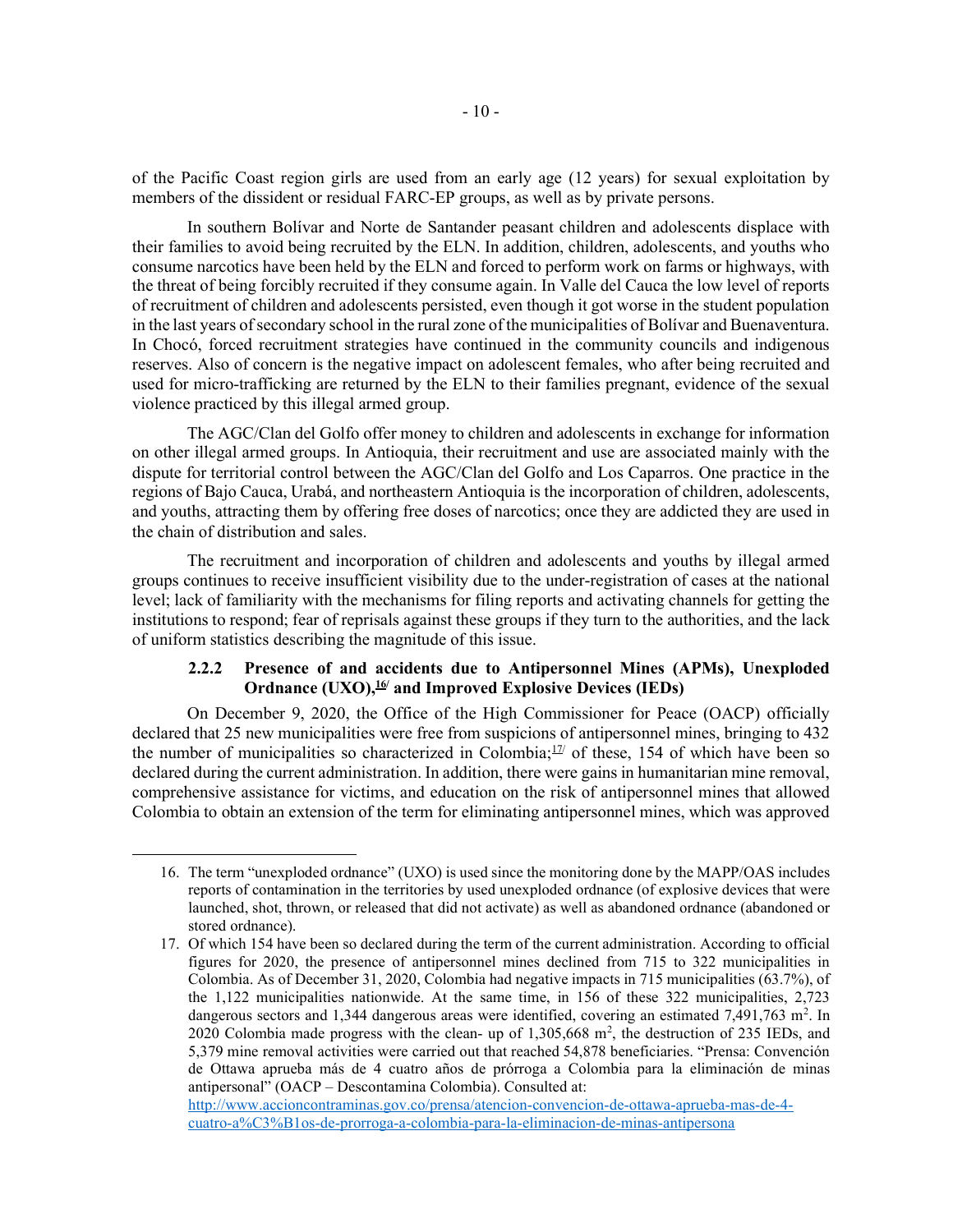for a period of four years and ten months, as from March 1, 2021, ending December 31, 2025, by the 164 states that have signed the Ottawa Convention.

Contamination by antipersonnel mines, carried out by the illegal armed groups, is generally done to delimit the territory they seek to control to keep the government forces from moving to zones where they exercise greater control,  $18/$  to create protective cordons for illicit crops in the face of forced eradication, and in confrontations with other illegal armed groups. On occasion, the illegal armed groups warn the communities about the zones where they have installed antipersonnel mines; yet even so, there is a risk that the community members, especially children and adolescents, may manipulate unexploded ordnance or antipersonnel mines.

The ELN and the residual or dissident FARC-EP armed groups are the ones who most use these devices as an element of war or for protecting illicit crops, though they have also been used by the EPL/Pelusos, the AGC/Clan del Golfo, and the Los Caparros. In addition, they indiscriminately contaminate areas of National Parks (PNN: Parques Nacionales Naturales), territories of indigenous and Afro-Colombian communities, areas around schools, rivers, and tertiary roads, and strategic sites, impacting the security of the communities.

In rural areas of Antioquia and Guaviare,  $19/$  declared to be free of suspicion of contamination, antipersonnel mines have been found to have been used once again by the illegal armed groups. In addition, there have been accidents due to antipersonnel mines victimizing persons who harvest coca leaf (some of them children and adolescents), members of the government forces and the Mobile Eradication Groups, and members of the illegal armed groups. And in Antioquia and Norte de Santander situations have been identified of communities at risk of displacement or confinement due to the presence of explosive devices.

Humanitarian mine removal activities were temporarily suspended in Antioquia, Meta, Nariño, Norte de Santander, and Valle del Cauca seeing as the operators were victims of threats, intimidation, and violent actions by illegal armed groups. This situation is considered by the communities as a setback in terms of guarantees of security, in addition to constituting a barrier to going forward with processes of land restitution and return, implementation of works, and the arrival of the state institutions to provide basic services.

### 2.2.3 Negative impacts on social leaders and representative members of the community

The National Government continues to deploy the Timely Action Plan  $(PAO)$ ;  $20/$  the Crosssector Committee for Rapid Response to Early Warnings (CIPRAT) made progress in responding to the early warnings from the Office of the Human Rights Ombudsperson; and the National Protection Unit (UNP) assigned measures of protection to indigenous communities and community councils.<sup>21/</sup>

<sup>18.</sup> In departments such as Arauca, Caquetá, Cesar, Guaviare, and Putumayo, and the regions of southern Meta, Catatumbo, Urabá and northern Antioquia, Pacific Coast of Nariño, Darién, Baudó and the south of Chocó, and southern Córdoba.

<sup>19.</sup> In the villages of Orejón in Briceño (Antioquia) and Charras in San José del Guaviare (Guaviare).

<sup>20.</sup> In the second half of 2020 the PAO promoted spaces for strengthening the territorial entities, social leaders, and forums for coordination of actions to provide guarantees for the work of human rights defenders. The PAO held virtual sessions in Guajira, Cundinamarca, Cesar, southern Córdoba, Caldas, Nariño, and Santander.

<sup>21.</sup> To 46 groups mainly from indigenous communities (29) and Community Councils (15). Office of Assistant Director for Risk Assessment, "Informe Cuerpo Técnico de Recopilación y Análisis de Información" (UNP, 2021) pp. 1-2.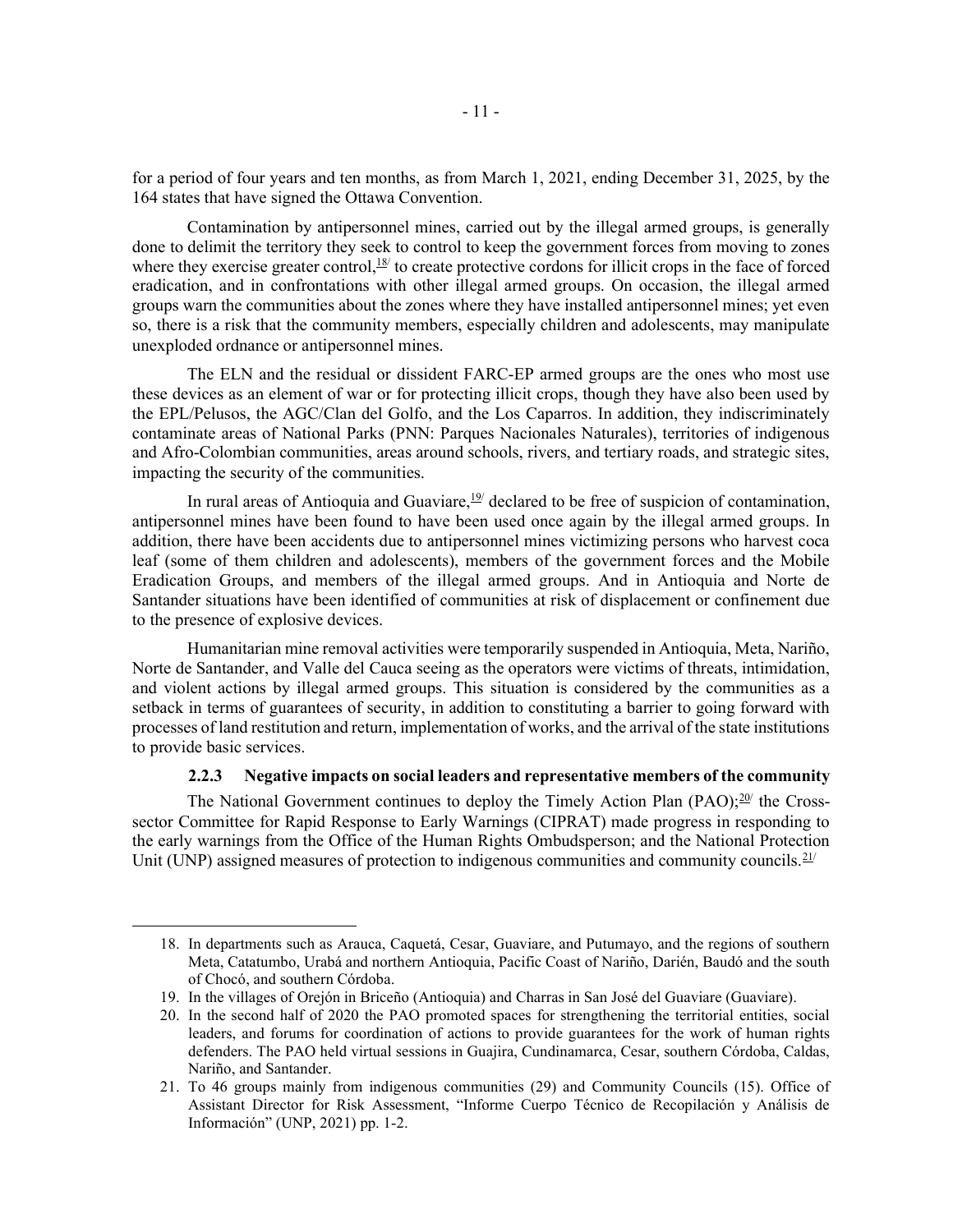The Bureau for Democracy, Citizen Participation and Community Action of the Ministry of Interior continued implementing the Community Security Roundtables (Mesas de Seguridad Comunal) $^{22}$  in Cauca, Casanare, Nariño, Norte de Santander, and Putumayo as spaces for a geographic analysis of the rights to life, integrity, liberty, and security of community members, and the local institutional responses in the affected communities.

The Office of the Attorney General (FGN) continued implementing and consolidating the strategy of investigating and bringing indictments in crimes against social leaders and persons in the process of reincorporation. This strategy seeks to clarify the facts and identify the structure of the criminal organization, so as to attribute criminal liability as per the role played within the organization, seeking its disarticulation as a strategy for dismantling it in difficult contexts. The FGN reports a 63.61% increase in clarifying cases of homicides against human rights defenders.  $23/$ 

Despite the actions of the Colombian State to bring about improved security conditions in the territories, the limited international presence together with the criminal actions of the illegal armed groups and the persistence of illicit economies continue to drive negative impacts on social leaders and representative members of the communities in some territories, both rural and urban.

In Antioquia, Cauca, Nariño, Norte de Santander, and Putumayo multiple expressions of violence against persons in positions of leadership and their families persist. In Cauca such acts have been perpetrated especially by residual or dissident FARC-EP armed groups<sup>24/</sup> and the ELN. In Antioquia it appears that the groups responsible for most cases are mainly the ELN, the AGC/Clan del Golfo, and Los Caparros. In Norte de Santander, they result from the armed confrontation between the ELN and the EPL/Pelusos. In Putumayo, they are at the hands of the residual or dissident armed groups of the FARC-EP; whereas in Nariño the lead actors are the ELN, the FOS, the Frente 30 and the Bloque Occidental Alfonso Cano.

The members of the Community Action Organizations (OAC: Organismos de Acción Comunal), community leaders, environmental activists, park rangers, ethnic-territorial authorities, and local council members are the most recurrent victims of the dynamics of violence.<sup>25/</sup> In some territories the leaders have preferred to refrain from participating in social and community activities because of the conditions of insecurity, which is why the teachers have had to assume that role, confronted with the actions of the illegal armed groups especially in rural areas, community councils, and indigenous reserves.

In this context, the victims and their families, in addition to being in a constant state of fear and anxiety, opt to not report abuses out of fear of reprisals by the illegal armed groups, which in some cases result in homicides. Accordingly, forced displacement is used as a mechanism of self-protection; those who cannot displace run a high risk of becoming victims of negative impacts at the hands of the armed groups, in some cases resulting in homicides. It is also common for some social leaders to give up their role formally or informally and limit their participation in institutional forums, which weakens organizational structures and processes.

Due to the seriousness of the violation of rights by the presence and action of the illegal armed groups, some communities or groups have organized peaceful mobilizations to give visibility to these

<sup>22.</sup> CONPES 3955 of 2018.

<sup>23.</sup> Office of the Attorney General, "Avance de esclarecimiento de homicidio a defensores" (FGN, 2021), https://www.fiscalia.gov.co/colombia/avances-esclarecimiento/ (consulted March 1, 2021).

<sup>24.</sup> Among them the structures known as Carlos Patiño, Jaime Martínez, Dagoberto Ramos, and the socalled Second Marquetalia.

<sup>25.</sup> According to the MAPP/OAS database of negative impacts on communities.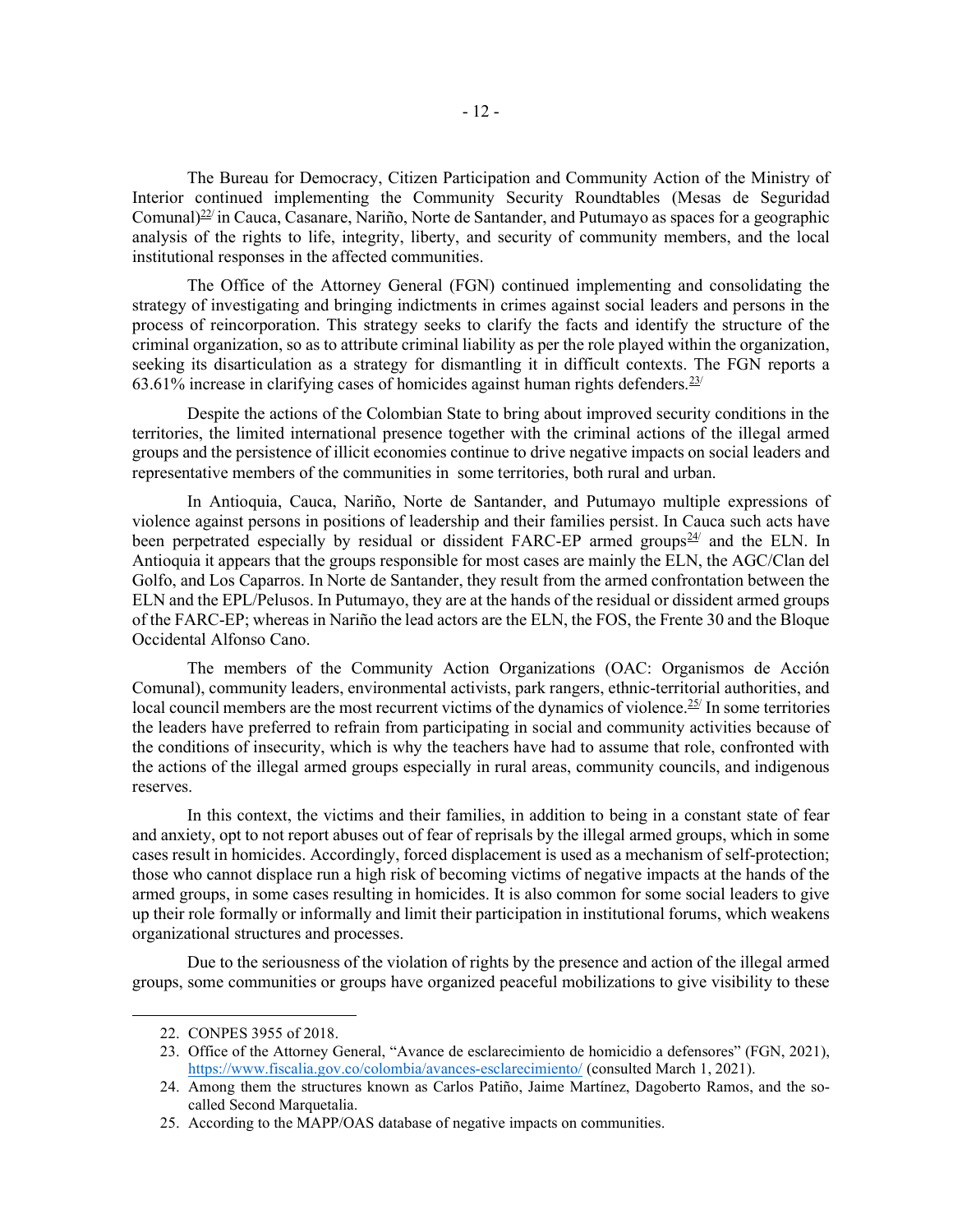incidents. Nonetheless, examples such as the Humanitarian Caravan of the Micay river canyon, or the Pilgrimage for Life and Peace that the persons in the process of reincorporation from the FARC-EP held in Bogotá, have not succeeded in changing the situation of vulnerability or the activities of the illegal armed groups. To the contrary, the perception is that the risk has increased. The persons who mobilized asked the State to give adequate, preferential, and differentiated attention so that measures are adopted in an articulated and consensus-based manner and are capable of mitigating the risk faced by these communities.

In addition, in the context of implementation of the National Comprehensive Program for the Substitution of Illicit Crops (PNIS) the illegal armed groups have a negative impact on the security of the civilian population and leaders who promote voluntary substitution, as well as of the public servants who carry it out. In Caquetá, Guaviare, and Nariño the residual or dissident FARC-EP armed groups have imposed restrictions on the entry of persons in charge of implementing the program and of the technical assistance operators; the same restriction has been imposed in Norte de Santander by ELN.

## 2.2.4 Serious impacts on the population in the process of reincorporation and their families

The National Government continues implementing actions to provide security guarantees to former members of the FARC-EP and their family members through the Roundtable for Interinstitutional Articulation (Mesa de Articulación Interinstitucional).<sup>26/</sup> In the area of prevention, relocation strategies were developed for situations of imminent risk $2^{2/7}$  and the Integral Program of Security and Protection continues to be implemented in the municipality of Algeciras (Huila). As for protection, there have been gains implementing individual and collective measures,  $28/$  as well as investigating $29$  and prosecuting  $30$  the persons responsible.

In 2020, the negative impacts affecting persons in the process of reincorporation and their family members occurred primarily in Chocó, Guaviare, Meta, and Putumayo. Such attacks have targeted, above all, those who left the Former Territorial Spaces for Training and Reincorporation

<sup>26.</sup> Made up of the office of the Assistant Director Specialized in Security and Protection, the Technical Roundtable for Security and Protection, the Strategic Joint Transition Command (CCOET), the Police Unit for Peacebuilding (UNIPEP), the Special Investigative Unit (UEI), the Elite Corps, the National Agency for Reincorporation and Normalization (ARN), the Ministry of Interior, the Office of the Human Rights Ombudsman, the Interinstitutional Commission for Rapid Response to Early Warnings (CIPRAT), the Office of the High Commissioner for Peace, and authorities in the territories.

<sup>27.</sup> The National Government coordinated the relocation of 191 persons and emergency extractions in 12 cases in 2020.

<sup>28. 272</sup> assigned to former members of the FARC-EP, 17 collective and 230 individuals. Office of the Presidential Adviser for Stabilization and Consolidation, "Informe seguridad personas en reincorporación. Enero-diciembre 2020." (Office of the Presidential Adviser for Stabilization and Consolidation, 2020), p 2.

<sup>29.</sup> With a cutoff date of December 31, 2020, the Office of the Attorney General is investigating 235 homicides, 41 attacks, and 14 disappearances, all directed against former members of the FARC-EP. Progress in investigating these cases is at 50.3%. With respect to the family members, the institution is investigating 49 homicides, five attacks, and one disappearance. Progress in the investigation is at 67.3%. Office of the Presidential Adviser for Stabilization and Consolidation, "Informe seguridad personas en reincorporación. Enero-diciembre 2020." (Office of the Presidential Adviser for Stabilization and Consolidation, 2020), p. 15.

<sup>30.</sup> With a cutoff date of December 31, 2020, there were in all 34 convictions, 20 cases were in the trial phase, 38 in the investigative phase, and 49 with arrest warrants issued. United Nations Verification Mission in Colombia, "Report of the Secretary General" (United Nations, 2021), p. 4.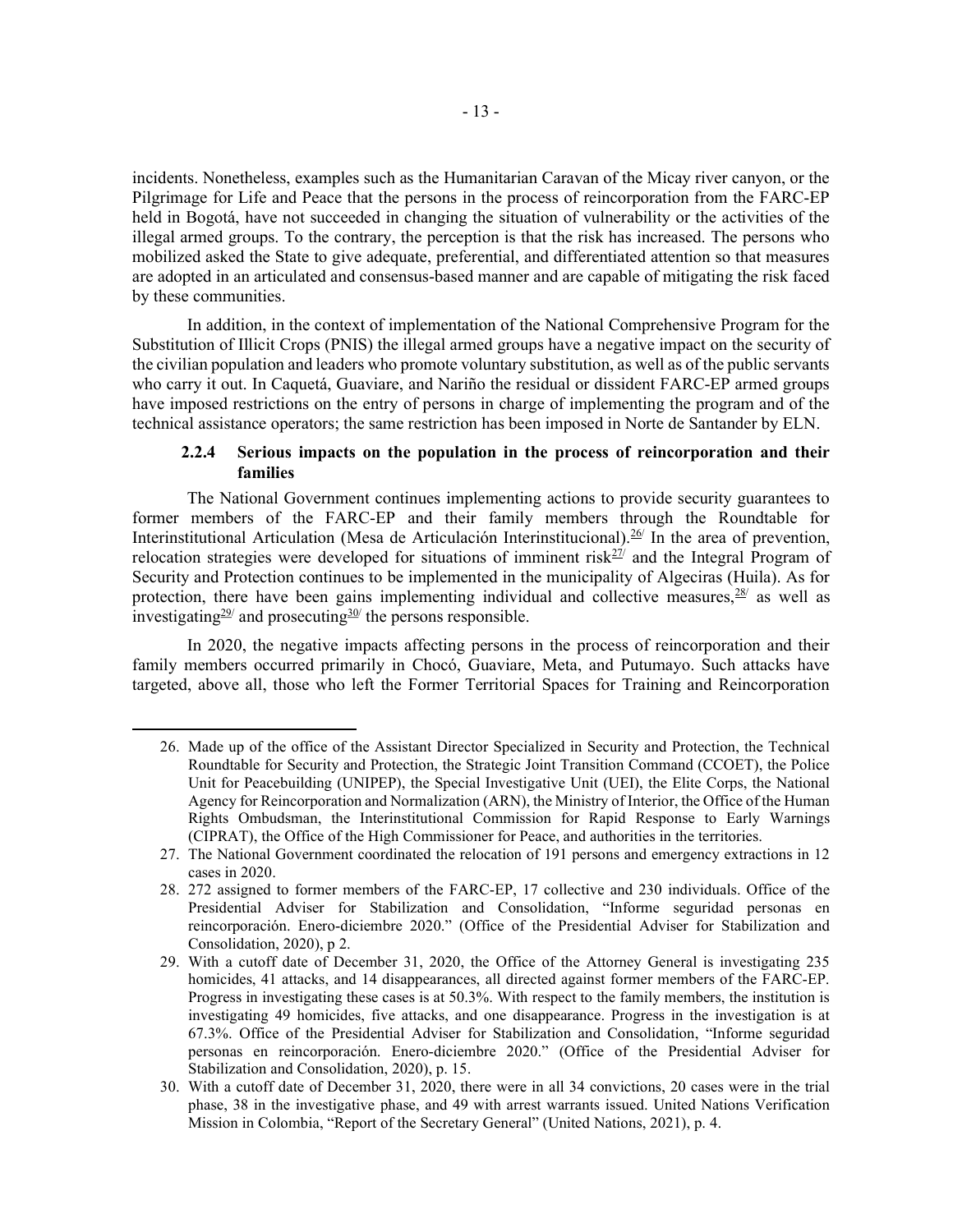(AETCR: Antiguos Espacios Territoriales de Capacitación y Reincorporación).<sup>31/</sup> In particular, the victims live in thinly populated and expansive rural areas with the influence of one or more illegal armed groups, in zones where illicit economies and unmet basic needs persist.

These acts of violence are perpetrated mainly by the residual or dissident FARC-EP groups in Antioquia, Arauca, Caquetá, Cauca, Guaviare, Meta, Nariño, Norte de Santander, and Putumayo. The factions aligned with "Gentil Duarte" carry out attacks against the former members of the guerrilla army as they consider them traitors; their actions have been characterized by greater cruelty and a tendency towards forced displacement or homicide. By way of contrast, the factions aligned with the "Segunda Marquetalia" apparently seek them out to recruit them or conscript them into their groups; threats against those who refuse their offer are apparently more common.

In Antioquia, Cauca, Nariño, and Norte de Santander the ELN carries out de facto justice against former members of the guerrilla force who appear to be involved in collecting extortion payments from the civilian population; against those who seek to have other former combatants join the residual or dissident FARC-EP groups; and against those who promote the PNIS or maintain relations with the National Army, as they consider them informants. In pursuing these actions the ELN's greatest interest is to avoid the consolidation of the residual or dissident FARC-EP armed groups, and to have a negative impact on persons who presumably sympathize with the FARC political party $\frac{32}{7}$  and persons in the process of reincorporating who intend to return to their places of origin.

To a lesser extent, acts of violence against persons in the process of reincorporation were committed by members of the AGC/Clan del Golfo, especially in Antioquia and Chocó. Some investigative processes have pointed to this group as being responsible for several cases that occurred in Ituango (Antioquia), one of the municipalities where more persons in the reincorporation process were victims before their move, in July 2020, to the municipality of Mutatá (Antioquia). The ACG/Clan del Golfo also coerces persons in the process of reincorporating to give them information about caches of money or weapons of the former FARC.

Violent acts against persons in the process of reincorporating further perceptions of insecurity among the former FARC combatants, weakens the organizational processes, increases the fear of being denounced, limits contributions to investigations, and produces distancing from the institutions to prevent stigmatization and reprisals for collaborating. Moreover, it discourages the exercise of leadership roles in the reincorporation process since those targeted opt to keep a low profile and suspend participation in institutional spaces.

### 3. DYNAMIC IN BORDER AREAS

The National Government has taken actions aimed at increasing the institutional presence in the border territories and has strengthened its policy of receiving Venezuelans through mechanisms for securing regular migration status to guarantee access to rights for Venezuelans in Colombia. To this end the New Temporary Protected Status for Migrants<sup>33</sup> was adopted; it enables the transition of

<sup>31.</sup> According to figures of the ARN with a cutoff date of December 31, 2020, they are 9,625 persons, equivalent to 73% of the total. Office of the Presidential Adviser for Stabilization and Consolidation, "Informe seguridad personas en reincorporación. Enero-diciembre 2020" (Office of the Presidential Adviser for Stabilization and Consolidation, 2020), p. 8.

<sup>32.</sup> As of February 2021, the FARC party announced it was changing its name to Partido Comunes.

<sup>33.</sup> Venezuelan migrants who avail themselves of the measure will have 10 years to acquire a resident's visa and a national ID as a foreigner. While the status was issued in February 2021, it is relevant for this report due to the impact it has had in the region. Presidency of the Republic, "Brief: Respuesta a fenómeno migratorio. Febrero de 2021." (Desk for migration from Venezuela, 2020).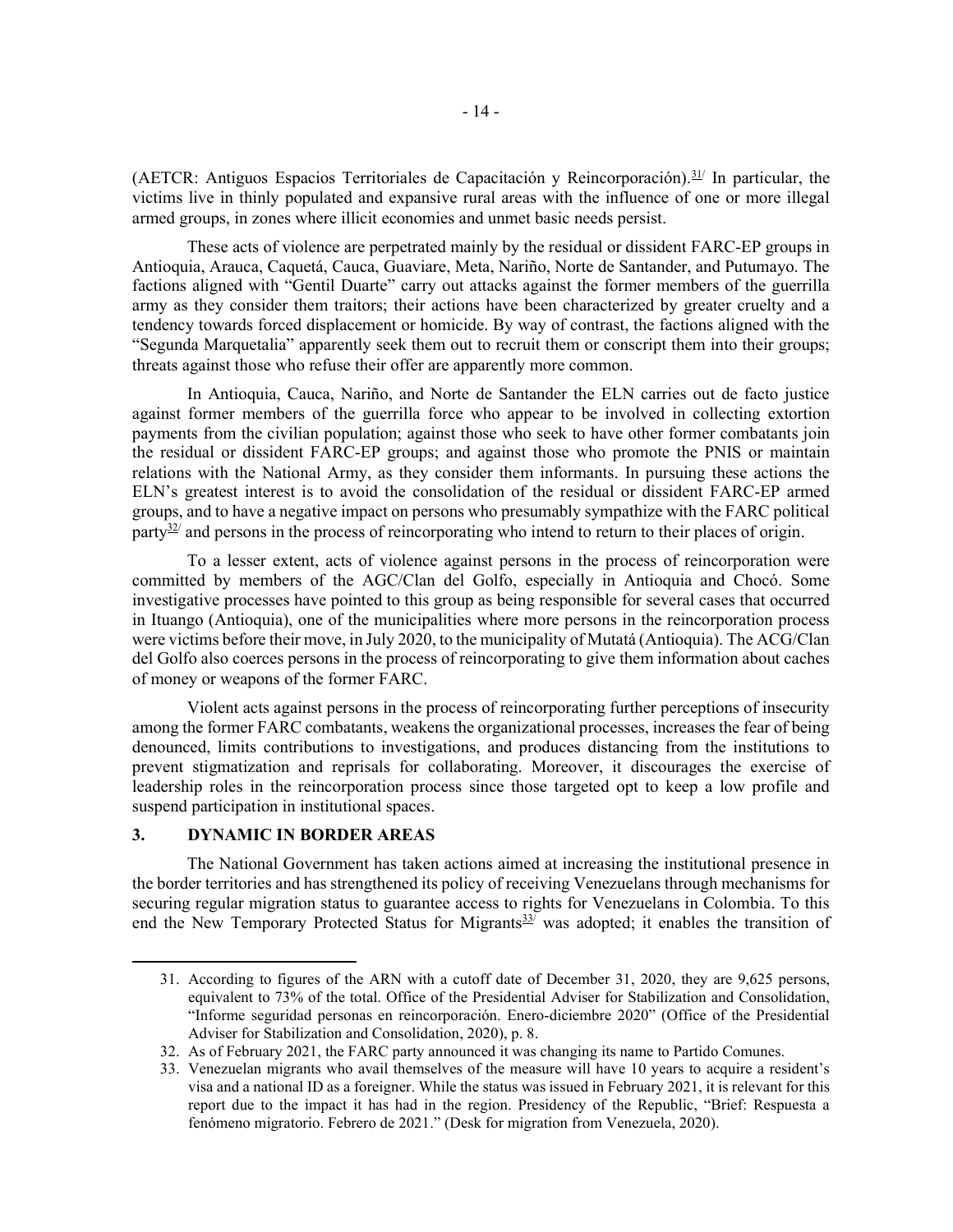Venezuelan migrants from temporary protection to a regular immigration regime and facilitates their economic inclusion and access to health care, the educational system, and the system for family welfare.

Similarly, interinstitutional efforts continue as well as adaptations for attending to the migrant population $\frac{34}{4}$  such as authorizing humanitarian corridors, strengthening shelters, and adapting spaces for migrants who are travelling on foot. In addition, special mention should be made of the positive effects of the Ingreso Solidario program,<sup>35/</sup> its targeting of points along the border or crossings with a major impact, and the actions that made possible binational interdiction operations to guarantee security in the border zones, while also containing illegal transnational economic dynamics and violent activities along the borders with Ecuador, Panama, Peru, and Brazil.<sup>36/</sup>

The stigmatization of and xenophobic actions towards the Venezuelan migrant population have worsened.<sup>37/</sup> The informal settlements at the perimeters of population centers in Arauca, Guajira, and Norte de Santander are perceived as "centers of crime" ("focos de criminalidad") and the prioritization of resources for addressing the Venezuelan population in border communities by the borders with Venezuela and Ecuador is seen in a negative light, as it is thought to have a negative impact on investment by the State for the Colombian population. This generates social tensions and deepens the gaps between nationals and foreigners,  $\frac{38}{3}$  while also making the economic and social inclusion of the migrant population in Colombia difficult. These tensions and perceptions are taken advantage of by illegal armed groups to increase their social control in border areas.  $39/2$ 

The closing of borders decreed by the National Government and the neighboring countries to avoid the spread of the pandemic caused by COVID-19 has had collateral effects that have impacted

<sup>34.</sup> According to the Information System on International Cooperation, Ciclope, registered by APC-Colombia, international cooperation contributed approximately 93 million dollars during the second half of 2020 to support the efforts of the National Government in relation to migration, in lines associated with health, humanitarian assistance, education, and social integration, among others.

<sup>35.</sup> It is an arrangement whereby a monetary transfer is delivered to the households in poverty and vulnerable circumstances that are not beneficiaries of any other social programs of the State, including to the migrant population. Consulted at: https://ingresosolidario.prosperidadsocial.gov.co/

<sup>36.</sup> Ministry of Foreign Affairs, "Planes Binacionales de Integración Fronteriza, Coordinación e Integración Fronteriza" (2020). Consulted at: https://www.cancilleria.gov.co/prosperity/results

<sup>37.</sup> In the context of the health emergency due to COVID-19, perceptions persisted in border communities by Venezuela and Ecuador, as well as in Antioquia, Valle del Cauca, and Chocó that viewed foreigners as carriers of COVID-19, "delincuentes" (criminals), narcotics users, or persons considered non grata in their communities.

<sup>38.</sup> In Guajira, Arauca, Norte de Santander, Putumayo, Nariño, Antioquia, and Valle del Cauca social tensions have been identified between Colombians and foreigners due to: job competition, access to humanitarian assistance benefits, gatherings of foreigners in the midst of compulsory isolation measures, situations of eviction and rejection when subnormal neighborhoods are formed or shelters are opened to serve the migrant population, and widespread discontent in the face of the implementation of humanitarian corridors, among others.

<sup>39.</sup> In the border areas with Venezuela, Ecuador, and Peru and in those areas of transit or arrival of flows of migrants in Antioquia, Cesar, Guaviare, Meta, and Valle del Cauca foreigners have been victims, at the hands of the ELN and dissident FARC-EP groups, of forced displacement, threats, expulsions, public scrutiny, and in some cases selective homicides following the logic of "de facto forms of justice" carried out by these groups, after they have been accused of robberies, micro-trafficking, or narcotics use. These negative impacts have occurred when the illegal armed groups seek to supplant the State and resolve social tensions in the territories, such as squatting on landed properties, arrival of foreigners in distant rural areas, labor competition, or common crime. All such activities are carried out for the purpose of increasing their territorial control over areas of interest to them.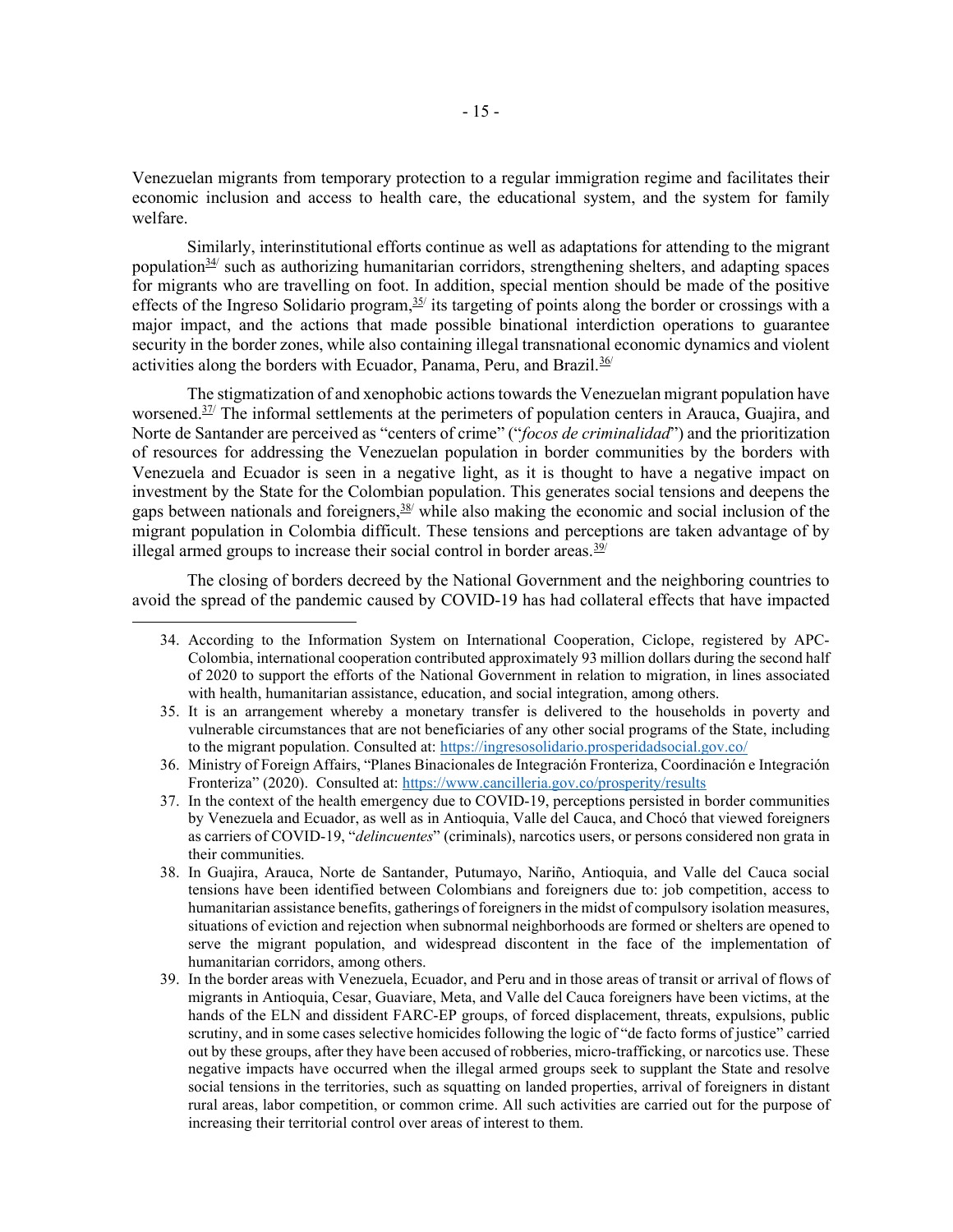the border communities. On the one hand, there was an increase in the use of unauthorized routes for crossing the border, most of which are controlled by the illegal armed groups. $40/$  This situation developed at the border with Venezuela after Venezuelans wanted to return to Colombia after having left due to the health emergency; and by the border with Ecuador, with the arrival of intercontinental migrants from the south. On the other hand, there was an increase in the conglomerations of foreign persons collapsing the capacities for an institutional response and overburdening the health care, education, and water and sanitation systems.

Another effect stemming from the border closure is the difficulty accessing services and goods that are basic necessities which before were obtained in commerce or by crossing over to Venezuela, Ecuador, Peru, and Panama, exacerbating the difficult economic and social situation in vulnerable border communities. $41/$  The economic crisis reinforces the dynamics of illegal activities such as contraband, trafficking of migrants, and drug-trafficking in border communities in Arauca, Guajira, Nariño, Norte de Santander, and Putumayo.

In addition, there have been reconfigurations of illegal economies expressed in the increased shipment of marijuana produced in Colombia to Ecuador, Peru, Brazil, North America, and recently to Venezuela; the expansion of illicit crops in hard-to-access border areas in Nariño, Norte de Santander, and Putumayo; and the contraband cattle trade in Arauca and southern Cesar. $42$ <sup>/</sup>

# 4. JUSTICE IN THE TERRITORIES

The Colombian State undertook actions that sought to strengthen the justice system, especially the performance of the Family Police Stations (Comisarías de Familia) for matters having to do with addressing family violence; gender violence; the situation of women and LGBT persons, women leaders and human rights defenders; and access to justice and land for rural women. It has done so through webinars, workshops, and virtual diplomate programs at the national level, as well as technical accompaniment for implementing technical guidelines for inclusive and differential attention.

As of September, mobile justice days were reactivated; these are coordinated on an interinstitutional basis at the local level, primarily in Antioquia, Cesar, Putumayo, and the Bajo Cauca region. In addition, efforts were made to strengthen the judicial branch by creating new courts and permanent positions of which special mention can be made of those established in the municipalities of Buenaventura, Tumaco, Montería, Puerto Asís, and San José del Guaviare. In addition, the Office

<sup>40.</sup> In Ipiales (Nariño), Uribia and Maicao (Guajira), Norte de Santander, Arauca, and Acandí (Chocó) there has been a perception of an increase in unauthorized border crossings that tend to take place in areas with a presence of illegal armed groups who are interested in profiting from the illegal economic dynamics that are propelled in border areas such as contraband, drug-trafficking, smuggling of migrants, and human trafficking.

<sup>41.</sup> Of particular concern is the high degree of unmet basic needs and economic crisis in the indigenous community of Resguardo Mayasquer, in Cumbal, Nariño; the Wayúu indigenous community in La Guajira; and the peasant community of Jardines de Sucumbíos, in Ipiales, Nariño. The dynamics related to cross-border indigenous peoples, specifically at the border with Venezuela, has also been noted by the Office of the Human Rights Ombudsperson in its report: "Situación de Derechos Humanos de los Pueblos Indígenas Transfronterizos y Binacionales en la Frontera Colombo-venezolana." Available at: https://www.salsa-tipiti.org/wp-content/uploads/2020/12/Situacion-de-DDHH-Tranfronterizos-Frontera-Col-Ven.pdf

<sup>42.</sup> Cattle contraband continues in areas of the Serranía del Perijá and Arauca during the dry season. By Colombia's international borders in the departments of Nariño, Chocó, Guajira, and Arauca agreements persist among the illegal armed groups and organized criminal groups to charge for unauthorized crossings, while in Norte de Santander disputes continue among the illegal armed groups for control of the border area.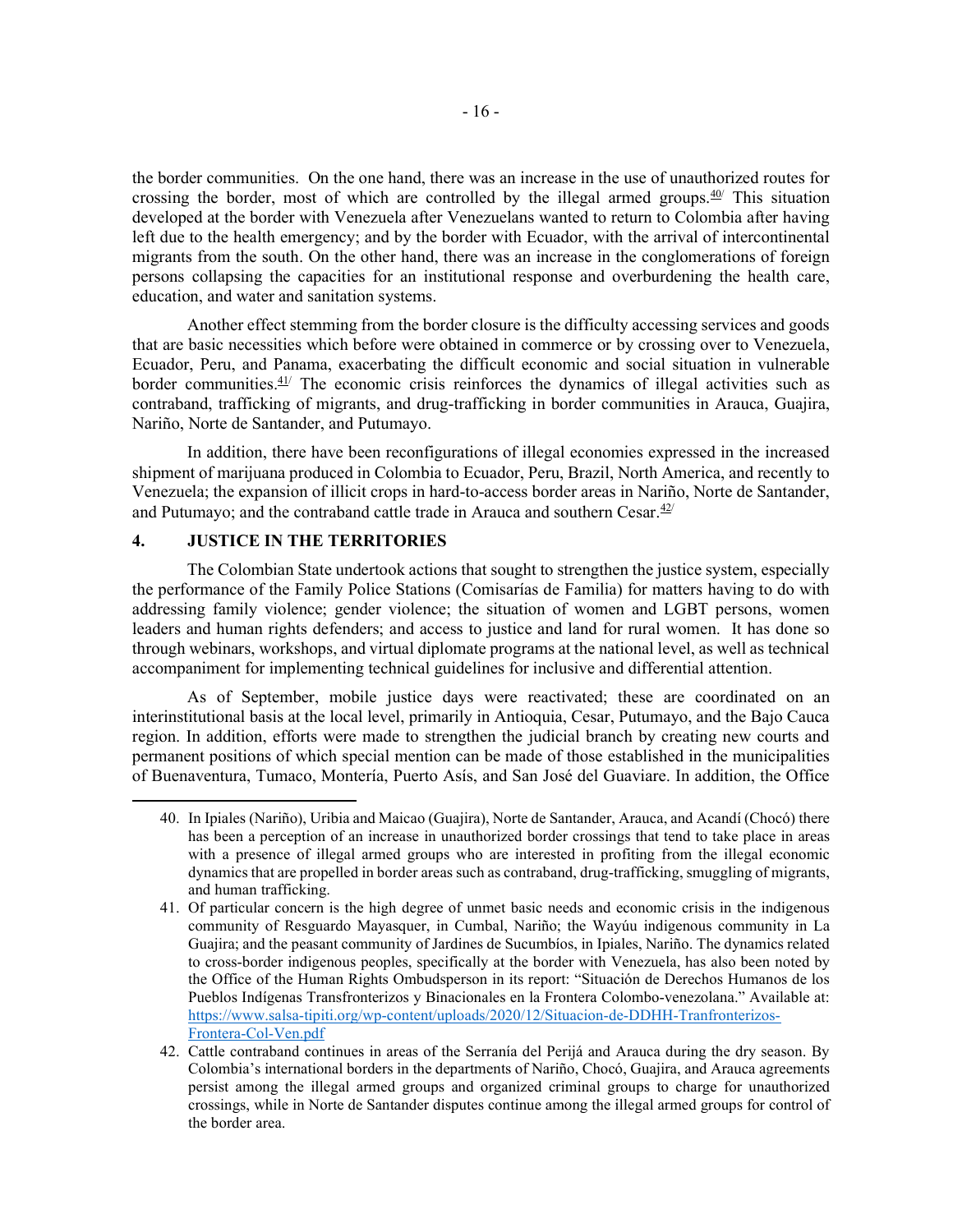of the Attorney General (FGN) implemented actions on Strategic Direction in times of COVID-19, with the aim of safely carrying out activities of the FGN locally, particularly investigative activities and urgent actions.

Despite the foregoing activities, one perceives major challenges in access to and the performance of the justice system in the territories, especially those stemming from the contingency caused by COVID-19. As regards virtual hearings,  $43/$  while they offer greater guarantees for security for the parties appearing, and for witnesses, a low level of participation was observed due to the lack of connectivity or difficulties accessing internet service, resulting in delays due to continuances and rescheduling. In addition, virtual hearings have entailed challenges when it comes to concentration, clarity of the interventions, and individual identification of the participants in the hearings.

The delivery of judicial services, mostly virtual, has expanded the gaps in access to justice in the country's rural zones, where there is lack of access to electricity and to the internet, lack of knowledge of how to use of technological tools, and distrust of filing a complaint or being able to follow up on matters. In addition, there has been greater neglect of certain judicial services, such as the official acts of removing corpses, and judicial investigations into non-high-impact crimes, not only because of the measures adopted by the judicial officers to continue their work amidst the pandemic, but also due to the difficult security conditions, which do not allow for the normal movements of the institutions outside the urban centers.

In Antioquia, Cesar, Guaviare, Norte de Santander, and southern Bolívar there was a considerable increase in cases of gender-based violence. Even though there were many reports of assaults during this period compared to the previous one, $\frac{44}{1}$  major under-registration continues due to the lack of reporting because of unfamiliarity with where to turn for assistance, because it is not considered a crime, and due to possible stigmatization in their communities. To this is added that in several territories there is a low institutional capacity when it comes to handling such cases, in terms of both personnel and trainings on the channels and procedures, leading to revictimization of those who report such acts, disincentives to approach the justice system, and victims remaining in a situation of vulnerability because of living full-time with their assailants.

With respect to the de facto justice exercised by illegal armed groups, they continue to impose themselves on the communities to restrict mobility and impede the spread of COVID-19 in zones such as Arauca, Cauca, Cesar, Meta, and Caquetá. In these last two departments persons who end up infected are threatened; there have even been some homicides. In Chocó access for humanitarian institutions and organizations was limited as the illegal armed groups have sought to exercise greater control over the dynamic within the communities.

The illegal armed groups have continued to require payments be made to them in Antioquia, Chocó, Guaviare, and Meta, and in the Bajo Cauca and Catatumbo regions; they tend to do so by turning to members of the Community Action Councils (JACs: Juntas de Acción Comunal). The community leaders are used as intermediaries to get out the word that the payments are required, and to receive them, putting them at risk and disincentivizing persons from belonging to these community bodies. In addition, there was a perception of an increase in extortion in the communities by the EPL/Pelusos in Catatumbo, as this method became its main source of financing.

<sup>43.</sup> As of the contingency due to COVID-19, all jurisdictions in Colombia opted to provide judicial services by virtual means.

<sup>44.</sup> According to data from the National Police, from March 25 to October 29, 2020, calls to the 155 line for family violence increased 116%, over the same period in 2019.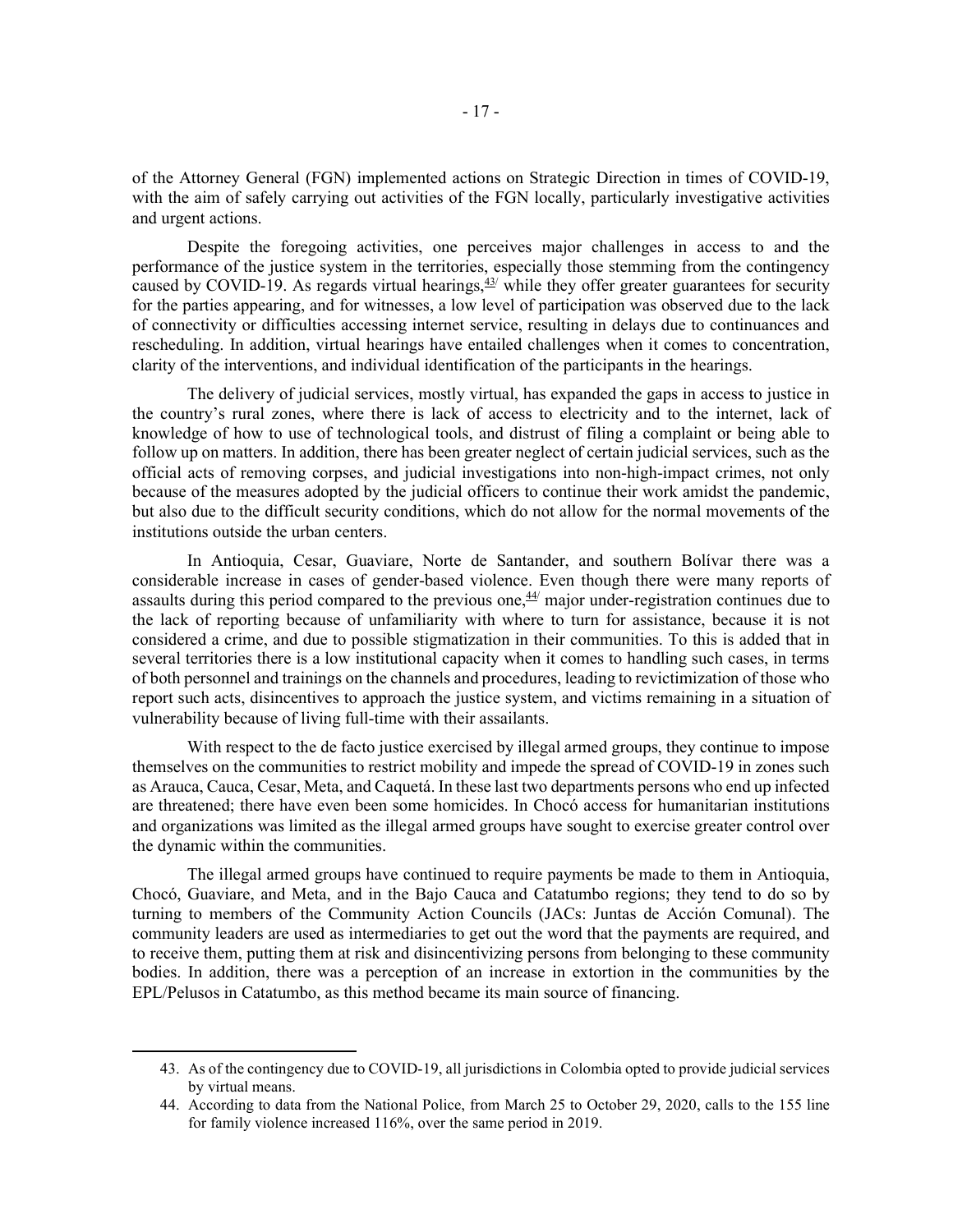# 4.1 Special Indigenous Jurisdiction (JEI: Jurisdicción Especial Indígena) and interjurisdictional coordination

The Office of the Presidential Adviser for Human Rights and International Affairs took actions aimed at improving coordination and strengthening the justice system of the Awá people in Nariño, the system for protection of the Barí Nation in Norte de Santander, the mechanisms of coordination to ensure access to health services for the Nukak and Jiw peoples in Guaviare, as well as generating synergies to strengthen the Special Indigenous Jurisdiction and access to rights in Chocó.

The National Government made progress in the consultation for and adoption of the ethnic chapter of the Ten-Year Justice Plan, support for 31 projects to strengthen the Special Indigenous Jurisdiction and the appropriation and socialization of the protocol for recognition of the Kriss Romaní by the Ministry of Justice and Law. In addition, gains were made in the context of pillar 8 of the PDETs by the Office of the Presidential Adviser for Stabilization and Consolidation in implementing initiatives to strengthen the components of the indigenous communities' own justice systems.

As for coordination, special mention should be made of the improved intercultural dialogue between the government forces and the indigenous communities of Buenaventura (National Police) and Amazonas (National Army and National Navy). In addition, a session was held of the National Commission for Coordination between the National Justice System and the Indigenous Justice Systems (COCOIN) as well as sessions of the departmental roundtables in Caldas, Cauca, Chocó, and Nariño.

Despite these valuable efforts, the health emergency caused by COVID-19 led to the continued weaking of the JEI during the second half of 2020, as well as setbacks in the scenarios of coordination at the national level, with reduction of more than 50%. It is noted with concern that the illegal armed groups have continued and stepped up the threats and attacks against indigenous authorities and institutions of self-government, in many cases in retaliation for the constitutional exercise, by these communities, of their autonomy.

In Chocó four indigenous authorities were assassinated; $45$ <sup>they</sup> had been threatened by the ELN and the AGC/Clan del Golfo. In addition, the governor of the Resguardo Río Murindó and two other leaders are facing threats.46/ Moreover, also in Chocó the groups continue bringing pressures to bear on the communities of the upper, middle, and lower Baudó river region, Riosucio, Carmen del Darién, Juradó, Bahía Solano, Rio Quito, and Bojayá, confining them, establishing rules, planting antipersonnel mines, and stigmatizing them.

In Nariño, there were attacks directly mainly at indigenous authorities of the Awá people. $\frac{47}{1}$ According to data from the human rights program of the Unidad Indígena del Pueblo Awá (UNIPA), during the isolation due to COVID-19 at least 17 community members have been assassinated. The phenomenon is more visible in the indigenous reserves of Inda Zabaleta, Inda Guacaray, Piguambi

<sup>45.</sup> In the lower Baudó one member of the indigenous guard; in the middle Baudó, the indigenous governor of the community of Dubasita; the secretary of the cabildo of the community of Puerto Ecevede; in Bahía Solano the former indigenous governor of the communities of El Brazo and Bucurú Purrú.

<sup>46.</sup> These three cases, as well as the persistent risk scenario for the indigenous authorities and communities in Chocó, are being addressed from the "departmental roundtable for coordination and guarantee of the human rights of the indigenous peoples," under the leadership of the Office of the Presidential Adviser for Human Rights and International Affairs, with the accompaniment of the MAPP/OAS.

<sup>47.</sup> The alternate governor and local council member of the indigenous guard of the indigenous reserve of Piguambí Palangala was assassinated; the governor of this reserve and the Unidad Indígena del Pueblo Awá (UNIPA) received a collective threat and there was an attack on the former secretary and three indigenous guards of this organization. In addition, the governor of the reserve of Cuasbil La Faldada was attacked.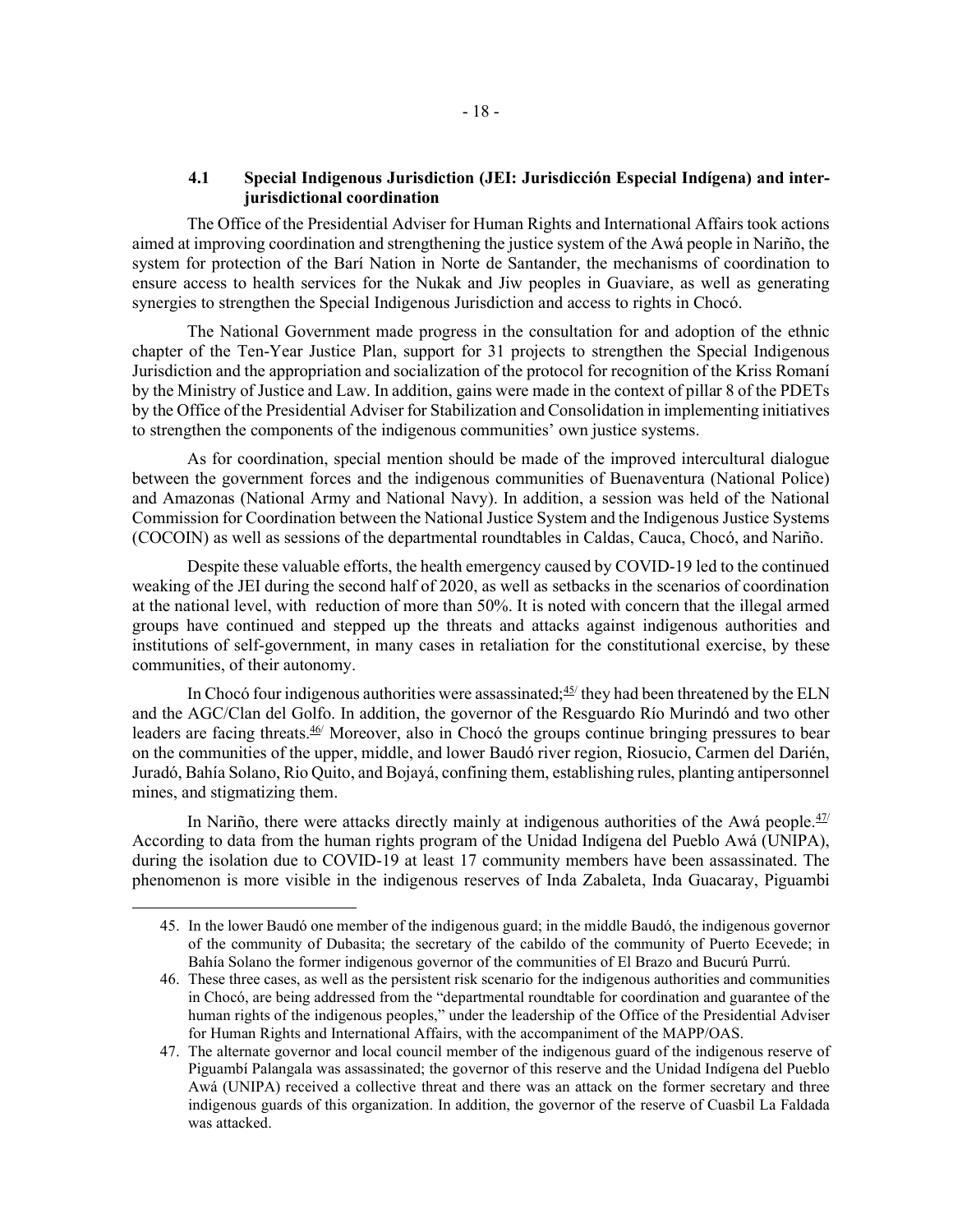Palangala, and Gran Rosario, situated in the district (*corregimiento*) of Llorente (Tumaco) and neighboring areas. These incidents have been committed by the Guerrillas Unidas del Pacífico (GUP), the Frente Oliver Sinisterra (FOS), and the organized crime group Los Contadores.

In Cauca, one observes serious limitations on the rights of local indigenous communities to their own justice and their own government, in relation to the authorities of Toribío, Corinto, Caloto, and Suárez, due to the actions of the illegal armed groups and drug-trafficking interests. The threats and continuing risk faced by the authorities of the Consejo Regional Indígena del Cauca (CRIC), the Asociación de Cabildos Indígenas del Norte del Cauca (ACIN), the council of the Ukawe`sx Nasa Cxhab association of cabildos, and dozens of governors $48$ <sup>*/*</sup> and members of the indigenous guard, for performing their functions,  $\frac{49}{2}$  are of serious concern. Constant pressure and threats are brought to bear by the residual or dissident FARC-EP armed groups on the indigenous authorities and indigenous guard who maintain their position of territorial control.

These actions are carried out in an effort to obstruct decisions by indigenous justice mechanisms and by their forms of self-government, especially related to arrests, seizure of marijuana and coca, and prevention of recruitment. Although in some indigenous reserves the pressure brought to bear through harassment and selective homicides has had an impact, most of them continue maintaining effective control of the territories, which creates new risks of attacks by the illegal armed groups.

In addition, in Antioquia there have been pressures, threats, and imposition of rules by illegal armed groups directed at the authorities of the indigenous territories of Amparradó Alto y Medio, Genaturado, Antadó Guavina, Antado Arenera, Amoladora, Cañaverales, and Blanquita Murrí in the municipalities of Dabeiba, Frontino, and Urrao. In Córdoba threats are directed against indigenous authorities of the Zenú people and the Emberá people, in particular the governor of the Zenú cabildo of Vende Aguja, the retention of and threats to the former Noko Mayor of the Emberá Katío reserve of Quebrada Cañaveral Alto San Jorge, and the repeated threats to members of the Escuela de Derecho Propio (School of Own Law).

The threats to indigenous authorities occur due to their rejection of the presence of illicit crops within their territories, and for ignoring the orders imposed by the illegal armed groups. These groups do not recognize the indigenous authorities, they dictate rules within the communities such as restrictions on movement as per both the hours and permitted territorial scope, they prohibit any dialogue with the government forces or other state agents, and they seek to maintain effective control over the communities and the routes of the illegal markets.

The GS/OAS notes that the commitment signed by the National Government through the National Protection Unit (UNP) and the Ministry of Interior in August 2019 with respect to issuing the decree, in consultation with the indigenous peoples for their collective protection with an ethnic approach has yet to be fulfilled. Moving forward with this decree is fundamental for preventing and mitigating attacks on the indigenous authorities and communities.

<sup>48.</sup> One of them, the assassination of the former indigenous governor of the reserve of Cerro Tijeras and his wife, in October. The indigenous organizations say that this brings to 76 the number of homicides of indigenous community members in the north of Cauca in 2020.

<sup>49.</sup> One example was the case of the Nej Wesx Hermelinda Tauqui Trompeta, authority of Toribío, who was threatened for enforcing the quarantine rules in the ancestral territory.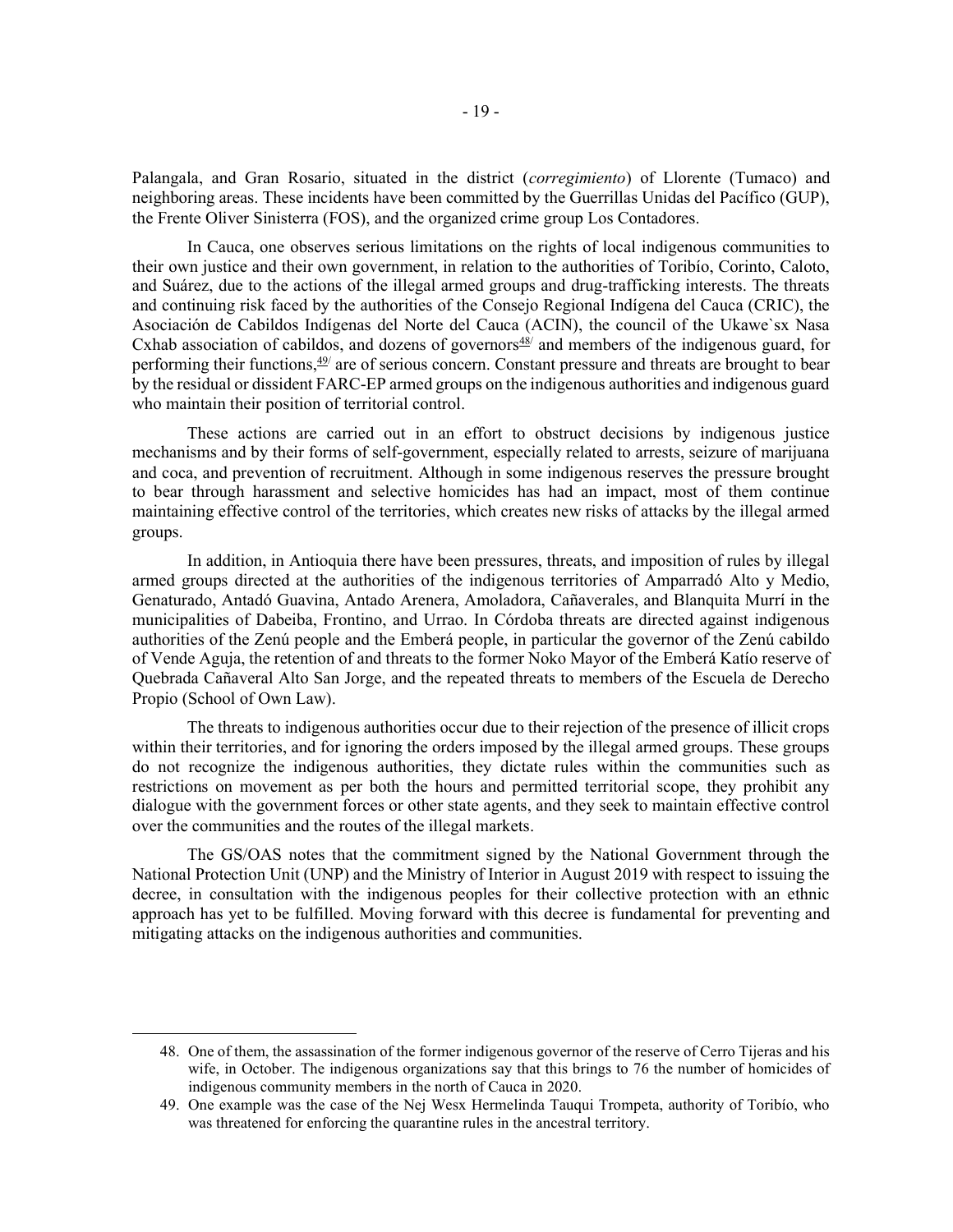# 4.2 Bringing members of illegal armed groups to justice

The National Government issued Decree 965 of 2020, by which a special way forward is established for bringing individual members of the organized armed groups to justice.<sup>50</sup> The MAPP/OAS, within the scope of its mandate, has been accompanying and monitoring the first months of implementation of the decree and has provided inputs to the institutions with the aim of strengthening its implementation.

The interinstitutional approach is one of the factors that can lead to better results in bringing the organized armed groups to justice. In this respect, the Interinstitutional Committee for Submission of Individuals to the Law (CISIL: Comité Interinstitucional de Sometimiento Individual a la Legalidad) $51/$  has taken into account the experience of the Committee for the Laying Down of Arms (CODA: Comité de Dejación de Armas) $52/$  in its procedures and, as of December 31, 2020, it has verified six cases of individuals presenting themselves to the authorities. $53/$ 

In light of the processes undertaken in recent years, it is important to take account of the lessons learned from the submission to the law of the Ejército Revolucionario Popular Anticomunista de Colombia (ERPAC), $54$ / several factions of Los Rastrojos, and the so-called Alianza Paz del Valle  $(APV)$ .<sup>55/</sup> In these experiences difficulties arose when it came to identifying perpetrators of crimes and prosecuting them; nor were all the guarantees given to the victims so as to be able to access justice.

Considering guarantees of non-repetition, it is necessary to have an effective intramural resocialization process.<sup>56/</sup> To that end, the government is encouraged to develop a special model that considers the lessons learned from the Justice and Peace process in relation to prison and psychosocial support, especially for those persons who have committed high-impact crimes, beyond merely establishing special conditions of confinement.

To ensure prosecution, the government is encouraged to continue coordination between the Office of the Attorney General and the Special Jurisdiction for Peace (JEP: Jurisdicción Especial para la Paz) to review failure to comply with the conditionality regimes directly or when required through the Peace Strategy Group of the Bureau of Policies and Strategy, as has been done until now, with the aim of being able to prosecute these cases in the regular criminal jurisdiction.

Furthermore, and with the aim of complying with domestic and international criminal law standards, the Office of the Attorney General and the Superior Judicial Council are called on to provide

<sup>50.</sup> The provisions established in the decree are not applicable to the ELN. Paragraph 1 of Article 2.2.2.5.8.1.1 of Section 1 of Chapter 8. Decree 965 of 2020.

<sup>51.</sup> It is the body that defines each case in particular, whether it meets the criteria for belonging to an illegal armed group. It is made up of the Ministry of Justice and Law, Ministry of Defense, Agency for Reincorporation and Normalization (ARN), Colombian Family Welfare Institute (ICBF), Office of the Attorney General, and Office of the Human Rights Ombudsperson.

<sup>52.</sup> It is a committee made up of several delegations of the State whose function is to verify whether a person who aspires to demobilize belonged to a guerrilla group and whether he or she has a sincere interest in leaving it.

<sup>53.</sup> As of April 9, 2021, there are 40 cases on record of individuals who have turned themselves in.

<sup>54.</sup> In December 2011.

<sup>55.</sup> Process carried out on October 3, 2014.

<sup>56.</sup> During the deprivation of liberty prisoners must be treated individually to identify their qualities, needs, and risk factors. Particularized treatment is more effective when it comes to gauging the prisoner's degree of involvement with the social milieu. Accordingly, one may reinforce or adjust intramural access to matters related to physical health, mental health, access to the labor market, and access to education; all of these are fundamental for peaceful reinsertion in society.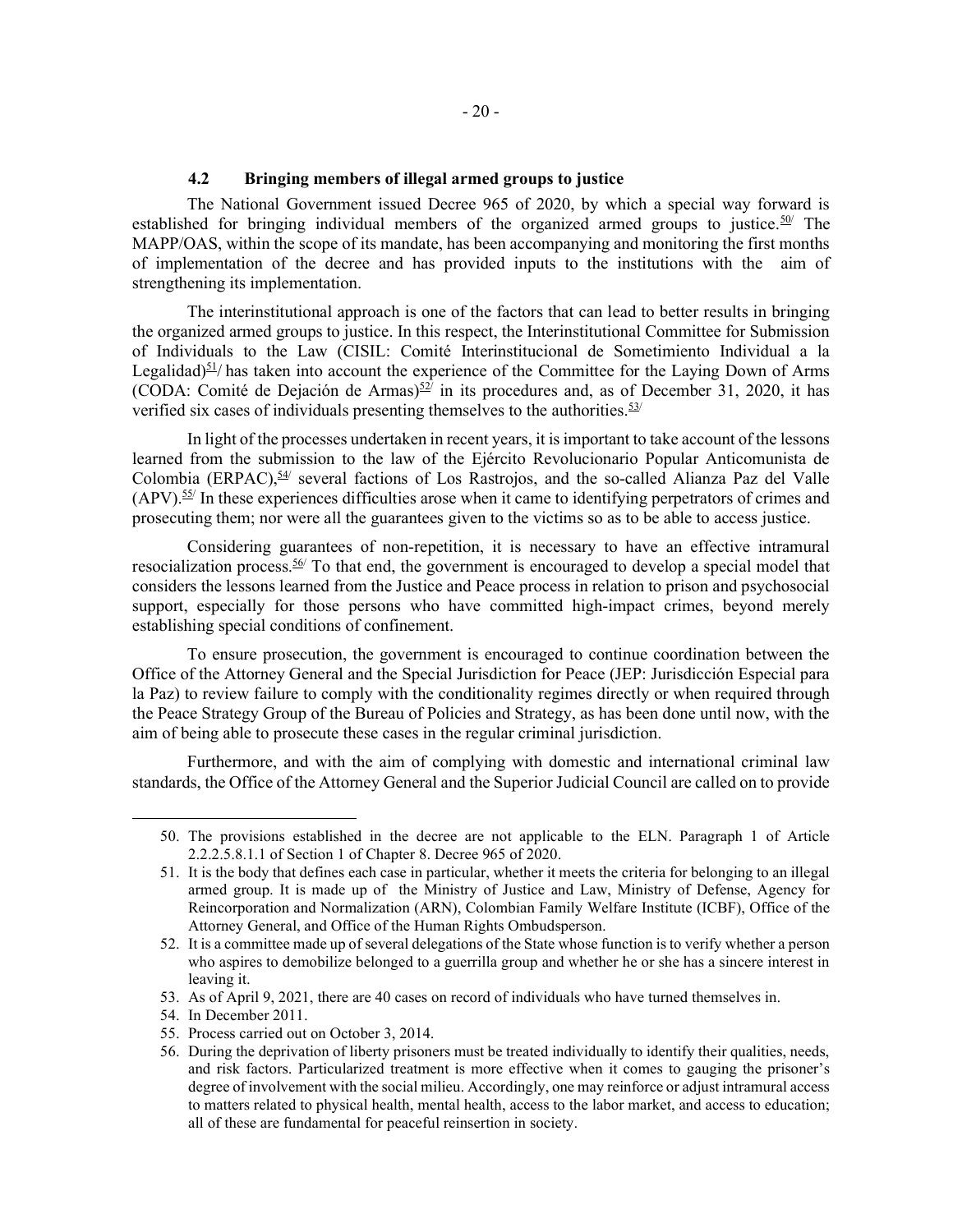better and more extensive procedural safeguards to the victims,  $57/$  encouraging their participation in the judicial proceedings. In the case of gross human rights violations, one must guarantee truth, justice, reparations, and guarantees of non-repetition for the victims through regular judicial mechanisms.

### 5. PARTICIPATION, DIALOGUE, AND SOCIAL CONFLICT

The health emergency continued posing limits to citizens' mobility and ability to congregate. In this scenario, one should note the many efforts of the institutions to keep the different forums for participation working. Despite the postponement of the elections for Community Action Councils and Youth Councils, a major adaptation was observed on the part of the institutions of the methodologies and strategies for reaching the citizenry and encouraging their participation in these scenarios.

In particular, efforts have been made throughout the Colombian territory by the local authorities and the OACP to install or reactivate the Territorial Councils for Peace, Reconciliation, and Coexistence as key forums for continuing to address the challenges of peace. For example, 13 Municipal Councils for Peace, Reconciliation, and Coexistence [Consejos Municipales de Paz, Reconciliación y Convivencia] (CMPRC) were reactivated in the department of Caquetá and five new Councils were installed in Chocó;<sup>58/</sup> in addition, in Bajo Cauca there was a major impetus, and most of the CMPRCs have a work plan.<sup>59</sup>/ As of September many CMPRCs (in particular in Catatumbo) were able to resume their sessions in person, or partly in person, which contributed to greater effectiveness and integration.

Similarly, the Office of the Procurator General (PGN: Procuraduría General de la Nación) has made efforts to continue giving impetus to the social dialogue as a process and as a tool for transforming conflicts. Special mention should be made, in this regard, of the organization of the  $5<sup>th</sup>$  Summit for Social Dialogue, which was held on October 29, partly in person. In this regard, the government is encouraged to continue the process and to continue strengthening and promoting dialogue as a tool for managing and transforming social conflicts.

Even more accentuated was the intent and performance of civil society to give impetus to processes associated with peace by different means, make itself heard as a valid and indispensable interlocutor of the Colombian State, and continue making progress despite the limitations imposed by the health emergency. Accordingly, the National Committee of the National Council for Peace, Reconciliation, and Coexistence, with the impetus of members from civil society and the OACP, succeeded in maintaining a sustained and flexible working agenda that made it possible to put forward a proposed 2020/2021 work plan and to finalize guidelines as inputs for designing the public policy for reconciliation, coexistence, and non-stigmatization. $60/$ 

With respect to the scenarios of mobilization and social protest, as identified by the Center for Social Dialogue and Coexistence (CEDISCO) of the OACP, there were 383 social protest events nationally related to the demand for guarantees to protect social leaders, for rejecting individual and collective homicides, for measures by the national executive and local authorities amidst the isolation, and for access to essential services such as employment, education, transportation, and health.

<sup>57.</sup> Legal guarantees for participation; by means of psycho-emotional support for physical presence in investigative procedures, physical safeguards, and economic support, among others.

<sup>58.</sup> The MAPP/OAS was able to support in part the installation of new councils in Chocó.

<sup>59.</sup> During the second half of 2020 trainings were held in "Peacebuilding, dialogue, and transformation of social conflicts," with members of the Departmental Peace Council and Municipal Peace Councils of Arauca, Cesar, Putumayo, Nariño, and southern Córdoba, among others.

<sup>60.</sup> The work was presented and validated at the plenary meeting of October 27, where the guidelines were delivered to the vice-minister of Interior.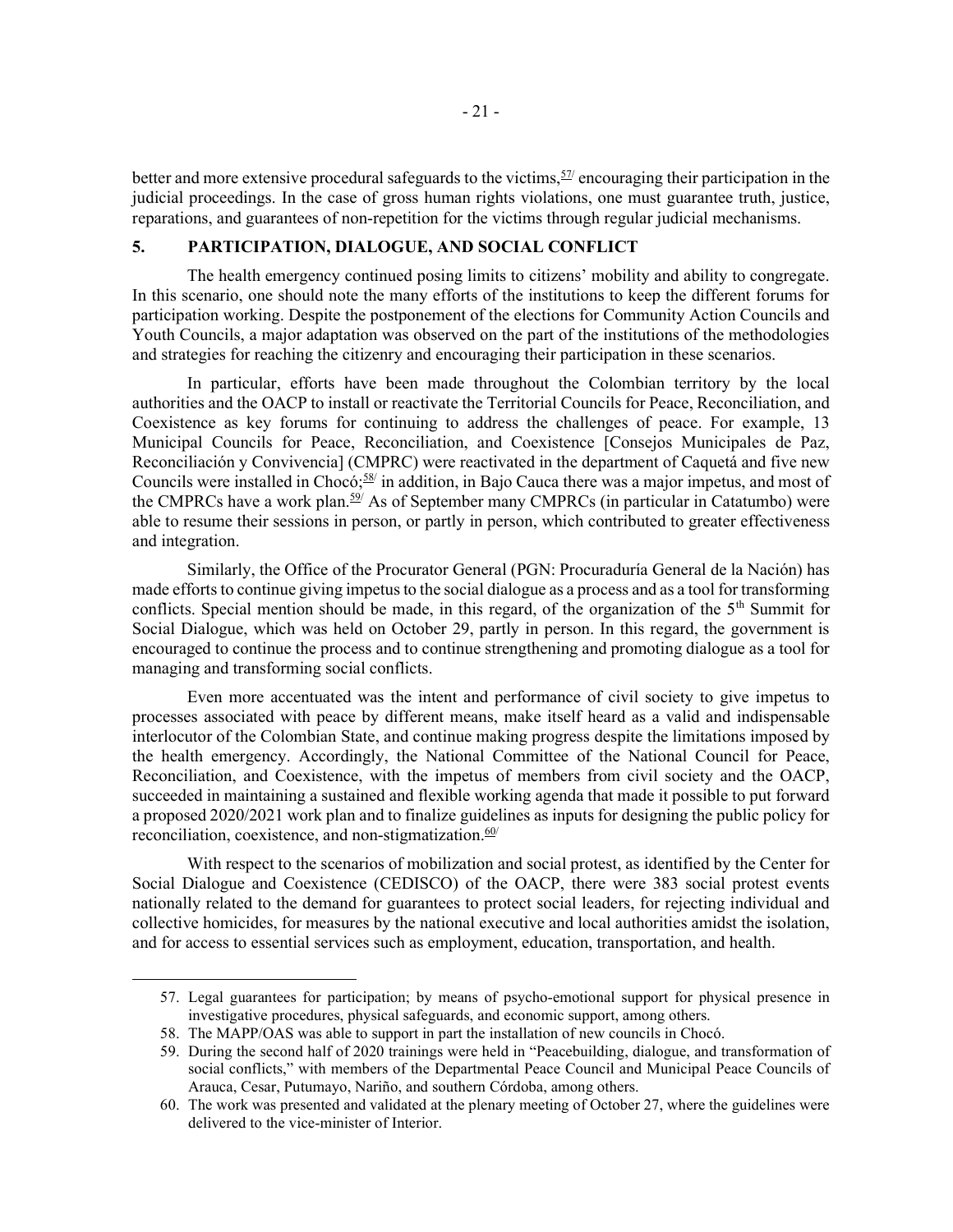During October the most significant social protest events were the March for Dignity of persons in the reincorporation process; protests and marches demanding respect for the lives of children and adolescents and youths; the Encampment for Life headed by the Congreso de los Pueblos; and the Minga Social y Comunitaria of southwestern Colombia. In addition, permanent assemblies, mobilizations, and protests were held by the Guardia Indígena of Putumayo along with the virtual mobilizations called by the National Strike Committee (Comité del Paro Nacional) on the 21<sup>st</sup> of each month.

Different citizen groups, in the midst of the compulsory lockdown, have continued to be organized around grievances such as the failure to implement the agreements reached, and commitments taken on by various state institutions in recent years, highlighting the need to put in place consensus-based tools from the outset of a process of social dialogue so as to make possible adequate follow-up for carrying out what was agreed upon and to avoid future tensions.

Forced eradication campaigns continue to spark protests and social mobilization in areas with a high density of coca crops. The expectation stemming from the socialization of the PNIS and the obstacles that have come up in its implementation<sup>61</sup>, like the presence of illegal armed groups with interests in the chain of production of drug trafficking, are elements that strengthen the social protests and lead to their escalation. In particular, in Caquetá, Meta, Nariño, Putumayo, and the regions of Catatumbo (Norte de Santander) and Bajo Cauca (Antioquia) social tensions escalated to the point of causing alterations to the public order, resulting in injuries to members of the government forces, the Mobile Eradication Groups, and the communities.

Where there is a confluence of the absence of voluntary substitution programs with the active presence of illegal armed group, some authorities perceive a predisposition on the part of the communities in response to the minimal intention of carrying out forced eradication actions in certain territories. Nonetheless, in some cases the community reactions are directed and guided by local social organizations, a dynamic that is understood in the context of a democratic process that entails claiming rights; whereas in other areas one perceives the pressure brought to bear by the illegal armed groups on the rural populations to have them protect the illegal crops to the detriment of the agenda of claims put forward by the communities themselves. When the population does not address the pressures of the illegal armed groups it is penalized by extortion, fines, physical punishment, threats, and forced displacement.

Despite the manifest willingness and openness of the citizenry to dialogue and participation, and on the part of the institutions in their efforts to adapt to virtual meetings, there are clear barriers to this democratic exercise related to the digital divide<sup>62/</sup> and fatigue from participating in virtual meetings given the difficulty of establishing a fluid two-way dialogue.

In the context of the process of amending the Environmental Management Plan of the Program for Eradication of Illicit Crops with the Herbicide Glyphosate (PECIG), difficulties were identified to ensuring the effective participation of the communities in informational meetings and the environmental public hearing, held in November and December 2020. The Environmental Licenses Authority (ANLA), in coordination with the Antinarcotics Division of the National Police, considered three mechanisms of participation: physically attending the principal meeting, in Florencia, Caquetá;

<sup>61</sup> These difficulties in implementation have been described by the GS/OAS in the 26th, 27th, 28th, and 29th reports on the work of the MAPP/OAS in Colombia, submitted to the Permanent Council of the OAS. Available at: https://www.mapp-oea.org/publicaciones-2/informes-semestrales/

<sup>62</sup> Digital divide refers to the difficulties, in particular in communities in rural areas, accessing technologies and tools, their low level of connectivity, and their scant digital literacy.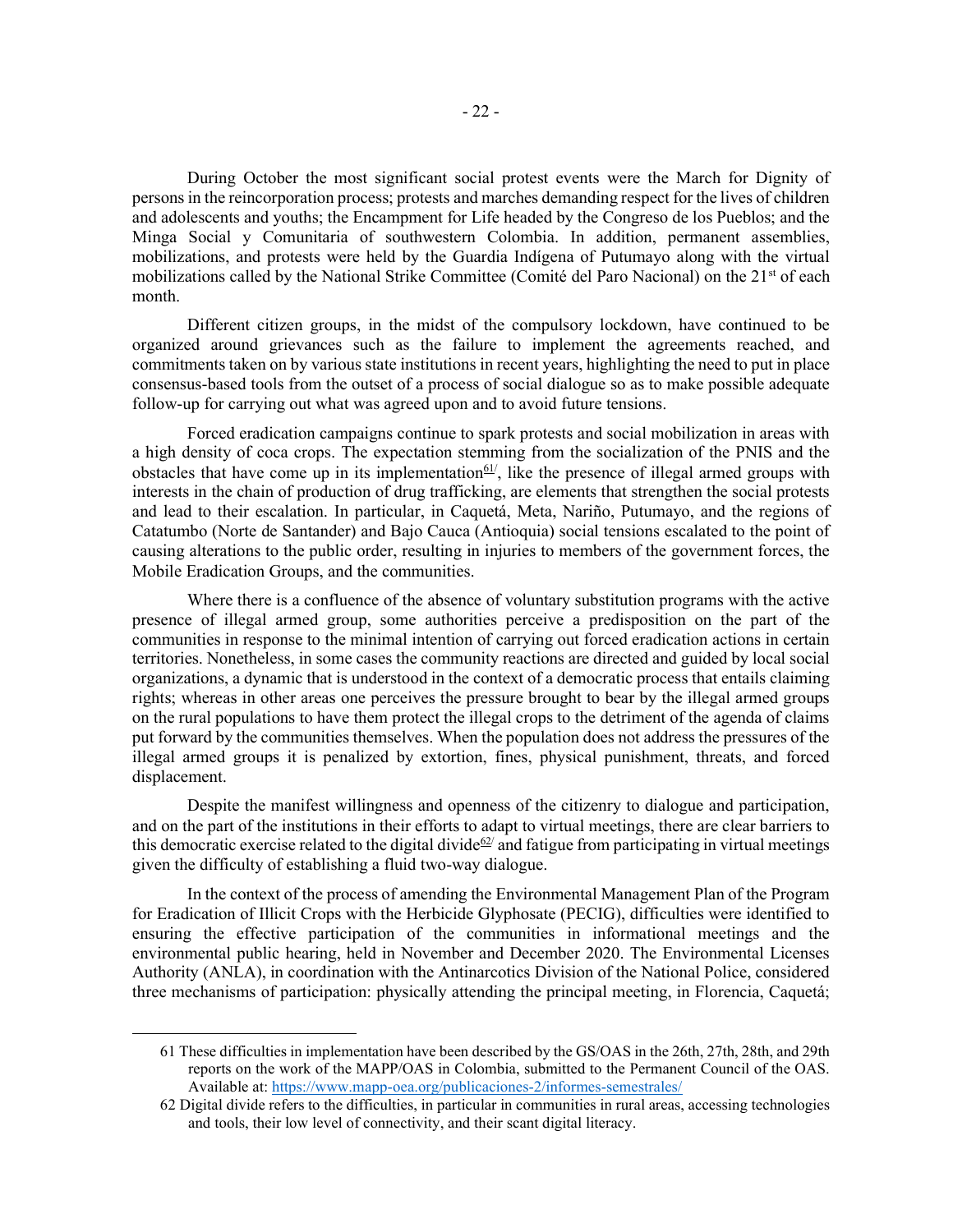(ii) providing physical assistance to one of the points of support in the departments prioritized by the strategy<sup>63/</sup>; and interventions not in person, either by telephone or virtual media. The event included the participation of municipal and departmental authorities as well as members of think tanks and social organizations; and, to a lesser degree, representatives of the communities and their social leaders.

Even though the authorities have undertaken the actions contemplated in the judicial orders to guarantee the real and effective participation of the communities, inconformity persists in some sectors in light of the lack of guarantees due to the limited dissemination of the date of the hearing, in particular in rural areas; the limited time for remarks; the lack of connectivity in rural areas; and the application of an informational methodology and the lack of a two-way dialogue. In general, the use of judicial mechanisms for resolving the national dissent over the PECIG is a sign of the complex debate in the country over the PECIG.

The threats directed against social leaders and the assassination of these leaders constitute a substantial barrier to participation. In several departments these persons state that they are afraid when called on to participate due to the risks entailed in this democratic practice. One notes, for example, the case of the homicide of one of the main leaders, and member of a peace council, which occurred on October 16 in Meta. This incident led to the resignation of the civil society members of the Departmental Council for Peace, Reconciliation, and Coexistence of Meta, on October 23, and interrupted the process of the Regional Roundtable for Social and Environmental Dialogue of Meta, Caquetá, and Guaviare, despite the exacerbation of social conflicts that led to its installation at the beginning of the year.

Accordingly, it is still a challenge to give impetus to wide-ranging, diverse, and inclusive dialogues that make possible the robust participation of Colombian society and that guarantee an open and sincere approach to the concerns, which should strengthen the pillars of democracy and the development of a culture of democratic dialogue.

# 6. IMPACT OF THE STRATEGIES AND POLICIES FOR TERRITORIAL TRANSFORMATION

# 6.1 Rural Development Programs (PDET: Programas de Desarrollo con Enfoque Territorial)

The structural transformation of the Colombian rural areas for peacebuilding, contained in the PDETs, which resulted from their extensive and participatory design, and from the interpretation that the National Government has made through the policy of Peace with Legality, has made possible major legal adjustments as well as progress in the design, articulation, and strategies for financing their implementation. All of this has focused the efforts and intentions of the national and local governments, the private sector, and international cooperation for carrying out point 1 of the Final Agreement, on Integral Rural Reform.

In addition, the direction of the Office of the Adviser for Stabilization and Consolidation and the Territorial Renewal Agency (ART: Agencia de Renovación del Territorio) for establishing the Single Road Maps in an efficient and articulated management of the institutional offer nation/territory, and the implementation of the 32,808 initiatives of the action Plans for Regional Transformation

<sup>63.</sup> The PECIG is to be deployed in 104 municipalities situated in the departments of Antioquia, Bolívar, Caquetá, Cauca, Chocó, Guaviare, Meta, Nariño, Norte de Santander, Putumayo, Santander, Valle del Cauca, and Vichada.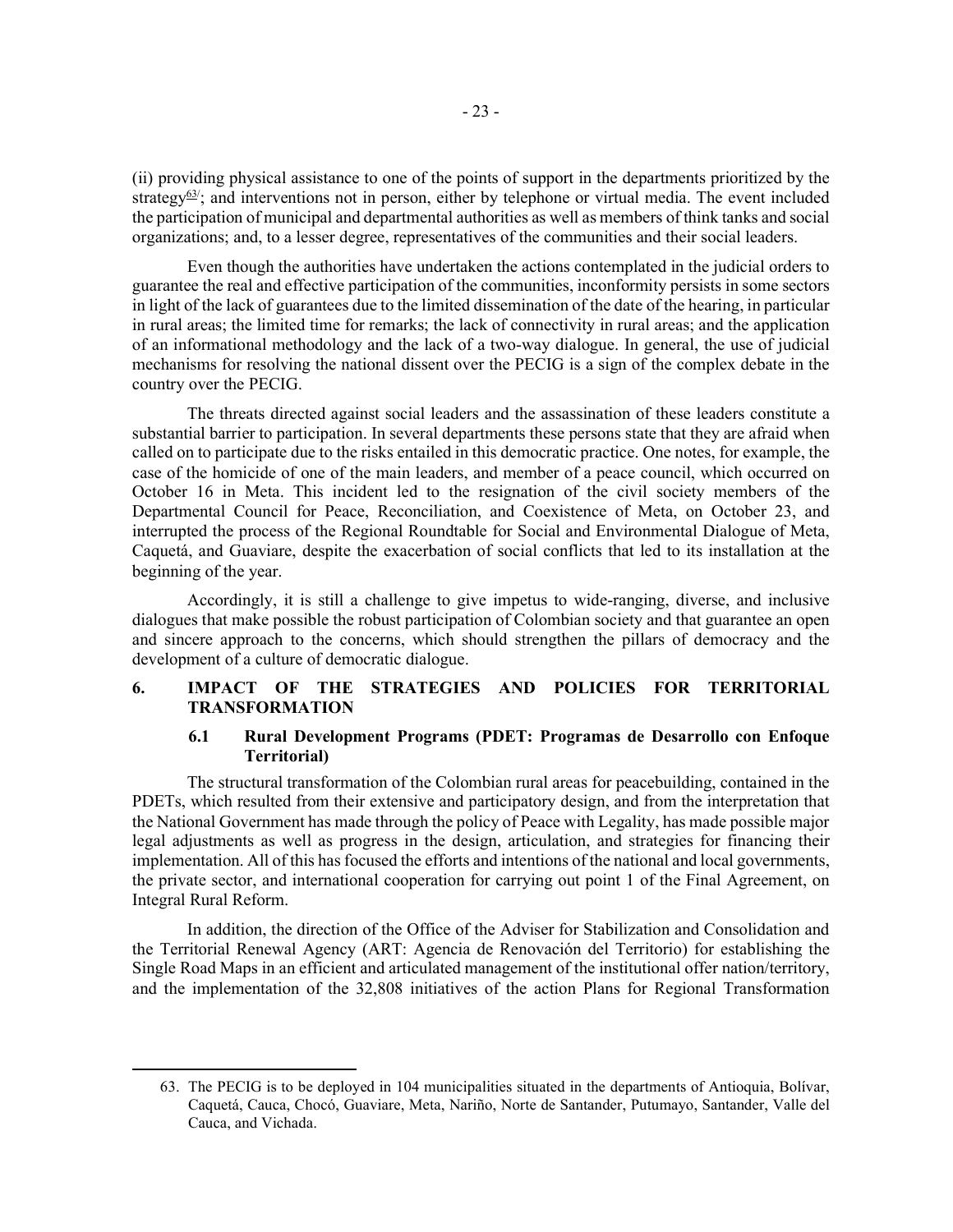(PATR)64/, consolidate the PDETs as a policy of the State to be implemented in the short, medium, and long term over the next 15 years.

In the period covered by this report the Congress approved an advance of 70% of the resources earmarked to the peace process, intended to be allocated over 10 years, from the General System of Royalties<sup>65/</sup>, to be executed in the next two years through the OCAD-Paz $^{66/}$  in PDET initiatives for drinking water, basic sanitation, tertiary roads, and electrical energy. $67/$ 

In addition, progress was made seeking consensus on the Special Consultation Mechanisms (MEC: Mecanismos Especiales de Consulta)<sup>68</sup> in the subregions of Putumayo, southern Córdoba, and Sierra Nevada-Perijá; establishing the Space for Inter-Ethnic Participation (Espacio de Participación Interétnica PDETE)<sup>69/</sup> in the Chocó subregion; and designing the Master Plans for Structuring<sup>70/</sup> as a mechanism for concentrating and enabling initiatives. These plans constitute a way to articulate the actions and procedures necessary for the effective implementation of the PDET initiatives with the National Plans for Integral Rural Reform that already exist, or to provide alternatives for those whose approval is still pending. $71/$ 

Given the absence or weakness of technical capabilities in the PDET municipalities, special note is made of the initiatives for their sustainable strengthening: (a) nationally, with strategies that involve the use of public and private structuring agents for designing projects with relevant technical requirements; and (b) locally, with a set of initiatives for public-sector management such as establishing cross-cutting PDET teams, the assessments for institutional redesign, internal control, project managers, as well as the public call for providing career-service jobs in 94.70% of the PDET

- 70. The ART has specialized teams for putting in place master plans in six areas: roads, water, education, health, electrification, and economic recovery.
- 71. 7 of the 16 National Plans for Integral Rural Reform have been approved, 6 have concluded the technical design phase, and 3 are in the design phase. Consulted at: Office of the Presidential Adviser for Stabilization and Consolidation, "Estabilización en los municipios PDET agosto 2018 – diciembre 2020, 28 meses" (CPEC, 2021), p. 44.

<sup>64.</sup> According to data from the Integrated System of Information for the Post-Conflict Period, pillar 8 on the gains of the PATRs of Point 1 of the Final Agreement, on Integral Rural Reform, reports a gain of 47.6%. https://siipo.dnp.gov.co/inicio (consulted February 23, 2021. Cut-off date December 31, 2020).

<sup>65.</sup> Article 60 of Law 2056 of September 30, 2020, which regulates the organization and operation of the General System of Royalties, which represents the annual resources that Colombia gets from operations to extract hydrocarbons.

<sup>66.</sup> It is a collegial body established pursuant to the Constitution (Legislative Act 04 of 2018) chaired by the Office of the Adviser that makes it possible to earmark annually and on a priority basis 7% of the total of the General System of Royalties for the exclusive approval of investment projects related to implementation of the Final Agreement. OCAD-PAZ approved 500 billion pesos for works in the context of the PDETs.

<sup>67.</sup> According to the Cíclope Information System for International Cooperation, registered by APC-Colombia, international cooperation agencies have provided support in the amount of approximately 87 million dollars in the second half of 2020 for implementing projects to boost rural productivity, ensure protection and inclusion for women, and strengthen territorial capabilities, among other aims, in the PDET territories.

<sup>68.</sup> It is expected that the cumulative experience of the ART with these mechanisms will give impetus to and facilitate the consensus-building processes with ethnic communities in all the other subregions. According to Article 12 of Decree 893 of 2017, the special consultation mechanisms are understood as the "guarantee of the right to effective participation of the ethnic peoples and communities in the design, implementation, and monitoring of the PDETs and the PATRs."

<sup>69.</sup> The Chocó subregion has a marked ethnic perspective; hence it has an Ethnic Rural Development Program (PDETE).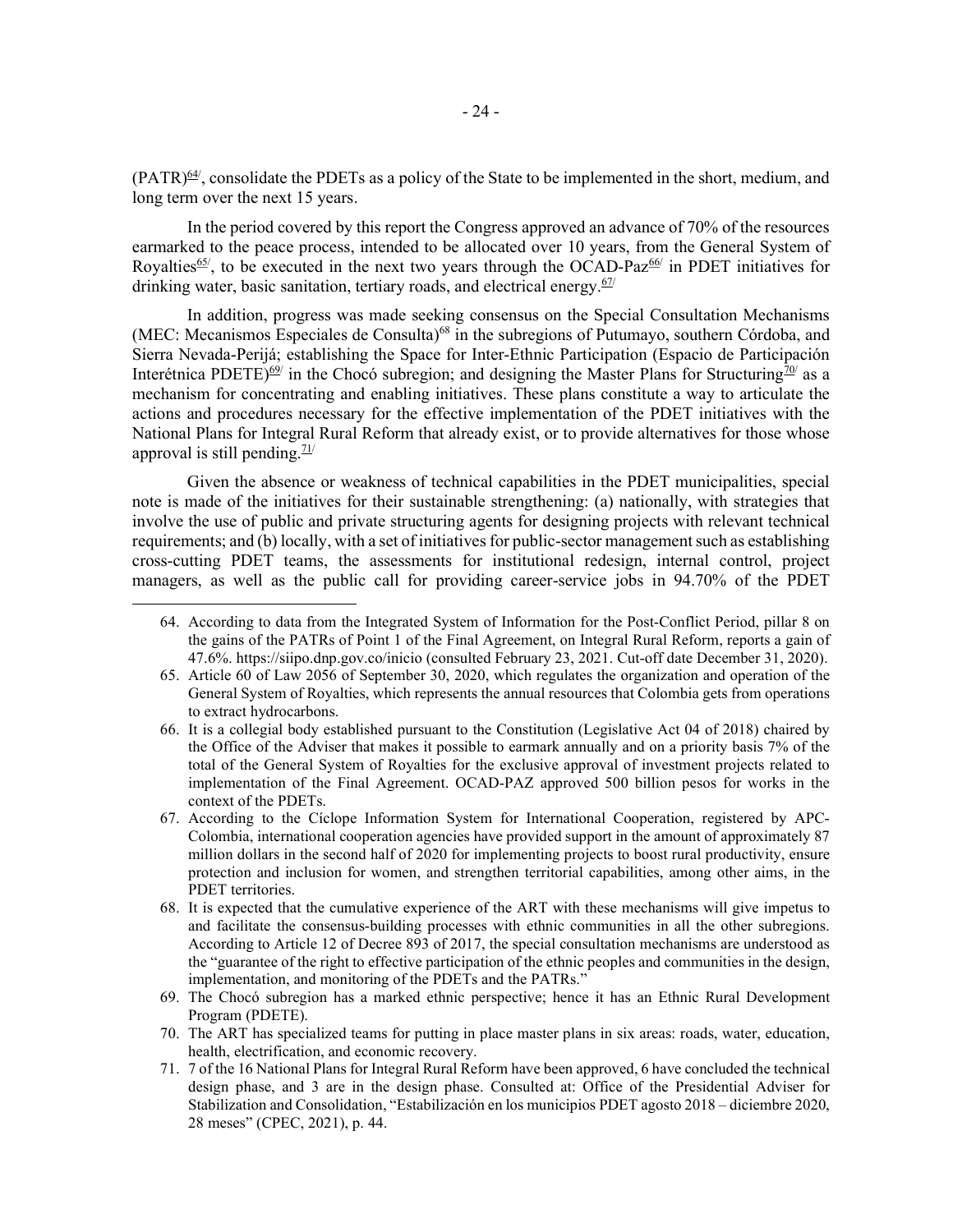municipalities. This initiative is expected to improve institutional management and performance and to enhance the capacities for the administration and execution of resources transparently and credibly, and citizen trust in the institutions and the public servants.

The isolation due to the health emergency limited the participatory methodology of constructing the Roadmap, the transfer of information to the Impetus Group delegates, and the effective participation of the communities, with a negative impact on the perception of progress, legitimacy, and the potential for transformation of the rural communities situated in the PDETs. The communities perceive that the prioritization of initiatives for 2020-2021 has taken place without their participation, and that the institutional offer is limited to replicating what already exists. In this regard, there are processes of citizen oversight (veeduría ciudadana) and alternative mechanisms for setting priorities which, combined with processes of socialization, would prove useful for strengthening the social appropriation of the PDETs.

Despite the reactivation of in-person activities in the territories by the institutions in charge of implementing the PDETs and the efforts to finance the multipurpose cadaster $72$  in 83 of the 170 PDET municipalities, challenges persist around the financing<sup>73/</sup> of the remaining cadasters; the construction of the Participatory Plans for Social Land-Use Management of Rural Property; as well as the incorporation of the ethnic and gender perspectives and the continuation of the armed conflict and illegal activities with environmental impacts, such as the illicit exploitation of mineral deposits and deforestation, which degrade the environment at a fast pace, in response to which a timely and firm response is needed.

The mobilization of resources in the PDET territories, especially in pillar 2, infrastructure, and pillar 6, economic recovery<sup> $\frac{74}{7}$ </sup>, represents an opportunity to improve the conditions of mobility and connectivity, reactivate the local economies that had been hard-hit by the health emergency due to COVID-19, and sustainably overcome the prevalence of illegal economic activities. The communities perceive a high risk of the possible use of these resources for electoral purposes, the diversion of resources in acts of corruption, or the payment of extortion to illegal armed groups that have sought historically to appropriate public resources for themselves. $\frac{75}{ }$ 

There are gains in the objective of the PDETs aimed at transforming territories most affected by the armed conflict, reducing gaps between rural and urban areas, and guaranteeing the effective enjoyment of rights, goods, and services as one would expect in a social state under the rule of law. Nonetheless, territorial peacebuilding requires the confluence of local, national, and international intentions, both public and private, increasing the efforts to secure gains with a greater impact in a shorter time, and facilitating social recognition of peace as a reality.

<sup>72.</sup> These facilitate a model for offer and massive adjudication of lands; access to them by rural, peasant, and ethnic communities is promoted, accompanied by goods and services that make possible their use and production, in keeping with their needs, culture, and cosmovision, as well as the resolution of conflicts over land use and land tenure with parameters of social and environmental sustainability.

<sup>73.</sup> Special note is made of the importance of international cooperation as a strategic ally that has contributed significant resources on a targeted basis. Some examples: IDB and WB loans for 150 million dollars; United Kingdom, northern triangle of the Amazon region to prevent deforestation; Buffet Foundation in the Catatumbo; and USAID in the Pacific Coast, among others.

<sup>74.</sup> Through the PDET Works, works by taxes, projects approved by OCAD-Paz, international cooperation, and the targeting of resources prioritized by the national institutions and local governments.

<sup>75.</sup> Cases have been reported of extortion of contractors and Community Action Councils that execute resources for PDET Works in the subregions of Arauca and Catatumbo.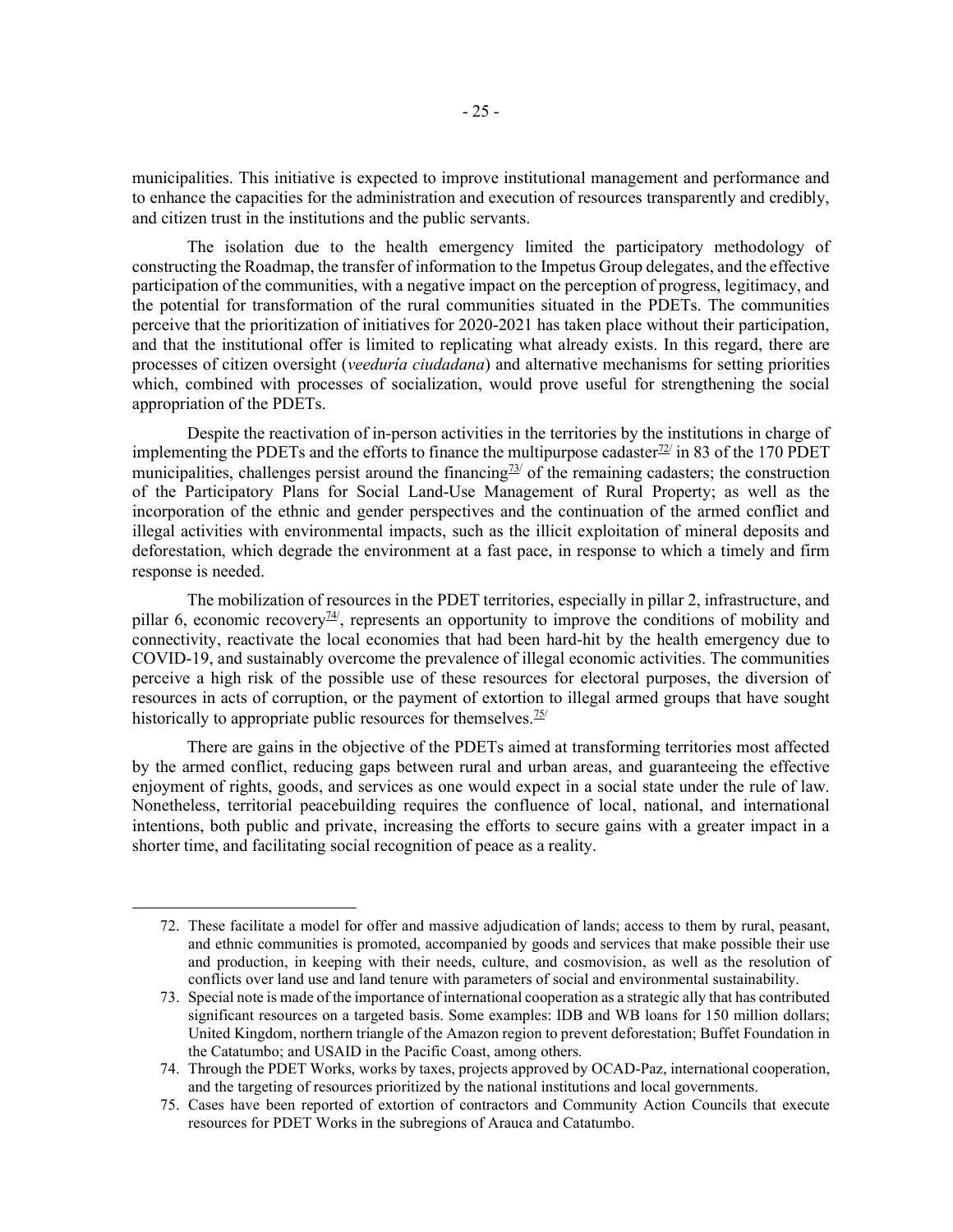# 6.2 Strategies for reducing illicit crops

The PNIS<sup> $76$ </sup> continues to be implemented in the 14 departments and 56 municipalities accorded priority, where it is reported that 43,711 hectares have been voluntary eradicated, and with gains, especially in the components of payments of the Immediate Assistance Plan (PAI), integral technical assistance, food security projects, and productive projects.<sup> $77/$ </sup> The participatory mechanisms of the program such as the Territorial Advisory Councils (CAT) and the Municipal Participatory Planning Commissions (CMPP) continued operating through in-person and virtual sessions.

The Bureau of Illicit Crop Substitution (DSCI) also made progress consolidating the gender protocol of the PNIS so as to incorporate said differential approach in the implementation and monitoring of the program. In addition, it secured the contracting of the gender project from the Fund for Colombian at Peace (Fondo Colombia en Paz) to strengthen the economic autonomy of women growers and women who are not growers situated in the municipalities of San José del Guaviare and El Retorno, in the department of Guaviare, and Tumaco, Nariño; and the approval of a second project for implementing inclusive businesses with a gender perspective geared to women who work in the harvest. $\frac{78}{1}$ 

Despite the actions that have been carried out, difficulties persist implementing the program, including the execution of the food security projects being out-of-step with the productive projects and the administrative difficulties with the operators of the program, which have not facilitated the sustainable and lasting transition to licit crops, especially in Antioquia, Bolívar, Caquetá, Nariño, Norte de Santander, and Putumayo.

From September to December 2020 the Integral Plans for Substitution and Alternative Development (PISDA) were designed in the eight non-PDET municipalities of Rosas and Piamonte in Cauca; Ipiales in Nariño; Bolívar, Dagua, and El Dovio in Valle del Cauca; Cumaribo in Vichada; and Barrancominas in Guainía. The process was based on a participatory methodology and on in-person community assemblies, which were viewed positively by the communities. These made it possible to strengthen the engagement between the personnel of the DSCI and families involved in the voluntary substitution strategies, while also facilitating recognition of the needs and interests of women through initiatives with a gender perspective.

The National Government continues implementing new models of substitution that are based on general criteria, differentiated stages of implementation, and flexible activities adaptable to the local and social realities of the regions with a presence of illicit crops. The substitution models developed

<sup>76.</sup> Decree 1223 of 2020 ratifies the main functions of the Bureau for the Substitution of Illicit Crops (DSCI). This same normative instrument decrees that as of January 1, 2021, responsibility for implementing the program was passed from the Office of the Presidential Adviser for Stabilization and Consolidation to the DSCI of the Territorial Renewal Agency, which is under the Administrative Department of the Presidency of the Republic.

<sup>77. 58,940</sup> have received all of the PAI payments; 67,655 families have comprehensive technical assistance; 64,276 families established food security projects, and 5,516 are implementing their productive projects. United Nations Office on Drugs and Crime (UNODC), "Informe No. 23: Programa Nacional Integral de Sustitución de Cultivos Ilícitos (PNIS)," p. 2.

<sup>78.</sup> Office of the Presidential Adviser for Stabilization and Consolidation, "Informe de Gestión de la Dirección de Sustitución de Cultivos Ilícitos- diciembre de 2020," (Bureau for Substitution of Illicit Crops, 2020), p. 134.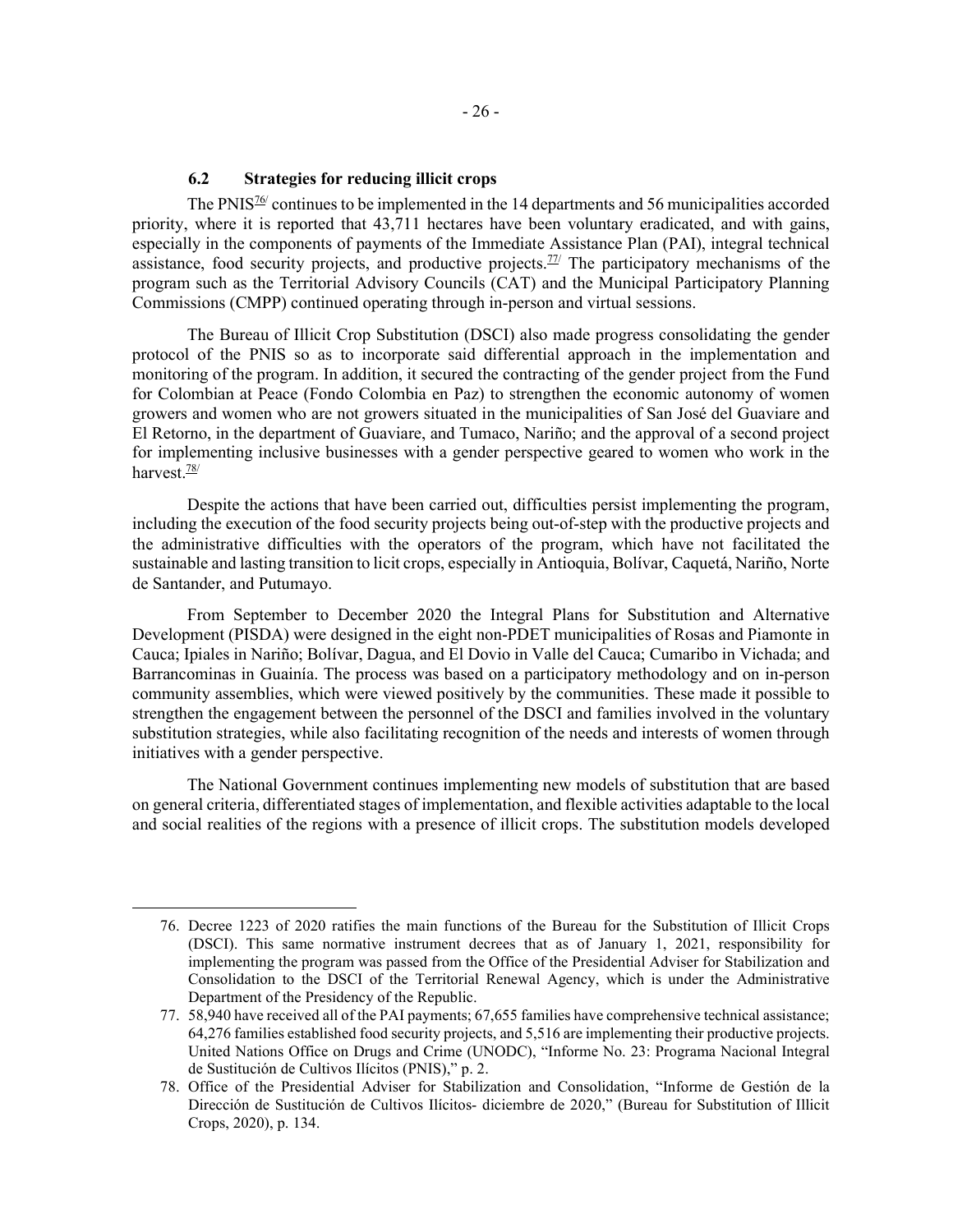by the DSCI are Formalize to Substitute<sup>79/</sup>, Territories for Conservation<sup>80/</sup>, Substitution with Legality<sup>81/</sup>, and Made to the Measure.<sup>82/</sup>

Made to the Measure (HAM: Hecho a la Medida) represents an opportunity to voluntarily substitute illicit crops for families or communities not engaged in the PNIS who have expectations regarding the implementation of this model. In Nariño, for example, the Office of the Governor, through the Departmental Committee for the Coordinated Substitution of Illicit Crops, has been promoting agreements known as "*acuerdos raiz*" ("root agreements") as a proposal that could become a HAM program. The situation is similar in Antioquia, Bolívar, Cauca, Caquetá, Córdoba, Meta, Norte de Santander, Putumayo, and Valle del Cauca. El Vichada is a pioneer in carrying out HAM programs through the signing of the Ethnic Agreement on Substitution by the Alto Únuma reserve on December 3, 2020.

At the same time, the Colombian government continues carrying out the forced eradication strategy in its modalities of manual eradication and land-based spraying of the herbicide glyphosate. According to official figures, as of December 31, 2020, 130,147 hectares of coca leaf crops were eradicated in 198 municipalities in 21 departments<sup>83/</sup>; Putumayo, Nariño, and Antioquia account for more than 60% of the plantations that have been eliminated. That figure represents, in turn, a 38% increase over the number of hectares eradicated in 2019, which illustrates the importance the National Government has attributed to forced eradication to reduce the supply of drugs, pursuant to its national and international commitments.

Of the three modalities of forced eradication that have been used in Colombia, the only one that is not being used is aerial spraying with chemical agents, glyphosate being the most commonly used substance previously. One of the plans of the Executive has been to reactivate the PECIG, to which end, in the second half of 2020, efforts continued to modify the program's Environmental Management Plan, which was approved by the ANLA by Resolution 00694 of April 14, 2021.<sup>84/</sup>

In addition, the Ministry of Justice and Law issued Decree 380 of April 12, 2021, which established the object, execution, monitoring, evaluation, complaint mechanisms, and persons responsible for implementing the work of eradicating illicit crops using aerial spraying. With the promulgation of both legal instruments, the requirements established by the Constitutional Court in Judgment T-326 of 2017 and Order 387 of 2019 have been met. Therefore, it is the National Narcotics

<sup>79.</sup> In an agreement with the National Land Agency (ANT). Its objective is to promote access to lands by granting use rights with juridical security to the families, and it endows the properties with a viable productive initiative.

<sup>80.</sup> In the context of an agreement with PNN, this model will be implemented in environmentally strategic areas of the departments of Antioquia, Caquetá, Cauca, Córdoba, Guaviare, Meta, and Valle del Cauca.

<sup>81.</sup> Model of collective initiatives geared to ethnic and/or peasant communities that are owners, applying the principle of guaranteeing rights, respecting their cosmovision and own government, and seeking alignment with the life projects and plans for ethno-development and safeguards.

<sup>82.</sup> It is a collaborative intervention in which public and private actors, both national and international, pool efforts for the design, management, financing, and implementation of sustainable initiatives that contribute to social and productive transformation in territories with a presence of illicit crops, promoting voluntary substitution and not replanting.

<sup>83.</sup> Observatory of Drugs in Colombia of the Ministry of Justice and Law, "Cifras erradicación de cultivos de hoja de coca año 2020" (ODC, 2021). Consulted at: http://www.odc.gov.co/sidco/oferta/erradicacion

<sup>84.</sup> Even though this approval was outside the period covered in this report, these considerations are included in light of the importance of the information for the dynamic to which reference is made.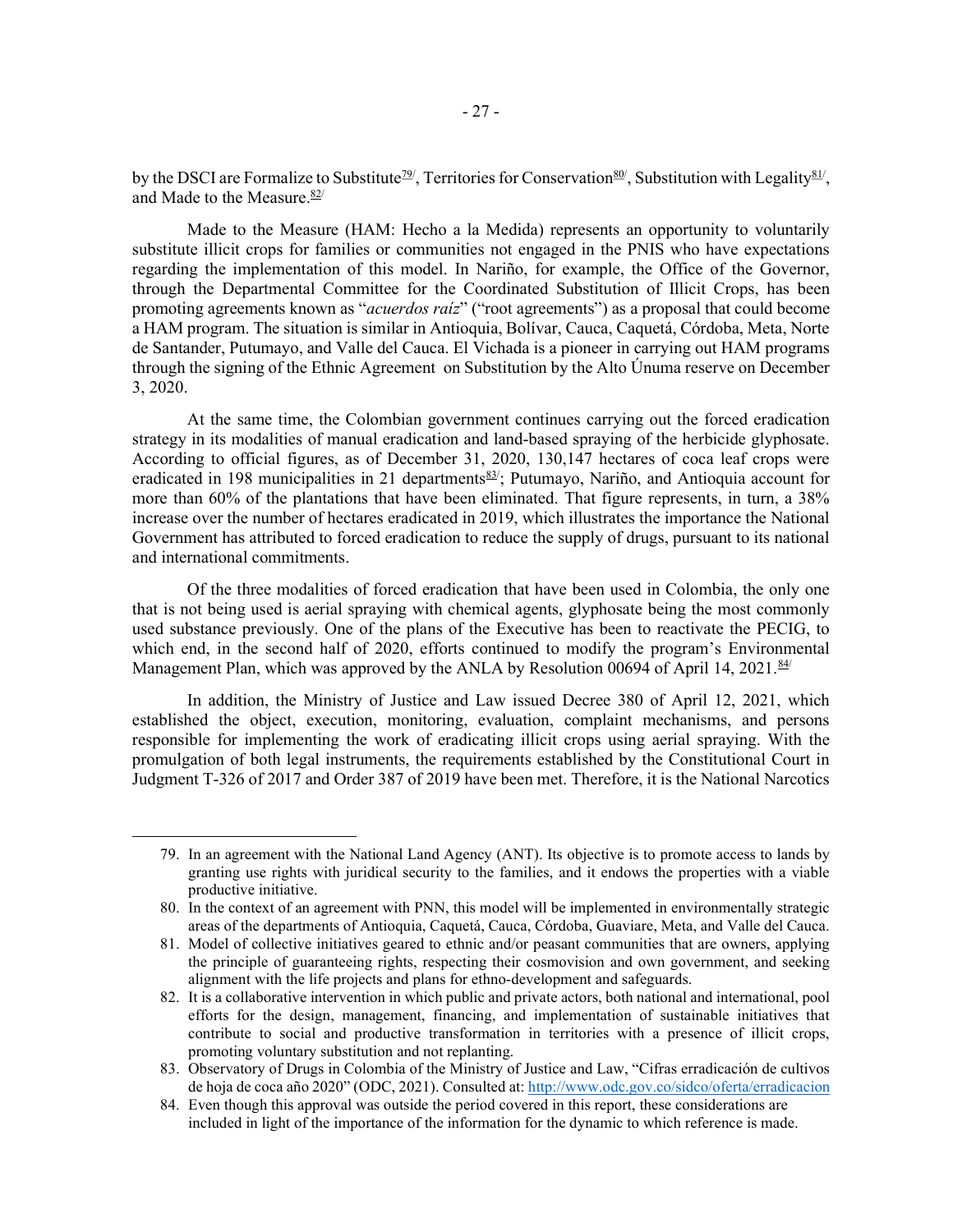Board (Consejo Nacional de Estupefacientes) that will analyze all the information available in the framework of this process to issue a definitive decision on the resumption of the PECIG.

The possibility of a return to this modality of forced eradication has created expectations and provoked responses in territories that were subject to aerial spraying, such as Caquetá, Chocó, Guaviare, Nariño, Putumayo, and Valle del Cauca. Accordingly, some sectors of the population involved in growing coca leaf have begun to take measures to mitigate the eventual effect of aerial spraying, such as planting on steep slopes, leading to deforestation and the indiscriminate burning of forests.

Once preparations begin to be made to resume the PECIG social tensions will be a possibility in the territories impacted, which could escalate once it is started up. Therefore, it is crucial that each of the mechanisms of participation lead to dialogues that make it possible to build shared visions of development so that the communities can make a break with their economic dependence on illicit crops.

The implementation of the strategies for reducing illicit crops, the operational and administrative difficulties of the PNIS, the pressures brought to bear by the illegal armed groups in the territories, and the impact of COVID-19 on the socioeconomic conditions of the population have provoked the replanting and transfer of illicit crops to areas not prioritized for voluntary substitution and areas where forced eradication is hard to implement effectively. This dynamic has unfolded in Guaviare, Meta, Nariño, Norte de Santander, Putumayo, and Valle del Cauca.

In addition, there is a risk of an expansion of illicit crops in Guaviare and Meta, where the residual or dissident FARC-EP armed groups have been pressuring the population to return to growing coca leaf, especially in the areas of the Serranía de Chiribiquete and Sierra de la Macarena National Parks and the Nükak National Natural Reserve. The same groups have also been offered guarantees for commercializing their crops and security.

#### 6.3 Victims and Land Restitution Law (Law 1448 of 2011)

By unanimous decision, the Congress of the Republic approved the extension, for an additional 10 years, of the Victims and Land Restitution Law and the "ethnic decrees" (decretos étnicos). The political will expressed in the law, which was ratified with presidential approval, constitutes recognition of the victims of the armed conflict and provides stability in the system designed to safeguard their rights. Mindful that the extension in time provides for the National Government to submit an annual report to the Congress of the Republic describing the progress made, in 2021 it is essential that a budget be approved to guarantee financing for the coming years. Having assured its continuity, the scenario is ripe for introducing reforms or making adjustments that would make it possible, in its implementation in the coming years, to be able to overcome the challenges that have made it difficult to fully satisfy the guarantees for the victims.

One of the challenges is the slow advance in the implementation of measures  $85/$  and the need to make administrative reparations in a reasonable time, for if the pace seen until now continues, the State may take more than 60 years  $86/$  to make reparation to the victims currently recognized in the Single Registry of Victims.

<sup>85.</sup> The law provides for measures of compensation, restitution, satisfaction, rehabilitation, and guarantees of non-repetition.

<sup>86.</sup> Estimates of the Office of the Procurator General. Consulted at: https://www.procuraduria.gov.co/portal/Procuraduria-indemnizacion-victimas-conflicto-recursos.news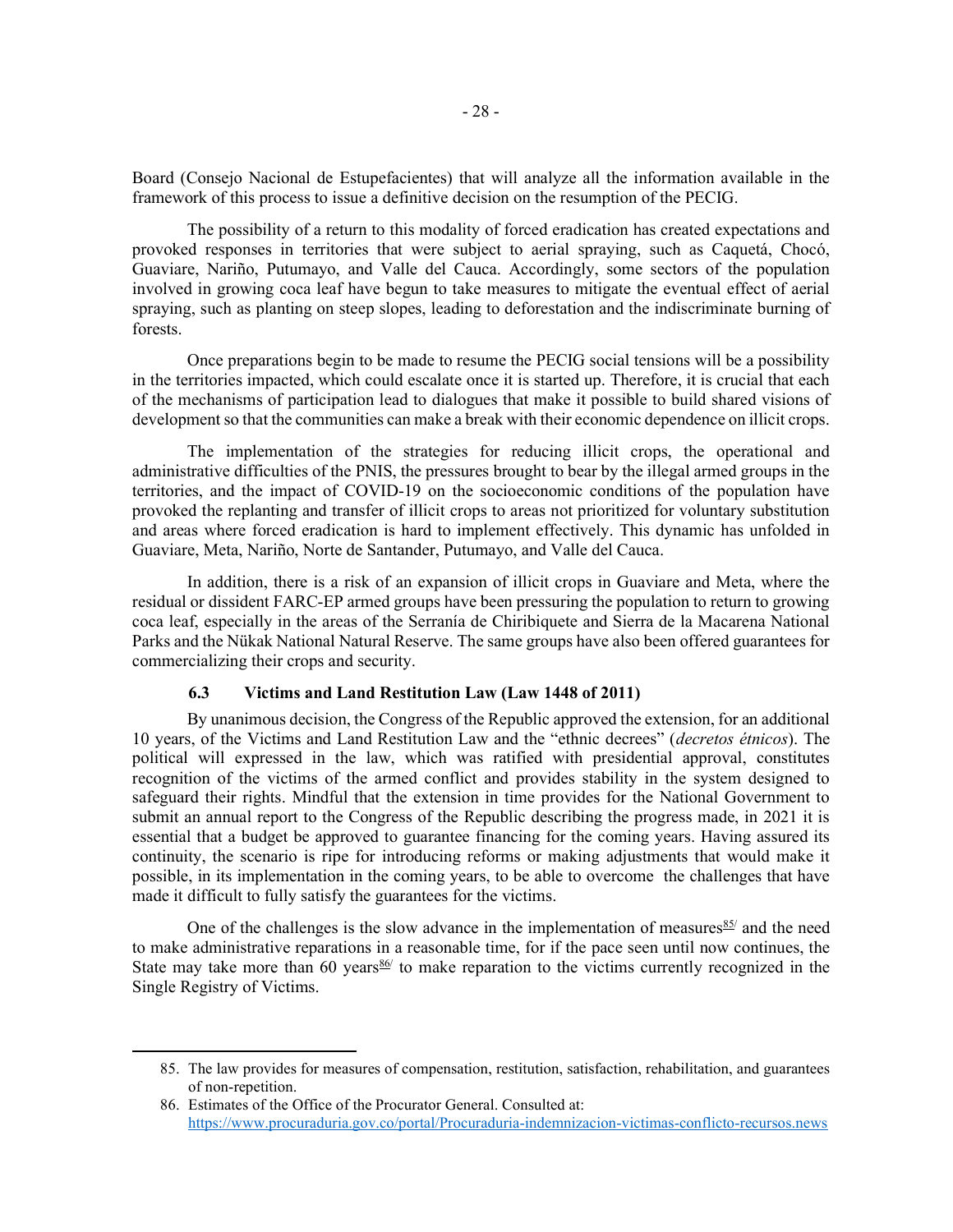It is essential to achieve interinstitutional articulation of all the entities that are part of the National System for Attention and Integral Reparation for Victims, with the inclusion of the judgments by the JEP $\frac{87}{7}$ , the Search Plans to find persons reported as disappeared, and the legacy of the Truth Commission, part of the Integral System for Truth, Justice, Reparation, and Non-Repetition. Such complementary efforts would contribute to socioeconomic stabilization and the effective enjoyment of rights, through territorial development and the transformative approach to reparations, to be consistent with the principle according to which the victims must be at the center.

In addition, the persistence of the action of the illegal armed groups in the territories, resulting in new victims, represents a major challenge for the whole system, insofar as it must serve the persons already identified as victims and at the same time address the growing universe of persons affected. In that scenario the prevention component of the public policy on victims is facing major challenges when it comes to preventing and mitigating the phenomena of violence; accordingly, it will be fundamental to strengthen this component through forums such as the Transitional Justice Councils (CTJ), the National Subcommittee and territorial subcommittees for prevention and protection, as well as for the actions of the prevention and protection plans. In the case of land restitution, said security conditions impact the startup of procedures in individual applications for restitution, thus it is important to reconsider reformulating the requirement of having a favorable opinion on security from the government force and consider alternatives to restitution, such as compensation.

In that regard, the prevention component of the public policy on victims faces major challenges due to the scale of the situations of violence and the persistence of humanitarian emergencies that are characterized by the occurrence of massive human rights violations.

In addition, promoting the ethnic route of restitution continues to be a challenge, since despite the gains at the Land Restitution Unit (URT: Unidad de Restitución de Tierras) in recent years – particularly in strengthening the Bureau of Ethnic Affairs – at the territorial offices with the largest number of cases of restitution in indigenous and Afro-Colombian communities, the teams in charge of processing the claims need to be reinforced given the complexity of such cases. $88/$  At the same time, the judicial offices with jurisdiction in those territories require not only measures to reduce their caseloads, but also the strengthening of the capacities of the judicial staff on issues related to the differential ethnic approach, and negative impacts in the territories. The aim is for the historical debt to the ethnic communities to be concluded in the new time frame, for to date judgments have been handed down in only 15% of the actions filed $89/$ , without any case having been declared fully implemented.

## 6.4 Strategic Zones for Comprehensive Intervention (ZEII) or "Future Zones"

The National Government has faced challenges when it comes to implementing the Strategic Plans for Comprehensive Intervention (PEII)<sup>90/</sup>, which stem from the experience of the COVID-19 pandemic, and the limitations in some institutions during 2020 when it came to going to the five

<sup>87</sup> With the implementation of measures to contribute to reparation.

<sup>88</sup> Identifying the territory and population affected within the community, the list of lands and other property in the name of third persons, and the characterization of negative impacts in the territories.

<sup>89</sup> In figures reported by the URT of 144 claims for restitution by ethnic communities, as of December 2020, 19 had a judgment. Of these 19, one judgment was handed down in 2020.

<sup>90</sup> These are tools for unified, interagency, coordinated, sustained, and integral action of the State. Each PEII is made up of: (i) the plan for accelerating the PDET; (ii) plan of reinforced measures for protecting the population; and (iii) the plan for strengthening the rule of law.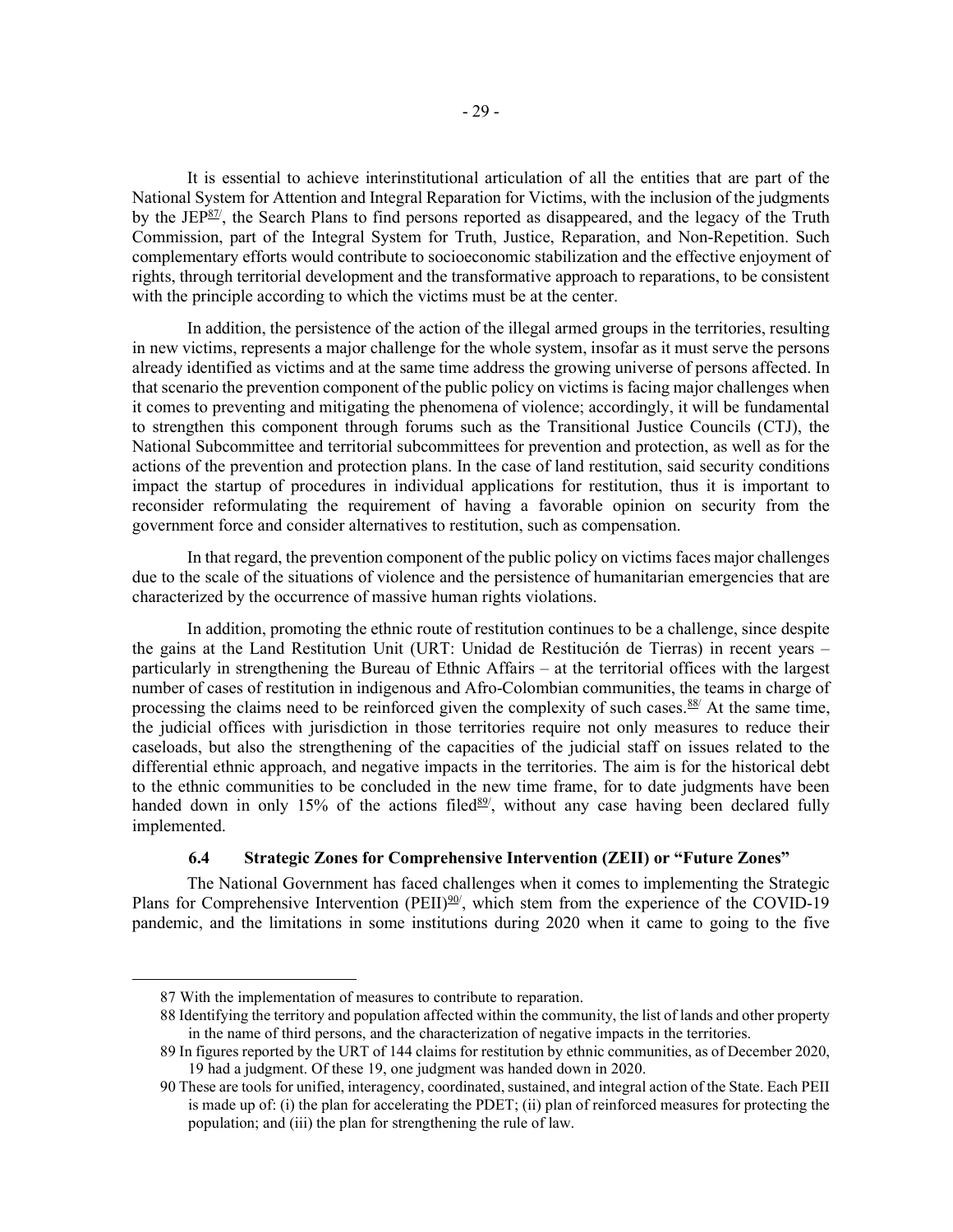prioritized regions<sup>91/</sup> and having an intervention that is unified, sustainable, and comprehensive at the village level.

With respect to the nation-territory articulation, the Office of the Presidential Adviser for Stabilization and Consolidation, through the designation of Stabilization Managers, established interinstitutional working spaces such as the Territorial Committees to generate actions that make it possible to go forward in the roadmap of the PEIIs. The Office of the Presidential Adviser for National Security, as the main force articulating the strategy, has been leading actions undertaken in the territory to implement the PEIIs and the execution of the Immediate Response Plan (PRI) in the pilot ZEII, the Pacific Coast Region of Nariño.

The government forces carry out the Campaña Artemisa against those who cause damage to the natural resources, mainly deforestation, through operations that counter the impact of such illicit activities. According to data from the Ministry of Defense<sup>92/</sup>, Artemisa has recovered 12,358 hectares of forests, natural parks, and jungle. Similarly, they report that government forces, in coordination with the Ministry of Environment and the Office of the Attorney General, have arrested 81 persons by court order and/or in flagrante delicto, for various environmental crimes.

In the area of judicial strengthening, the National Government launched the Local Justice Systems strategy, with emphasis on the ZEIIs, which seeks to ensure a response that is timely, differentiated as per the territorial context, and effective for the citizens. Of the 44 municipalities that make up the ZEII, 30 have Local Justice Committees; plus eight of these territories were prioritized in the implementation of Models of Local and Rural Justice<sup>93/</sup>, which seek to create capacities for handling conflicts and guaranteeing effective access to justice.

In Arauca, Caquetá, Guaviare, and Meta, the challenges continue in relation to implementing the line of preserving the environment, as numerous organizations and communities perceive it as a mechanism for prosecuting social leaders and as a tool for guaranteeing the intervention of companies from the mining and energy sector in Arauca and the Catatumbo region. In villages that are inside the ZEIIs of Chiribiquete and Neighboring Parks, Catatumbo, and the Pacific region of Nariño tensions between communities and government forces have intensified due to the operations carried out to stop deforestation.

Although the Strategic Plan of the Office of Attorney General was approved as a roadmap for dismantling criminal organizations in the local territories, most of the regional offices of the FGN are not familiar with how it is going to be implemented or the role that they are going to play; the weak presence of the judicial police continues in most of the prioritized territories, such as the Sanquianga subregion in Nariño; and, in the particular case of Tumaco, the high caseload in the judicial circuit persists, a situation that has led to the release of a large number of persons accused of crimes such as

https://www.mindefensa.gov.co/irj/portal/Mindefensa/contenido/noticiamdn?idXml=f02e6209-b45a-3910-8988-8d62f65d2fb8&date=26012021

<sup>91.</sup> The Pacific coast region of Nariño, Catatumbo, Arauca, Chiribiquete National Natural Park and Neighboring Parks, Bajo Cauca, and southern Córdoba.

<sup>92. &</sup>quot;During its nine phases Artemisa has recovered 12,358 hectares of forests, natural parks, and jungle. Similarly, the government forces in coordination with the Ministry of Environment and the Office of the Attorney General have arrested 81 persons by judicial warrant and/or in flagrante delicto, for different environmental crimes."

<sup>93.</sup> Ministry of Justice and Law, "Informe de Logros, avances y resultados 2020." Delivered to the MAPP/OAS on February 25, 2021.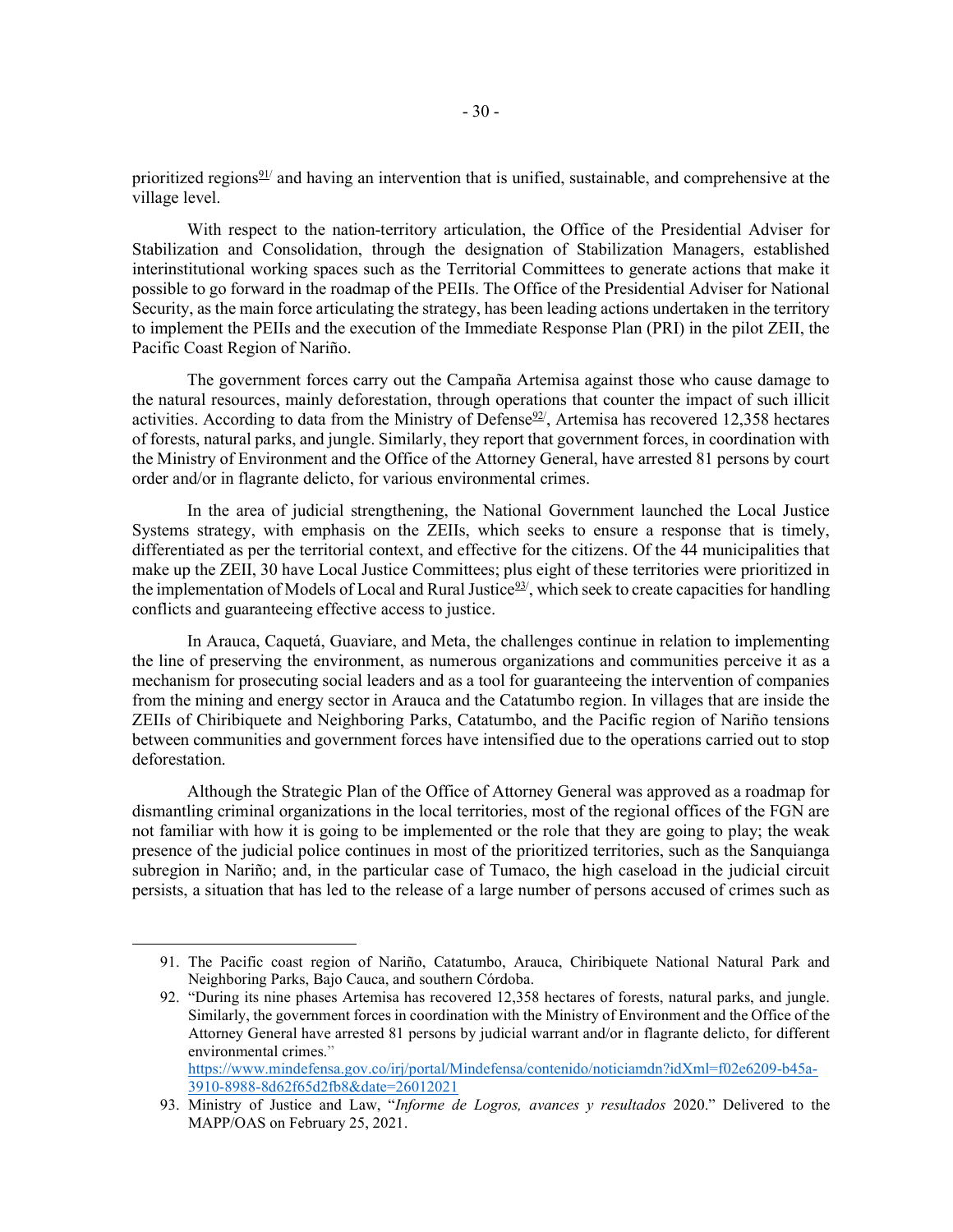drug-trafficking, aggravated criminal conspiracy, kidnapping, extortion, and illegal possession of arms due to failure to press charges within the time for doing so.

In the communities perceptions persist that the territories were militarized and that interdiction activities were stepped up during 2020, without any evidence, in the priority territories, of a comprehensive intervention by the institutions accompanied by sustainable economic projects to support the substitution of illicit economies. The result is greater distrust of the institutions, as the entry of the government forces to carry out operations to delink the communities from the illicit economies is seen as a risk.

Finally, the incorporation of the initiatives of the PDETs in the PEIIs represents a financial and technical contribution to Pillar 1, entailing social recognition of property rights, which is an imperative for reducing inequalities between the rural areas and the cities; establishing rights, public goods, and public services inherent to a social state under the rule of law in the territories; and peacebuilding. Nonetheless, the local authorities and communities are unaware of the component for accelerating the PDETs and for accountability that the strategy establishes, as well as the need for spaces of coordination between the management bodies of the Zonas Futuro and the scenarios for planning in the context of the PDETs $\frac{94}{1}$  to effectively give impetus to the initiatives included in the PEIIs.

## 7. BRINGING THE AGENDA OF GENDER AND PEACE TO THE TERRITORIES

The Government High-level Body on Gender<sup>95/</sup> indicated gains with respect to the 51 gender indicators in the Framework Plan for Implementation and its cycles of implementation in the short, medium, and long term. In this regard, seven indicators have been met $\frac{96}{5}$ ; 16 are in the process of being met, with goals for 2022; and the remaining 35 are to be completed sometime in the 2026-2031 period.<sup>97/</sup> In this regard, special mention should be made of the state accomplishment of having strategic cross-cutting gender guidelines for the execution of the 51 indicators $\frac{98}{7}$ ; the efforts for some of the 4,606 initiatives that include rural women and gender considerations to be set forth in the roadmaps of the PATRs of the PDET; as well as the startup of two new pilot projects of the Integral Program of

<sup>94.</sup> Of special note are the efforts to coordinate between the Zona Futuro Catatumbo and the scenario and planning for the Sustainable Catatumbo PDET.

<sup>95.</sup> It was established to promote, from the National Government, effective guarantees for women's rights in the context of the Final Agreement, especially in those territories historically affected by violence and poverty. It is made up of, among others, the Presidency, the Office of the Presidential Adviser for Women's Equity, the Ministry of Interior, the Territorial Renewal Agency, and the Agency for Reintegration and Reincorporation. Consulted at: http://www.equidadmujer.gov.co/prensa/2019/Paginas/Instalacion-Alta-Instacia-De-Genero-Del-Gobierno-Nacional.aspx

<sup>96.</sup> Some of the indicators that have been met are associated with Point No. 1 related to the participation of women in the PATRs and the soft lines of credit and subsidized credit for women. "Informe de Seguimiento a la Transversalización del Enfoque de Género con base en los 51 indicadores de género del Plan Marco de Implementación." (Office of the Presidential Adviser for Women's Equity, 2020), pp.8, 21.

<sup>97.</sup> Government High-level Body on Gender, "Avances en la Implementación de los 51 indicadores de Género del Plan Marco de Implementación" (Office of the Presidential Adviser for Stabilization and Consolidation, October-December 2020), p.14.

<sup>98.</sup> Office of the Presidential Adviser for Women's Equity, "Lineamientos estratégicos en clave de transversalidad de género para la ejecución de los 51 indicadores de género del Plan Marco de Implementación" (Office of the Presidential Adviser for Women's Equity, 2020), p. 4.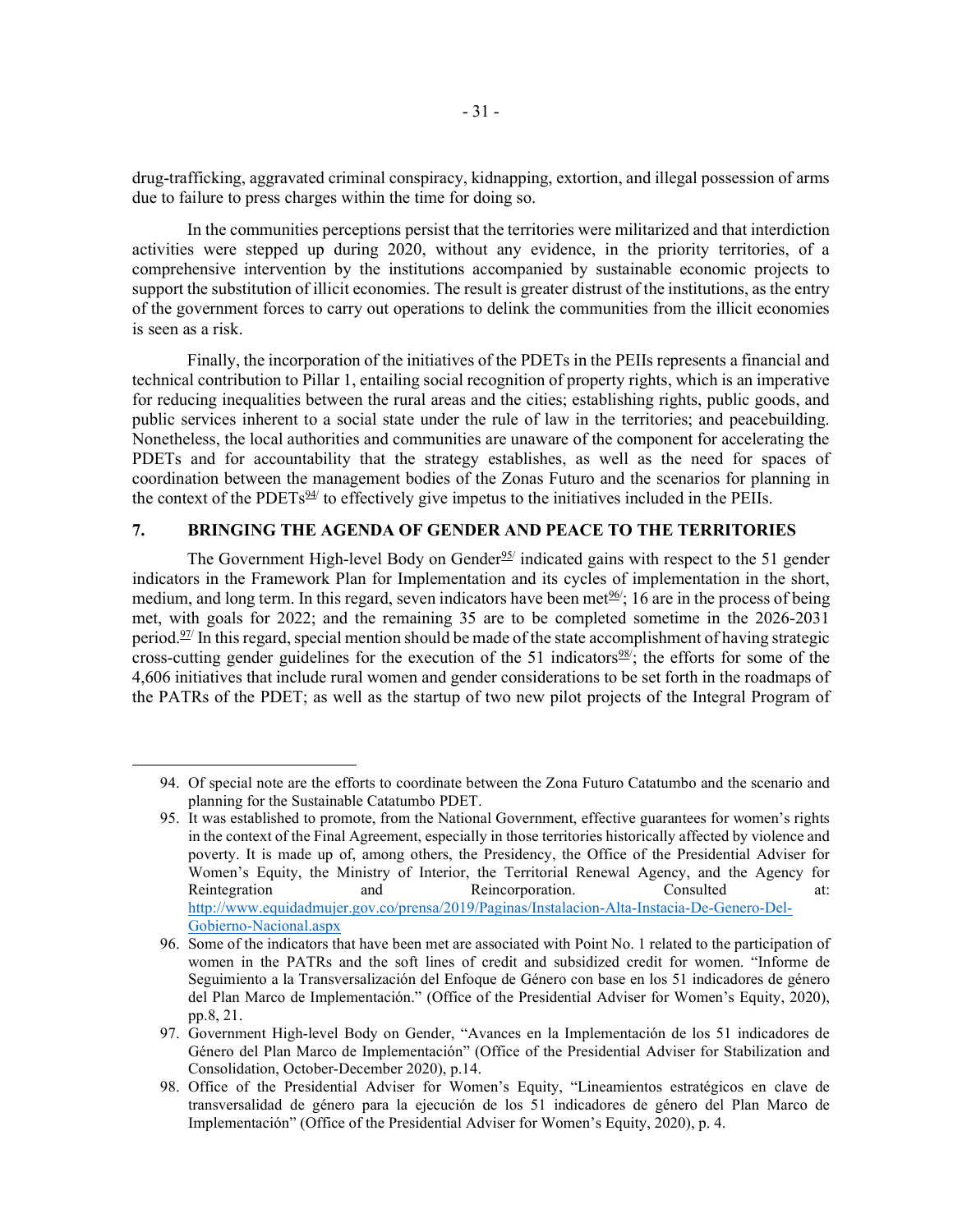Guarantees for Women Leaders and Human Rights Defenders (PIG-Mujeres) in the departments of Cauca and Chocó.

Advancing the political rights of women is an imperative for achieving complete peace. In this regard, the approval of gender parity by the Congress on the occasion of reforming the Electoral Code is a positive step. In addition, the National Government and all the social and political forces are encouraged to give impetus to affirmative measures so that the adoption of parity lists is translated into more women exercising local political power in the most conflictive parts of Colombia.

In addition, a commemoration was held of the  $20<sup>th</sup>$  anniversary of Resolution 1325 of 2000, Women, Peace and Security, by the coalitions of women's groups<sup>99/</sup> and other actors. As the coalitions indicated, risks persist to women's leadership; they called attention to the "slowdown in the implementation of the Peace Agreement and the negative impacts this entails for the safety of women. "<sup>100</sup> In this connection, it is important that the State and Colombian society reaffirm the leading role of women and gender equality in attaining complete peace and in building democracy in Colombia.

At the same time, a lack of guarantees for the exercise of women's leadership persists in a large part of the national territory, where the illegal groups continue threatening women leaders and women human rights defenders, and where femicides, forced disappearances, human trafficking, and other forms of gender-based violence against women, girls, and adolescent females continue to take a toll. Cases have been recorded in the departments of Antioquia, Arauca, Bolívar, Caquetá, Casanare, Cauca, Cesar, Chocó, Córdoba, Guaviare, La Guajira, Meta, Nariño, Norte de Santander, Putumayo, and Valle del Cauca.

While the response in terms of protection is known, as well as the positive effects stemming from PIG-Mujeres in the pilot departments, the swift handling of some cases is only achieved by the intervention of the entities at the national level. There is a gap in the institutional response locally and at the departmental level, weakening the effects of the measures of protection and impeding mitigation of the extraordinary gender risk.<sup>101</sup>/ In particular, the Special Gender Body of the Commission for Monitoring, Impetus and Verification of Implementation (CSIVI) has reported risks and threats when women exercise leadership in their territories, and the need to strengthen the measures of collective protection and prevention.

# 8. INTEGRAL SYSTEM OF TRUTH, JUSTICE, REPARATION AND NON-REPETITION (SIVJRNR)

The SIVJRNR has helped give visibility to social organizations that provide information for clarifying the truth, searching for persons who have disappeared, and prosecuting the persons responsible. It has also helped bring about scenarios in which the victims, the persons appearing, and society learn the accounts of what happened and reflect on non-repetition.<sup>102/</sup> In addition, the system

<sup>99.</sup> The process included the participation of women from Antioquia, Chocó, the Caribbean coast, Cauca, Nariño, Meta, Guaviare, Tolima, and Bogotá from more than 40 women's organizations in Colombia.

<sup>100.</sup> Committee for Promoting Resolution "20 años conectadas con la paz" (Committee for Promoting Resolution 1325, 2020), p. 1. Consulted at: https://humanas.org.co/wp-content/uploads/2021/01/i\_e\_69913\_q\_Documento\_para\_prensa1325.pdf

<sup>101.</sup> Follow-up Order 098 of 2013 established a presumption of extraordinary gender risk faced by women leaders and human rights defenders, for due to their characteristics they are more exposed to risks stemming from their gender in the context of the armed conflict. Consulted at: https://www.corteconstitucional.gov.co/relatoria/autos/2013/a098-13.HTM

<sup>102.</sup> This recognition was attained in part due to the strategic partnerships with media outlets, which made it possible to keep the dialogue as broad as possible and reach the largest number of persons nationwide.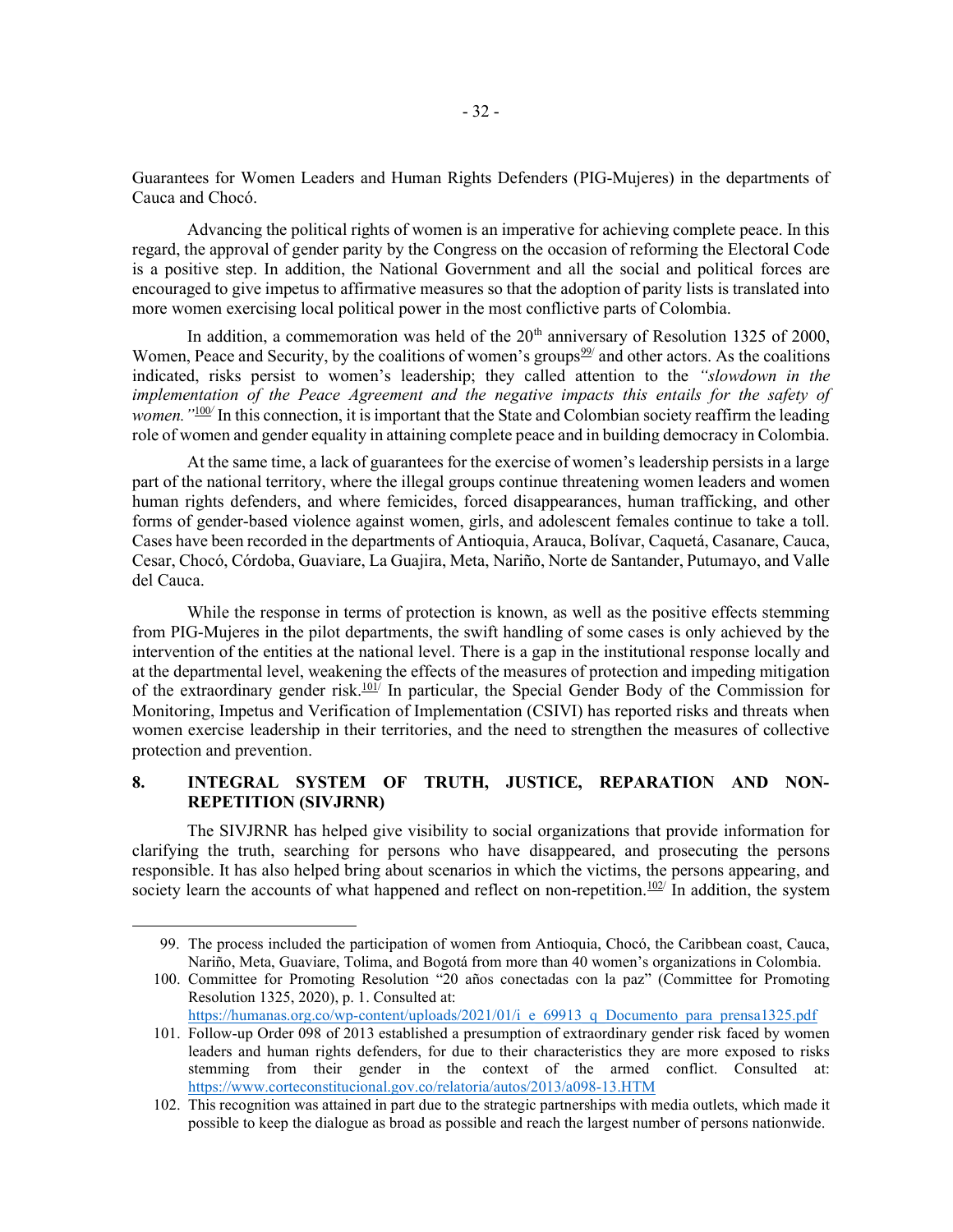has generated spaces for the victims to be able to talk about violent acts directed against specific groups (such as LGBTI persons and women who belong to indigenous or Afro-Colombian communities), and it has established strategies for relating and exchanging information $\frac{103}{3}$ , among other actions.<sup>104/</sup>

Despite the foregoing, some accusations persist directed against the entities of the System and those who work with them and, accordingly, resistance to the social changes that their contributions may bring about. In addition, there are places where the System has not arrived and the interactions of civil society with its mechanisms have diminished due to the context of isolation brought about by COVID-19. The Mission will continue accompanying the SIVJRNR with respect, solidarity, and impartiality, always listening to the victims.

#### 8.1. Disappeared Persons Search Unit

The Unit made progress consolidating its staff<sup>105/</sup>; adopting a territorial, differential, and gender-based approach for humanitarian and extrajudicial investigations; and defining internal guidelines and protocols.<sup>106/</sup> The organizations note the possibility of social families<sup>107/</sup> initiating the search for persons considered disappeared in the context of the conflict.

To date the UBPD has established 65 links with collective organizations, movements, and coalitions of victims and civil society, which has enabled it to create a support network $108$  so that the knowledge of civil society can be used in processes such as putting together work plans, establishing mechanisms for relationships, and generating forums for socializing the Regional Search Plans. In addition, four reunions were carried out between the persons who are searching and persons considered disappeared who were found alive in the cities of Medellín, Arauca, and Pereira; the remains of 10 persons were delivered to their next-of-kin with dignity<sup>109/</sup>, and 83 requests were received from persons located abroad.

The National Search Plan<sup>110</sup> faces the challenge<sup>111</sup> of providing expeditious and timely responses to the requests forwarded by the UBPD to the entities of the Colombian State involved in

<sup>103.</sup> Protocol for Exchange of Information among the UBPD, the CEV, and the UIA of the JEP.

<sup>104.</sup> The UBPD had forums for the family members of victims considered disappeared to make their contributions to the protocols and instruments such as the work plans.

<sup>105. 215</sup> persons came on board to form the team of the UBPD with its 17 territorial units and six satellite offices. The total staff approved for working in the territories is 220.

<sup>106.</sup> Procedures for territorialized management of the humanitarian and extrajudicial search, guidelines for participation in searches, for the participation of family members of persons disappeared in the context of re-encounters from a differential and gender perspective, among others.

<sup>107.</sup> The UBPD recognizes that LGTBI persons may have been expelled from their homes and schools leading them to form social families, who may initiate the search for persons considered disappeared.

<sup>108.</sup> From July to December 2020 eight agreements were entered into with 23 organizations, communities, movements, and coalitions of victims and civil society.

<sup>109.</sup> Seven sets of remains were delivered with dignity in the city of Villavicencio (Meta) and three in the municipalities of Granada (Meta) and San José del Guaviare (Guaviare).

<sup>110.</sup> It is the roadmap for humanitarian search actions for persons disappeared in the context and because of the armed conflict.

<sup>111.</sup> In line with what was stated by the Office of the Procurator General of the Nation in different scenarios, the MAPP/OAS agrees that the UBPD also faces the challenge of moving forward in a timetable for implementation of the National Search Plan, in the understanding that it is a tool that has a general, strategic, and comprehensive framework for action for humanitarian and extrajudicial searches for persons considered disappeared in the context of and by reason of the armed conflict.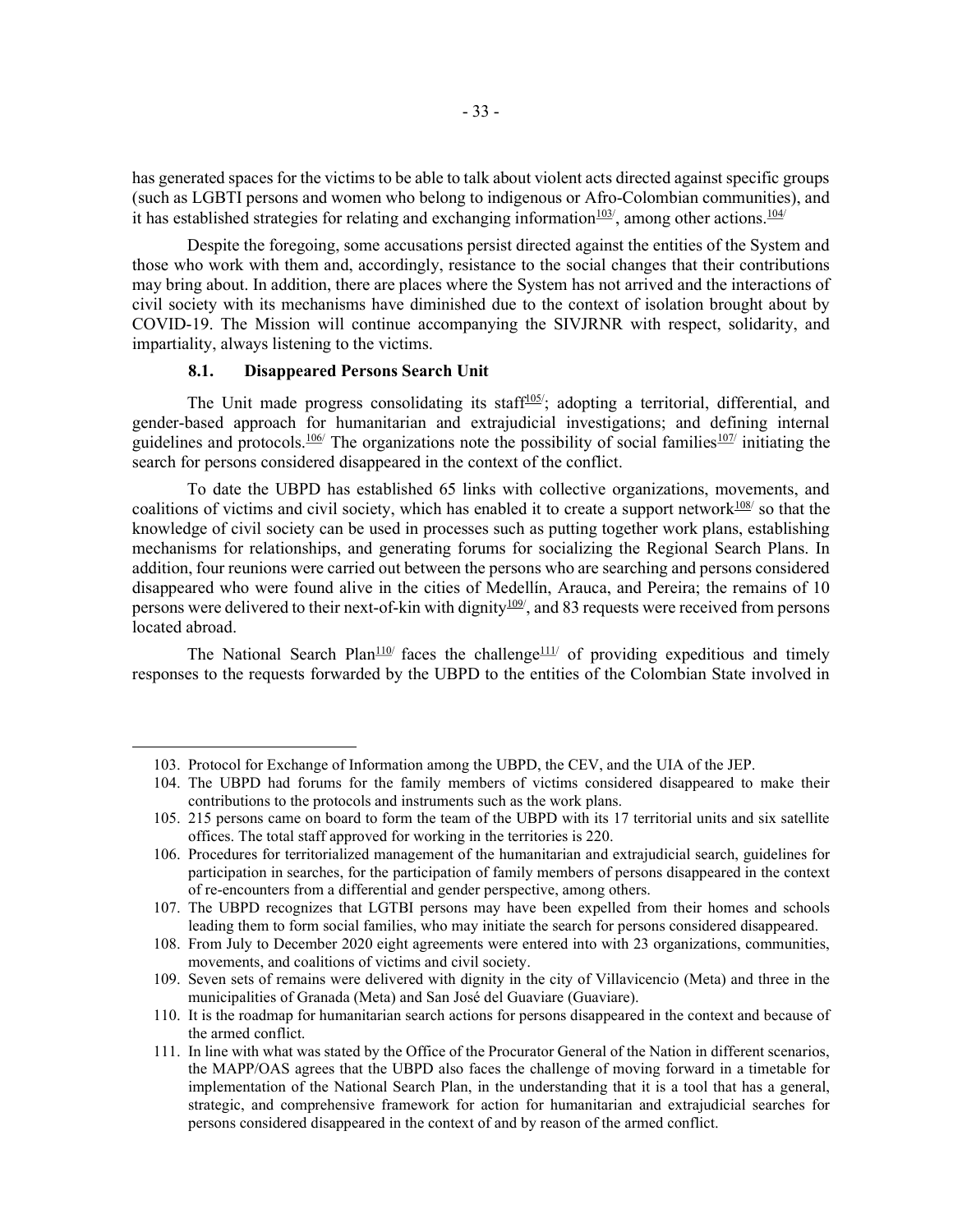locating disappeared persons. The implementation of the 16 Regional Search Plans $\frac{112}{ }$  implies articulating with the institutions and with the victims' organizations, as well as territorializing the instrument already established. Nonetheless, its main challenge is to expand its scope, since at present it is estimated that around 1,000 persons will be located, in contrast with all<sup>113/</sup> of the persons considered disappeared.

Considering that as per the Unit's mission actions in the territories are essential for locating the persons considered disappeared, the complex security conditions in the territories have a negative impact on visits to such areas and the activities scheduled by the teams, and also places at risk the organizations, collectives, movements, and coalitions of civil society involved in the search, directly impacting victims' effective enjoyment of their rights.

#### 8.2. Special Jurisdiction for Peace

Due to the contingency caused by COVID-19 and the persistence of violence in several territories of Colombia, the compilation of testimony and information for preparing and presenting reports to the JEP has been impacted, as well as the presence of this jurisdiction in the territories. Given this scenario, one notes the decision of the Chamber for Acknowledgment (Sala de Reconocimiento) to extend the time for the organizations of victims; of indigenous, Black, Afro-Colombian, Raizal, Palenquera, and Rom communities; and human rights organizations to be able to present their reports by September 22, 2021. $\frac{114}{1}$ .

To the extent that the presentation of reports is a mechanism for access to transitional justice and the first expression of the victims' right to participation, the MAPP/OAS has been supporting different groups in the preparation of these reports $\frac{115}{5}$  so that they can be filed within the term established by the Chamber. Nonetheless, the restrictions on holding collective activities, due to the health emergency and the startup of telework by public agencies and social organizations have impacted the information-gathering processes, and it is possible that time will once against prove insufficient, especially for the smallest social organizations and ethnic organizations.

To date the JEP has a total of 335 reports $116/$ , 209 from victims' organizations, 23 from entities with disciplinary and prosecutorial functions, 102 from other state entities, and one report of its own. Nonetheless, in Amazonas, Vaupés, Putumayo, Vichada, and Guainía there are still difficulties when it comes to knowledge of the nature and mandate of the SIVJRNR, as well as challenges for victims' participation.

In the context of Case No. 002, "Tumaco, Ricaurte and Barbacoas," virtual work was implemented for inter-jurisdictional coordination, making it possible to continue the accreditation, participation, and protection of victims.<sup>117/</sup> In Case No. 005, "Northern Cauca and south of Valle del

<sup>112.</sup> These are to include actions for locating, actions for prospecting, recovery, and the taking of samples, spatial analysis of the places in which to engage, timetable for access to landed properties, and transportation and delivery of the bodies recovered, among others. As a result, there are now hypotheses for locating 97 persons reported disappeared.

<sup>113.</sup> Approximately 110,000 persons considered disappeared or missing. Estimated figure of the UBPD.

<sup>114.</sup> Secretarial certification No. 402 of the Secretariat of the Acknowledgment Chamber of July 9, 2020.

<sup>115.</sup> The main organizations that have been accompanied have been Palenque Afrourbano, Mujeres del Plantón, Comadre, Pueblo Barí, CRIC, UNIPA, and COCOMACIA, among others.

<sup>116.</sup> With information from the Planning Office of the JEP, January 2021.

<sup>117.</sup> In this case 65 voluntary accounts have been given, 40 procedures for coordination have been carried out, and 105,169 victims have been accredited, including persons from 54 indigenous reserves, 52 cabildos, 30 community councils, and 30 peasant communities.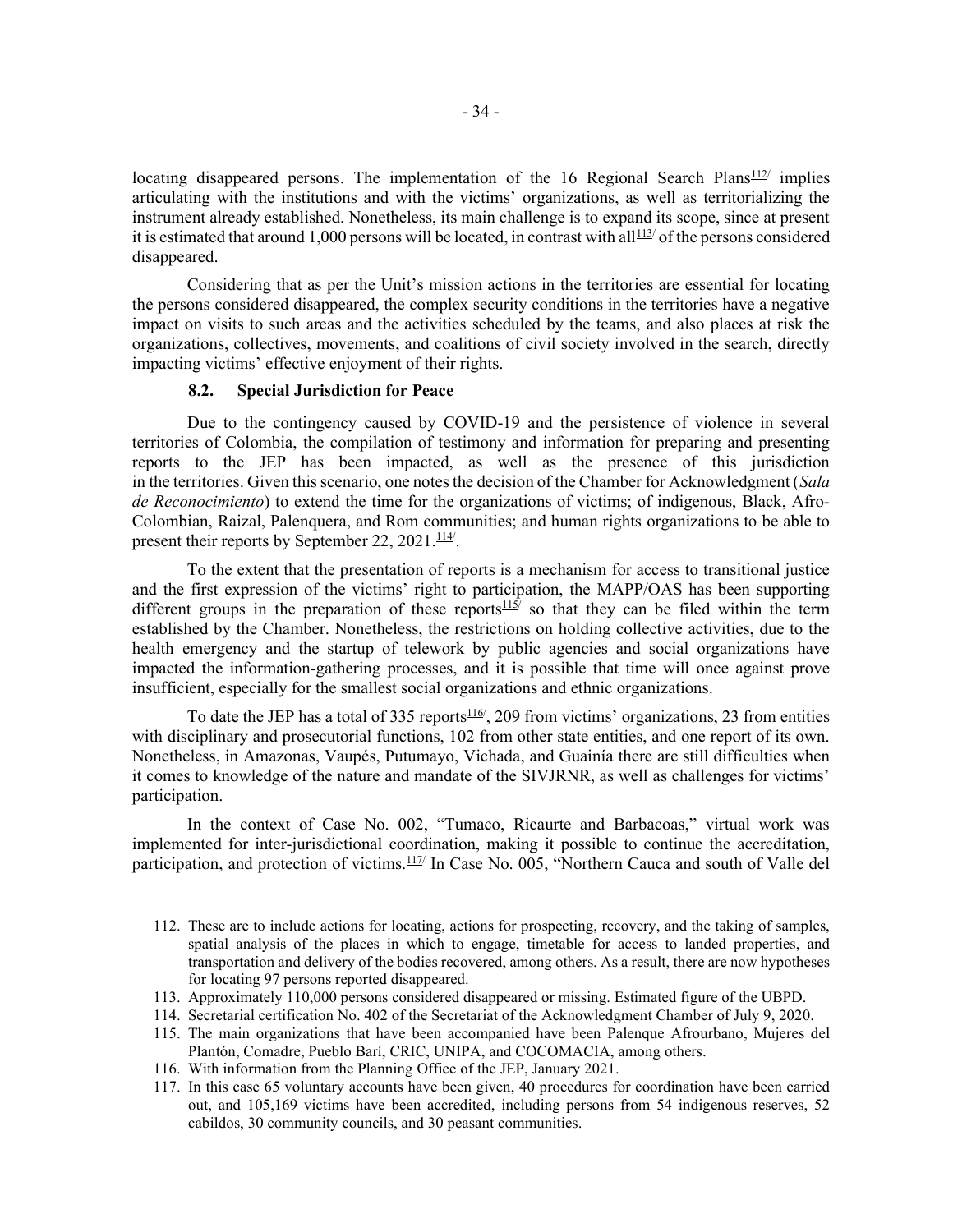Cauca"118/, a fluid dialogue has been maintained with the Victims' Roundtable, and agreements have been reached on the hearing, the terms, the times, and the socializing of progress. This made it possible to establish side-by-side rooms<sup>119</sup> in Cauca for monitoring the judicial scenarios and voluntary statements. Case No. 007 "Recruitment and use of children and adolescents in the armed conflict," went forward in its socialization, together with the MAPP/OAS, in departments such as Guaviare, where one finds a large number of victims and still few reports provided to the JEP.<sup>120/</sup>

The Investigation and Accusation Unit approved measures of protection for the indigenous organizations UNIPA and CAMAWARI, which provide for safeguarding and strengthening the indigenous guards and furthering dialogues with the indigenous peoples of Caquetá, Córdoba, Putumayo, Tolima, and Guajira. These results evidence the good practices and commitment this unit has assumed with the application of a differential approach for ethnic communities. Finally, the Manual for the Participation of Victims, produced jointly by the MAPP/OAS and the JEP, is a guide and roadmap for effective judicial participation in the context of the central role of victims.

#### 8.3. Truth Commission (CEV)

The work of clarifying the facts is vital for democracy, reconciliation, and coexistence. The purpose of the Truth Commission is to collect information and testimonies, debate extensively, and analyze in depth why a conflict has occurred in Colombia in successive reiterations. Clarifying, acknowledging, overcoming the cycles of violence and the underlying backdrop should result in a project of reconciliation in which valuing differences translates into respect for human rights and peaceful coexistence. It should contribute to society knowing what happened and mobilizing to counter polarization. The Truth Commission acted expeditiously to designate Leyner Palacios as a commissioner after the death of Commissioner Ángela Salazar, making it possible to continue the work and move forward in contributing to the clarification of the truth.

In 2020 actions were carried out to listen to a plurality of voices; such forums were extended to different sectors and actors $121/$  and impacts of the armed conflict on Colombian society were identified<sup>122/</sup>; in addition, they supplemented the analysis with factors particular to the Colombian situation<sup>123/</sup> and the many responses<sup>124/</sup> with the aim of enriching the understanding of what happened. The Truth Commission held 270 public and private meetings $125/$ , collected 6,590 testimonies, and

125. It is the result garnered from meetings for acknowledgment, non-repetition, and coexistence, in 2020.

<sup>118.</sup> To date, on this case 32 reports have been reviewed, 28 voluntary statements have been made, and 178,217 victims have been accredited, including persons from 35 indigenous peoples and 60 community councils.

<sup>119.</sup> These are contiguous rooms, in which the victims in the matter are present, and it is retransmitted in real time or with a time lag.

<sup>120.</sup> The JEP estimates that there are 1,200 to 1,300 victims of this crime in Guaviare, of a national total of 9,000 victims. This figure may increase to 12,000 to 15,000.

<sup>121.</sup> Afro, Raizal, Palenquera, ANUC, communities of faith, Peace Council, persons with disabilities, businesspersons, government forces (Air Force, Army, Navy, Police), LGTBI, leaders, women, children, adolescents, and youth, press and journalists, indigenous people, trade unionists, Unión Patriótica, public universities.

<sup>122.</sup> Democracy, forced disappearance, displacement, dispossession of lands and water, extrajudicial executions, stigmatization and political opposition, exile, legitimating violence, traditional medicine, antipersonnel mines, nature, territory, political parties, racism, forced recruitment, political representatives, health, kidnapping and hostage-taking, political violence, sexual and reproductive violence, and psychological harm.

<sup>123.</sup> Drug-trafficking, mining, oil, bananas, coffee, economic dynamics, forced eradication, paramilitarism.

<sup>124.</sup> Resistances, cultures of peace, art, music, and culture.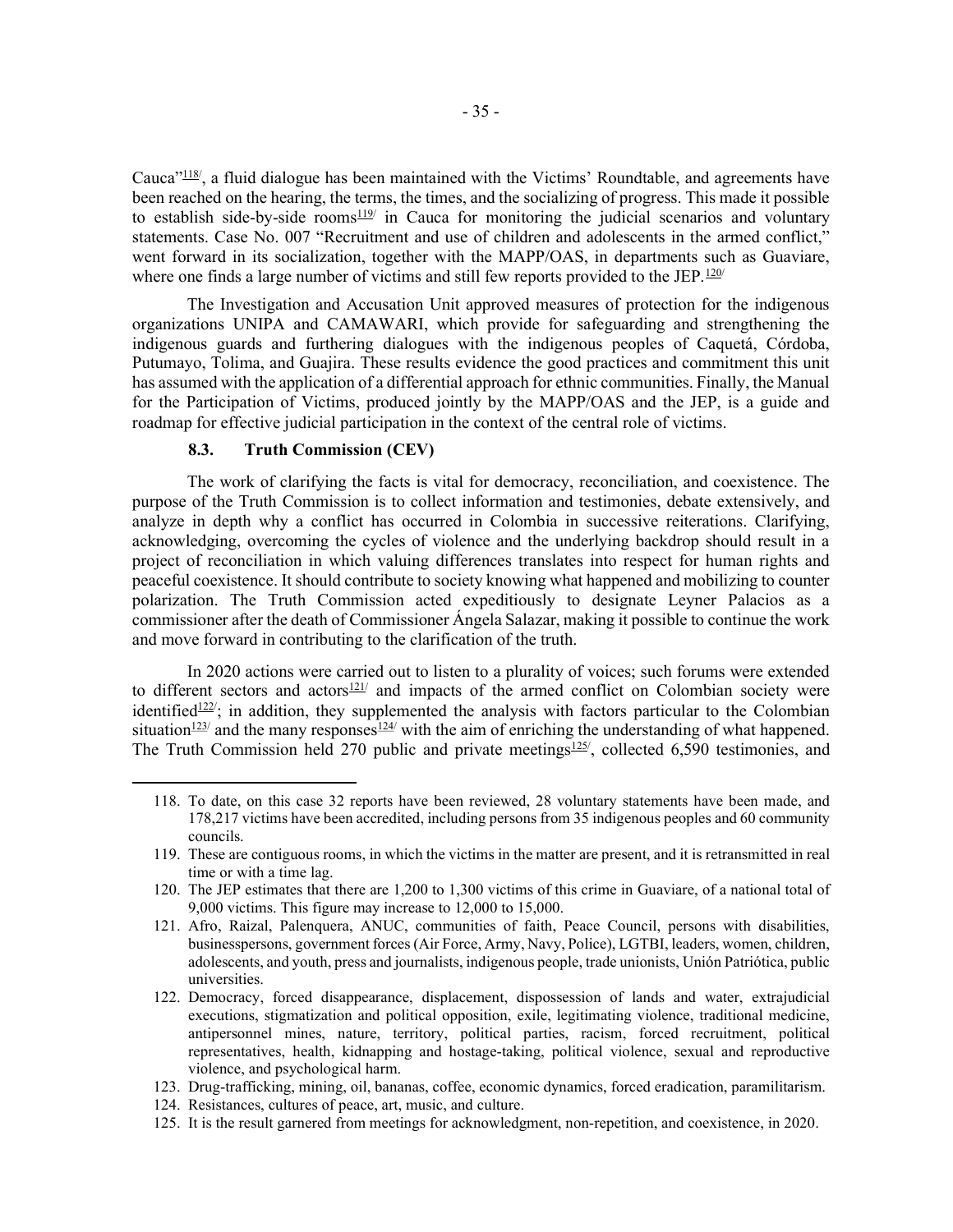received 584 reports and cases from civil society. In addition, it concluded the information-gathering phase, in which information and accounts were received from the victims living abroad, who contributed to the recognition of the impact of the conflict outside the national territory; as well as the process of listening to a plurality of diverse voices from members of the government forces, with a view to ensuring the coexistence of diverse narratives so as to contribute to clarification of the truth.

The Truth Commission has consolidated a perspective that transcends its term and seeks to present results for clarification of the truth with a proposal called "the legacy," made up of the Final Report<sup>126</sup>, archives in different media, and the network of allies, or Red Aliada.<sup>127/</sup> This proposal seeks to place digital media at the service of peace, not only to learn the content, but to promote territorial initiatives that contribute to its dissemination, appropriation, and follow-up from a local perspective. In addition, it aims to counter polarization, contributing to the creation of a favorable climate for the work of the JEP and the UBPD, as an action pulling together the various parts of the system.

The truth implies narrating what happened and also acknowledging responsibility by various actors and sectors involved in the facts described. The Truth Commission held four ceremonies for acknowledging responsibilities and the dignity of the victims<sup>128/</sup> with strategies for mass dissemination<sup>129</sup> amidst the restrictions stemming from the COVID-19 pandemic. Of special note was the testimony of Ingrid Betancourt<sup>130</sup> on kidnapping and its individual and collective implications.<sup>131/</sup> The Commission gave visibility to the persistence of the violence and the continuity of the armed conflict, especially its impact on social leaders, issuing an appeal to uphold guarantees of nonrepetition.

During this stage of collecting information, maintaining confidentiality was a challenge due to the use of virtual channels. At present a new challenge is handling the information and archives provided by the different actors and sectors after the end of the Truth Commission's mandate, as well as guaranteeing that it not pose a future risk to victims and organizations. The GS/OAS will continue to provide political support to the Truth Commission, convinced of its contribution to consolidating peace and democracy by incorporating perspectives both local and national.

### 9. RECOMMENDATIONS

#### 9.1. To the Ministry of National Defense

9.1.1. Generate a sustainable presence of military and police units, after operations are carried out, mainly in those areas disputed by illegal armed groups, with the aim of maintaining minimal

<sup>126.</sup> The final report made up of: the comprehensive and historical account of what happened in the context of the armed conflict, geared to non-repetition. The in-depth account in nine chapters: findings; historical narrative; voices; territories; ethnic peoples; impacts, confrontations, and forms of resistance; women and gender; children and youth; annexes. Finally, recommendations geared to non-repetition.

<sup>127.</sup> They have the task of fostering a receptive ambience for the Final Report and assume the legacy of the Commission (territorial appropriation and follow-up on the recommendations made by the Truth Commission once it concludes its mandate).

<sup>128.</sup> The impact of the armed conflict on health #LaVerdadDesdeLaSalud, September 24; the Space for Acknowledgment called Gathering for the Truth #LaVerdadIndígena was held on October 23; the Gathering for Truth 'The return of our voices' was held November 13; and the Truth of the Black, Afro-Colombian, Palenquero and Raizal people was held on December 11.

<sup>129.</sup> The Truth Commission estimates live audiences of 4,000 persons on average, connected in each event, in a partnership with the newspaper El Tiempoe.

<sup>130.</sup> Ethical and political reflections on kidnapping, held September 14, 2020.

<sup>131.</sup> Approach from conscience with former combatants on kidnapping and its impact on individuals and communities.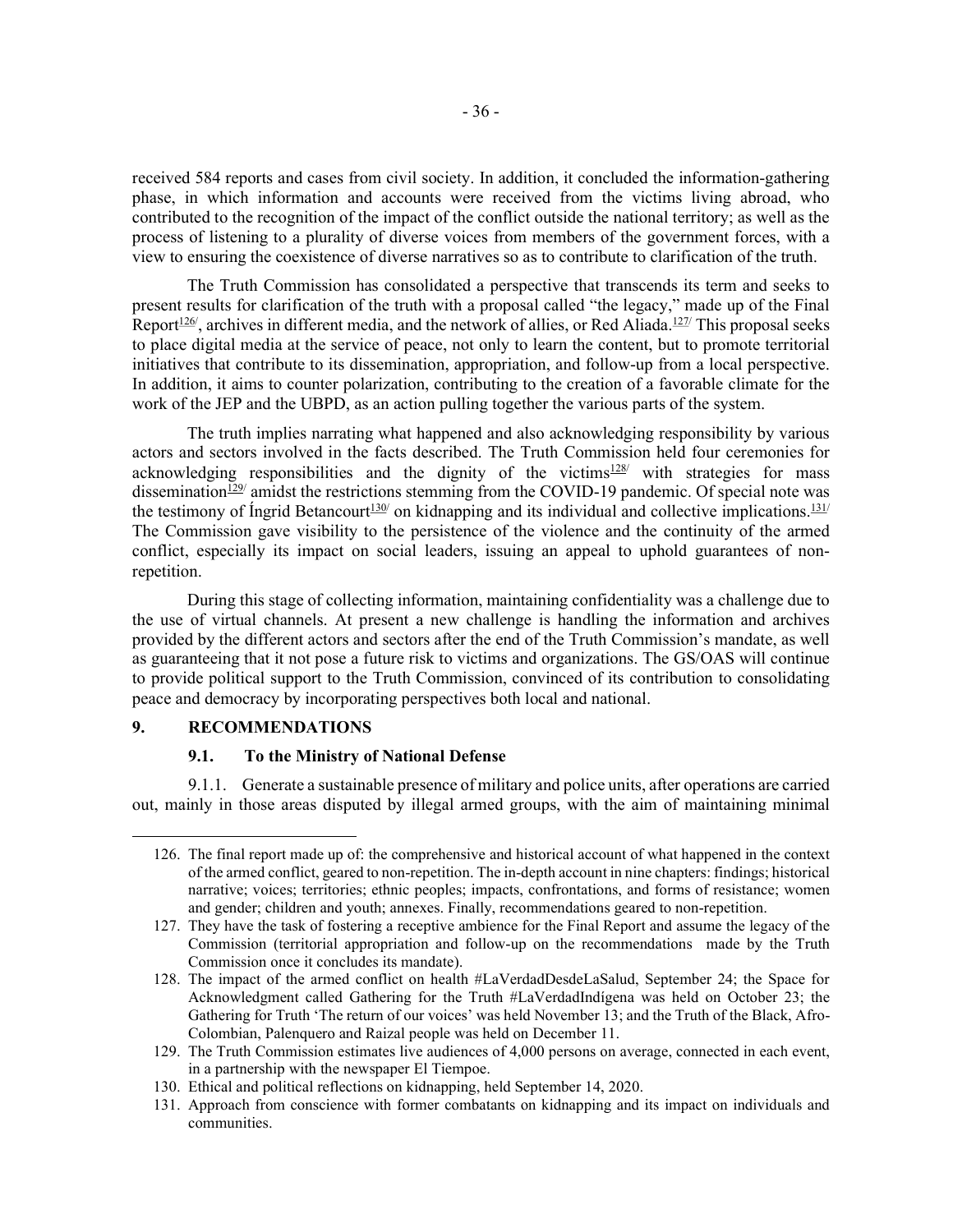conditions of security. This should also be accompanied by a strategy for deployment, investigation, and arrest in coordination with the Office of the Attorney General.

9.1.2. Guarantee that in carrying out communication strategies to give visibility to and highlight the accomplishments of the government forces against the illegal armed groups, the content of the messages do not expose the civilian population to possible retaliations by these groups, nor further accusations that they are collaborators of the military authorities.

### 9.2. To the Office of the High Commissioner for Peace

9.2.1. Follow up on and evaluate the impact of the public policy and the criminal justice policy for dismantling the criminal organizations responsible for the negative impacts on social leaders, human rights defenders, communities, and participants in the implementation of the Final Agreement. On a complementary basis, it is suggested that the Office foster intersectoral coordination at the national level, articulation with departmental and municipal governments, and the strengthening of the Sub-commission on Gender of the National Commission on Security Guarantees.<sup>132/</sup>

9.2.2. Strengthen the analysis of contexts and patterns of macro-criminality with a gender perspective in the process of designing the Policy on Dismantling that is the purpose of the CNGS $^{133/}$ and in the creation of the SISEP. $\frac{134}{ }$ 

9.2.3. In coordination with the Ministry of Interior, the Public Ministry, and the National Planning Department:

- i) Promote the view that citizen participation is an essential pillar for democracy and peacebuilding. As such, it is necessary to encourage it and to strengthen critical and constructive dialogues between society and institutions in order to achieve the best solutions and the greatest possible appropriation in the territories.
- ii) Establish avenues, methodologies, and strategies that guarantees broad, diverse, and inclusive participation, in particular in the rural sectors, ethnic communities, women, and youth, facilitating (a) greater connectivity, access, and training in technological tools; (b) the active search for methodologies for facilitating participation of the rural sector; and (c) strengthening the actors and forums for participation. All the foregoing should place special emphasis on the Territorial Councils for Peace, Reconciliation, and Coexistence (CTPRC).

## 9.3. To the Ministry of Interior

9.3.1. Persevere in promulgating and implementing the Public Policy for Integral Protection and Guarantees for Social Leaders, Community Leaders, Journalists, and Human Rights Defenders, as well as the National Human Rights Action Plan, to make progress implementing guarantees of nonrepetition to shore up a climate of peaceful coexistence among citizens and to strengthen trust between citizens and the state institutions.

9.3.2. Through the National Protection Unit, improve the times for evaluating risk scenarios and ensure that evaluations of the implementation of individual and collective measures of protection are effective, in keeping with the specific contexts of the beneficiary population. Consider increasing

<sup>132.</sup> The MAPP/OAS recognizes that the gains in the processes that are mentioned in this section are longterm, which is why it reiterates the recommendations made in the 29th Half-Year Report.

<sup>133.</sup> National Commission on Security Guarantees (CNGS).

<sup>134.</sup> Integral System for Exercise of Politics (SISEP).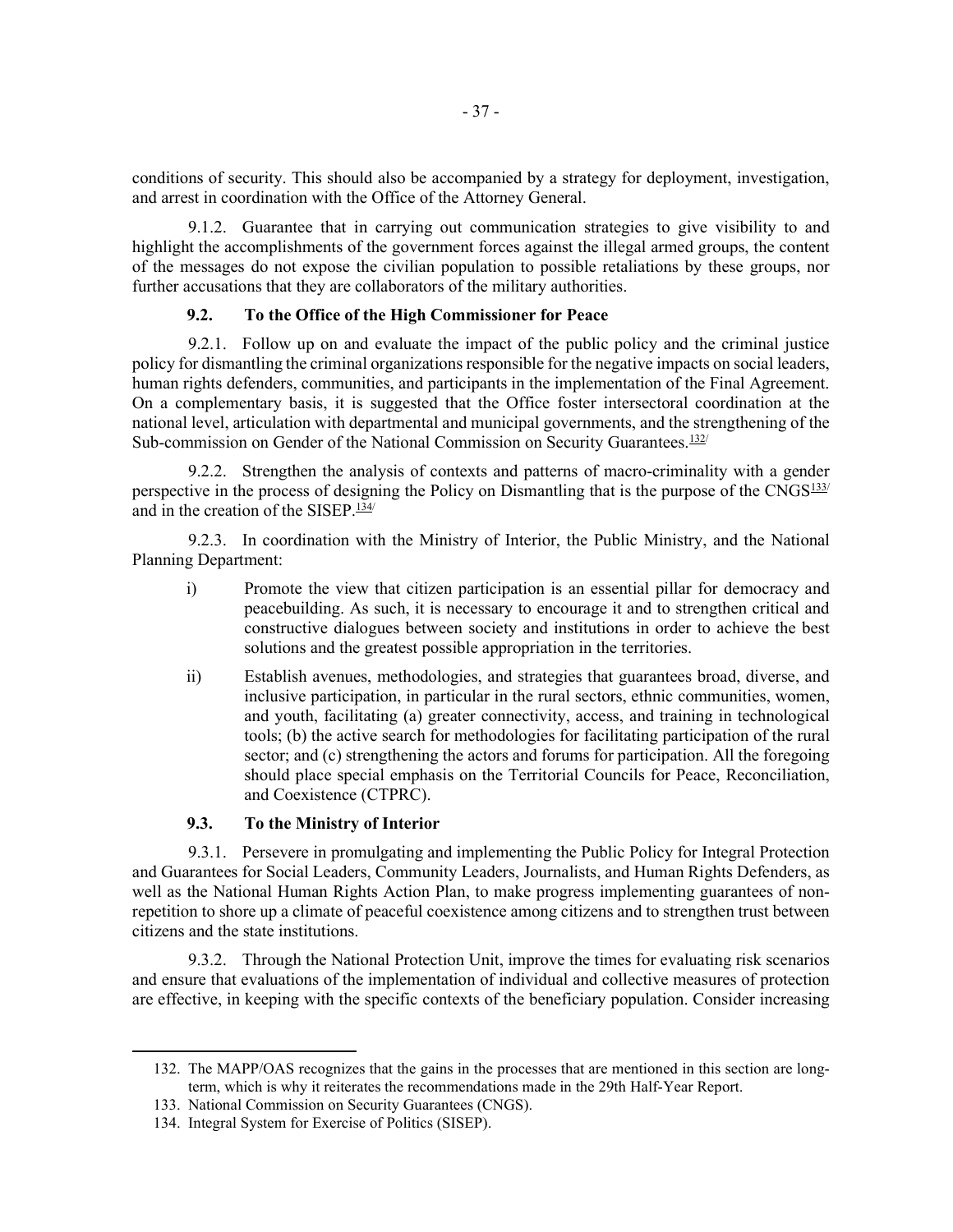the number of analysts and the rollout of territorial liaisons in the departments with the greatest concentration of persons in the process of reincorporation.

9.3.3. In coordination with the Office of the Presidential Adviser for Human Rights and International Affairs, the National Protection Unit, and the Office of the Attorney General, put in place a strategy that includes actions to protect the indigenous authorities in the territories, as well as prosecution of those responsible for violations. This effort should be done with a differential perspective that considers their role as authorities and the impact on the social and community fabric, and that contributes to reducing the risk of physical and cultural extermination.

## 9.4. To the Ministry of Justice and Law

9.4.1. Step up the reactivation of mobile interinstitutional justice days in the territories to mitigate the gaps in access in rural areas that have resulted from the pandemic, making possible greater dissemination of the institutional offer, and improving the trust and proximity of the population to judicial officers.

9.4.2. In coordination with the INPEC, develop a special arrangement for intramural resocialization for persons who have submitted to the law in the context of Decree 965 of 2020, considering the guarantees of non-repetition and the lessons learned from the Justice and Peace process.

## 9.5. To the Intersectoral Commission for preventing recruitment and the use, utilization, of children and adolescents and the sexual violence against them (CIPRUNNA)

 Through the implementation of the Strategy for Prevention of Recruitment and Use of Children and Adolescents known as "Súmate por Mí": (i) expand the forums for training in prevention to communities, teachers, platforms for youth and children and adolescents, (ii) disseminate, through local means of communication, the means of addressing and protecting children and channels for lodging complaints; and (iii) continue implementing programs such as "Mambrú no va a la Guerra" and "Generación con Bienestar" through the ICBF.

## 9.6. To the Office of the Presidential Adviser for Stabilization and Consolidation and the Territorial Renewal Agency (ART)

9.6.1. Adjust the methodology for participatory design of the Single Roadmap, identifying opportunities and challenges in the transfer of information to the Impetus Groups (Grupos Motor), and from there to the communities they represent. To this end, in the socialization phase prior to validating the prioritization of initiatives, it is suggested socializing – in simple and accessible formats – the objectives, methodologies, times for implementation, and persons involved in the process, in addition to generating messages with technical information on costs, timetables, and implementers. Consider using community radio as an effective tool of communication that is close to the rural population (it has been used by the MAPP/OAS with great success), in addition to local television stations, at the same time as accelerating the Rural Connectivity Plan.

9.6.2. In conjunction with the Ministry of Interior, the Office of the Vice President, the Office of the Adviser for Women's Equity, and the municipal and departmental administrations, define an urgent intervention plan for territorial appropriation and the strategic and gradual positioning of initiatives mindful of gender considerations, rural women, and ethnic communities within the prioritization done in the Single Roadmap of the PDET.

9.6.3. In coordination with the Office of the Presidential Adviser for National Security, articulate efforts to implement the various projects and initiatives undertaken by the PDETs, the PNIS, and the Strategic Zones for Comprehensive Intervention with the objective of generating synergies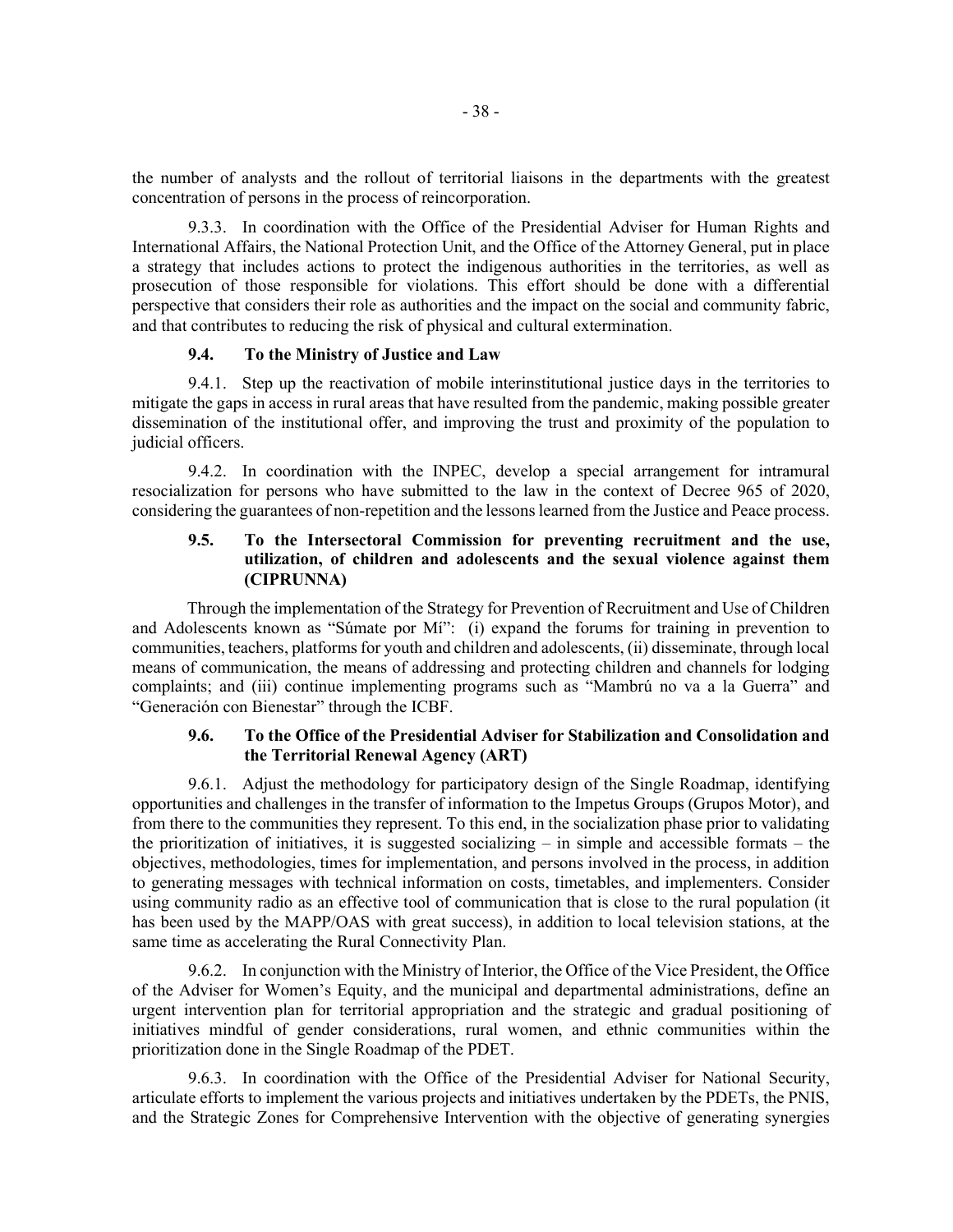between the strategies for reducing illicit crops and the policies for territorial transformation that make possible the sustainable and lasting transition to legal economies.

#### 9.7. To the Office of the Presidential Adviser for National Security

Prioritize economic resources for carrying out the actions established in each of the Strategic Plans for Comprehensive Intervention (PEII) initially planned for three years and give continuity to the purposes set forth in the strategy, mindful of the impact of the COVID-19 pandemic in 2020 on implementation of the roadmap.

### 9.8. To the Office of the Presidential Adviser for Human Rights and International Affairs

Consider, when the Intersectoral Roundtable unifies the figures on homicides of social leaders, not only the acts of violence directed against this population, but also such acts directed against their family members. In addition, keep a record of other violations such as threats, forced displacement, confinement, and extortion.

## 9.9. To the Ministry of Foreign Affairs

In coordination with Migración Colombia, the Office for Managing the Border with Venezuela, and the local authorities, continue strengthening and coordinating the capacities and procedures of the various institutions aimed at serving the migrant population and their economic and social integration so as to make it possible to anticipate and control the risk scenarios and collateral efforts stemming from the actions of the groups and the closing of the border to the population of foreigners in Colombia. Ensure that such strategies include differential approaches for addressing women, migrant children, and binational indigenous communities that are especially vulnerable.

#### 9.10. To the Office of the Attorney General

9.10.1 Adopt logistical and security strategies to guarantee the ability of judicial officers to go the rural areas to address the most complex situations that arise in the territories, such as official acts for removing corpses, and the investigation of high-impact crimes such as homicides. Such field visits should supplement the actions taken to date, such as the Strategic Guideline in times of COVID-19 (Direccionamiento Estratégico en tiempos de COVID-19).

9.10.2 In coordination with the Superior Judicial Council, strengthen and support victims' participation in regular judicial proceedings as a result of the submission to the law of members of organized armed groups by establishing procedural safeguards in keeping with international standards on truth, justice, and guarantees of non-repetition.

#### 9.11. To the Superior Judicial Council

9.11.1. Hold some in-person hearings, complying with the biosecurity protocols established by the National Government such as hearings in oral trials that require greater attention, identifying persons accused, and taking evidence, since to date oral hearings have been one of the most difficult stages in criminal trials.

9.11.2. In the context of COCOIN, resume national and departmental coordination, mindful of biosecurity measures with the aim of not losing the gains made in coordination between indigenous peoples and national agencies, also seeking solutions to the difficulties that the health emergency has imposed on the indigenous peoples' own governments and special justice systems.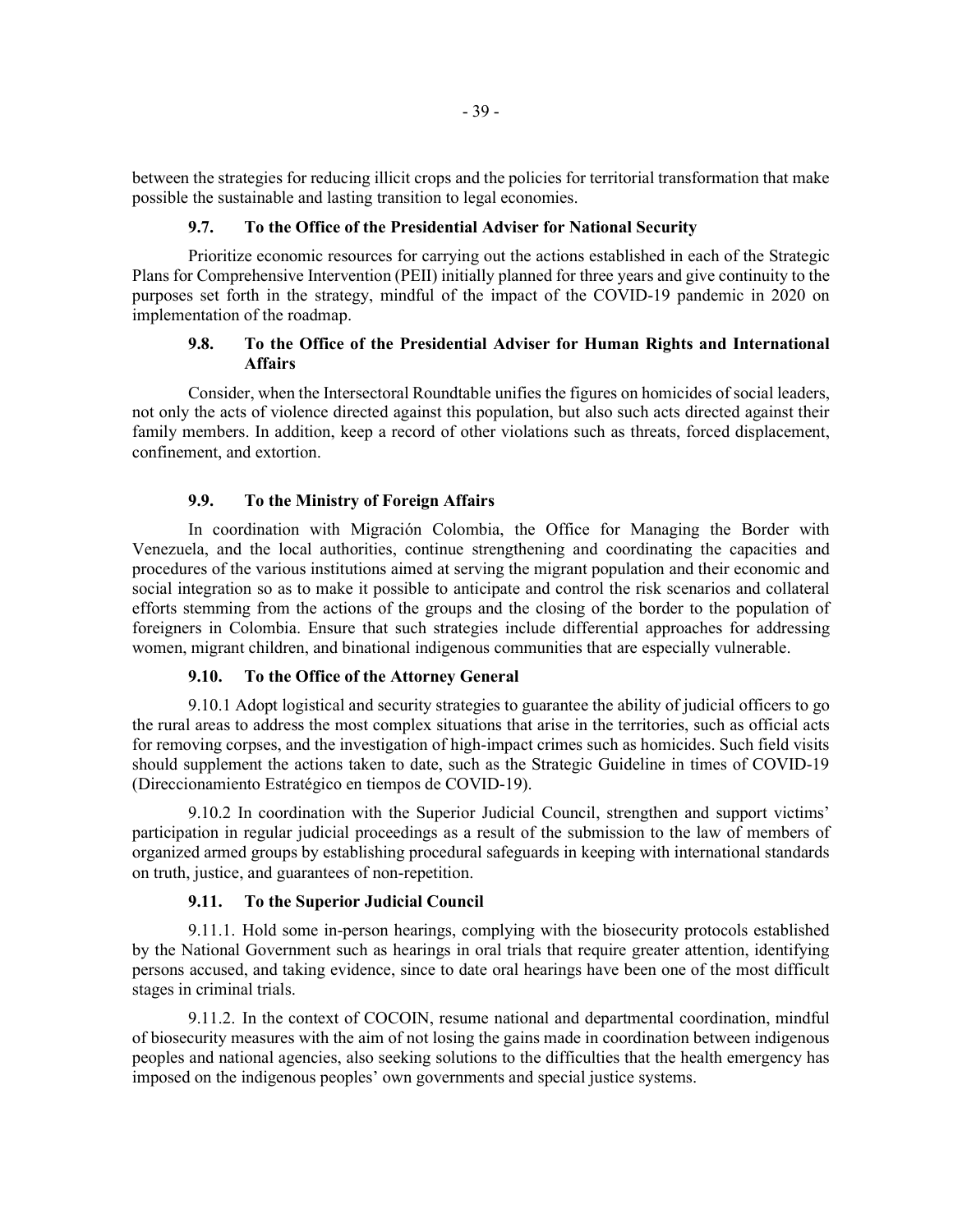### 9.12. To the Superior Judicial Council and the Land Restitution Unit

Give impetus to the ethnic route for restitution in the areas with the most claims filed by applying measures to reduce the judicial backlog so as to make it possible to vet the claims that are lagging behind; strengthening the capacities of judicial officers on issues related to a differential ethnic perspective and negative impacts in the territories and the expansion of the ethnic teams of the URT.

## 9.13. To the Office of the Vice-Presidency of the Republic, the Office of the Presidential Adviser for Women's Equity, and all the institutions that are part of the Executive's High-Level Body for Gender

Incorporate criteria of collective and preventive protection to the institutional response to the extraordinary gender risk that affects the members of the Special Body on Women of the CSIVI. Step up the pace of implementation of the gender measures in Decree 660 of 2018 "Integral Program of Security and Protection for Communities and Organizations in the Territories," especially as related to the connections with the developments of the PIG-Mujeres and the guidelines of the Thematic Session on Gender of the CNGS.

#### 9.14. To the Disappeared Persons Search Unit (UBPD)

Reinforce strategies and methods of coordination with the departmental and local governments with the aim of responding to the specific and differentiated contexts of the territories where the Regional Search Plans are implemented. In addition, move forward in establishing a timetable with deadlines and persons responsible for implementing the National Search Plan.

### 9.15. To the Truth Commission

With national and territorial agencies, plan the implementation of the recommendations contained in the Final Report, as well as actions for the deposit, custody, and access to the information compiled that does not constitute a future risk for the victims and organizations who provided information as a contribution to clarifying the truth.

#### 9.16. To the Special Jurisdiction for Peace

9.16.1. Step up the pace of efforts and deploy the actions needed to guarantee that the victims will be able to submit their reports to the Chamber for Recognition before September 22, 2021. It is suggested that consideration be given to a new extension of the time for submitting these reports.

9.16.2. Insist on the search for adequate alternatives and conditions for collecting testimony and information in person, and that those sessions conducted virtually be done mindful of the conditions of security and confidentiality of the communities and the persons appearing. In addition, increase harmonious collaboration between the JEP and the National Government, as well as the other jurisdictions.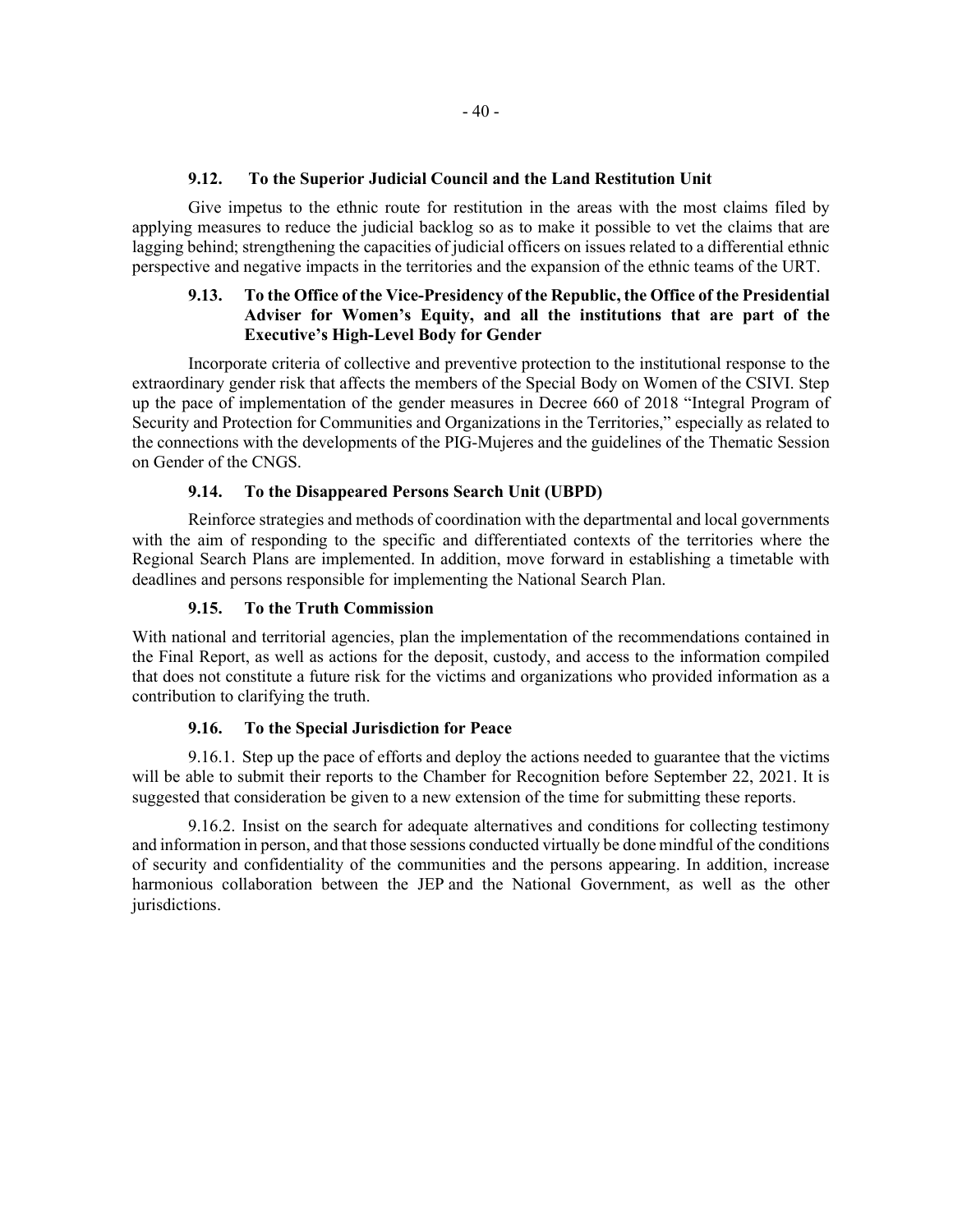### LIST OF ACRONYMS AND ABBREVIATIONS USED IN THE REPORT

ACIN - Asociación de Cabildos Indígenas del Norte del Cauca

AETCR – Former Territorial Spaces for Training and Reincorporation

AGC – Autodefensas Gaitanistas de Colombia

AICMA – Comprehensive Action against Antipersonnel Mines

ANLA – Environmental Licenses Authority

APV - Alianza Paz del Valle

ARN - Agency for Reintegration and Normalization

ART – Territorial Renewal Agency

IDB – Inter-American Development Bank

WB – World Bank

CAMAWARI - Cabildo Mayor Awá de Ricaurte

CAT – Territorial Advisory Councils

CCOET – Strategic Joint Command for Transition

CEDISCO – Center for Social Dialogue and Coexistence of the Office of the High Commissioner for Peace

CEV - Commission for Truth, Coexistence, and Non-Repetition

CIPRAT – Interinstitutional Commission for Rapid Response to Early Warnings

CIPRUNNA - Intersectoral Commission to Prevent the Recruitment, Use of, and Sexual Violence against Children and Adolescents by Illegal Armed Groups and Organized Crime Groups

CISIL- Interinstitutional Committee on Individual Submission to Legality

CMPP – Municipal Participatory Planning Commissions

CMPRC – Municipal Councils for Peace, Reconciliation, and Coexistence

CNGS – National Commission on Security Guarantees

COCOIN – National Commission for Coordination between the National Justice System and the Indigenous Justice Systems

COCOMACIA - Consejo Comunitario Mayor de la Asociación Campesina Integral del Atrato

CODA – Committee on Laying Down of Arms

CRIC - Consejo Regional Indígena del Cauca

CSIVI – Commission for Monitoring, Impetus, and Verification of Implementation

CTPRC- Territorial Councils for Peace, Reconciliation, and Coexistence

DSCI – Bureau for Substitution of Illicit Crops

ELN - Ejército de Liberación Nacional [National Liberation Army]

EPL - Ejército Popular de Liberación [People's Liberation Army]

ERM – Education on Risks of Antipersonnel Mines

ERPAC - Ejército Revolucionario Popular Anticomunista de Colombia

FARC - Fuerzas Armadas Revolucionarias de Colombia

FARC-EP - Fuerzas Armadas Revolucionarias de Colombia – Ejército del Pueblo

FGN – Office of the Attorney General

FOS - Frente Oliver Sinisterra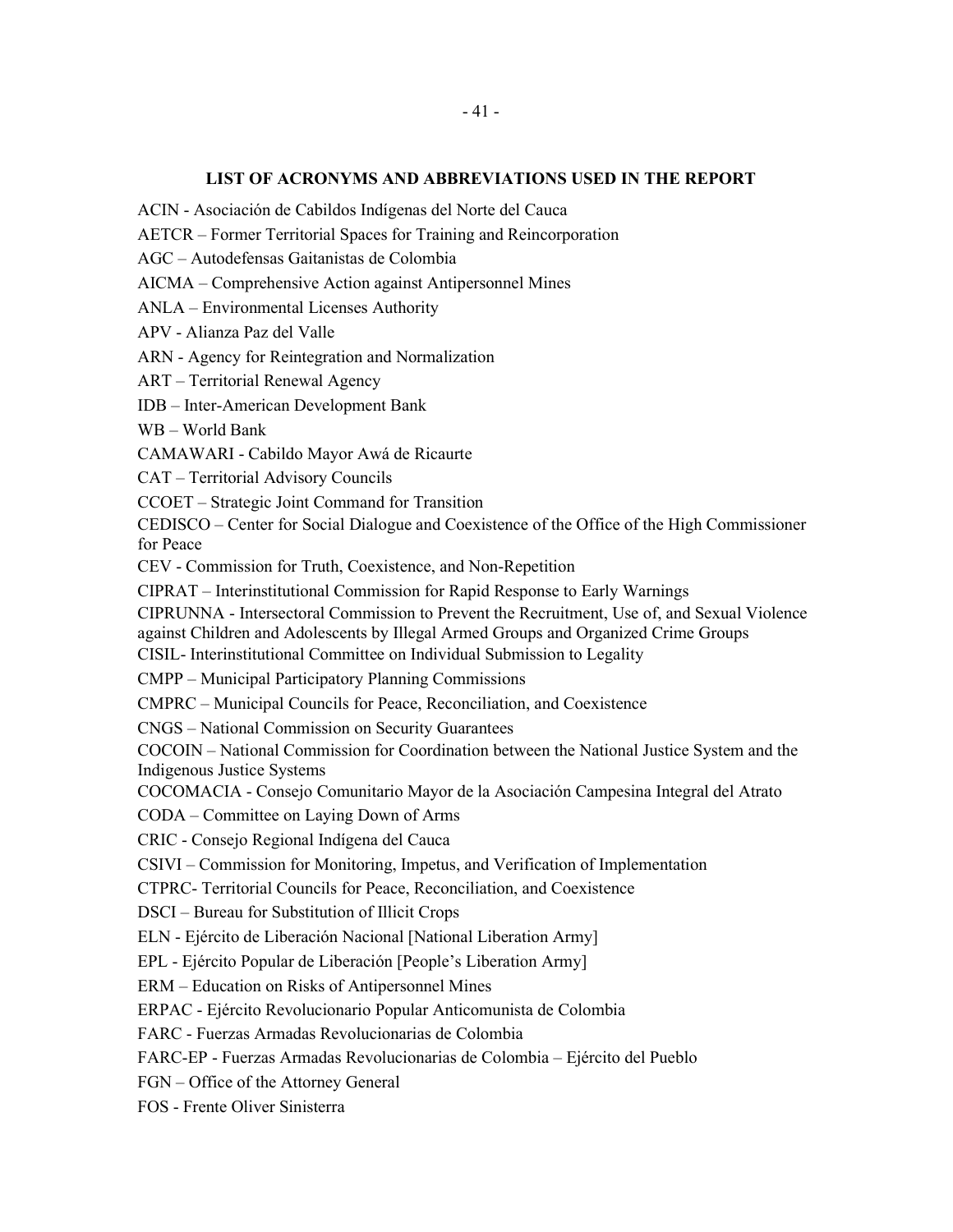GUP - Guerrillas Unidas del Pacífico

HAM – Made to the Measure

ICBF – Colombian Family Welfare Institute

INPEC – National Prison Institute

JAC – Community Action Councils

JEI – Special Indigenous Jurisdiction

JEP – Special Jurisdiction for Peace

LGBTI – Lesbian, Gay, Bisexual, Trans, and Intersex Persons

APM – Antipersonnel Mines

MAPP/OAS – Mission in Support of the Peace Process in Colombia of the Organization of

American States

MEC- Special Consultation Mechanisms

OXE – Unexploded Ordnance

NNA – Children and Adolescents

OAC – Community Action Entities

OACP – Office of the High Commissioner for Peace

OCAD-Paz – Collegial Entity for Administration and Decision

ODC – Colombian Observatory of Drugs

OAS – Organization of American States

PAI – Immediate Assistance Plan

PATR – Regional Transformation Action Plans

PDET – Rural Development Programs

PDETE – Ethic Rural Development Program

PECIG - Environmental Management Plan of the Program for Eradication of Illicit Crops using the Herbicide Glyphosate

PEII – Strategic Plans for Comprehensive Intervention

PIG-Mujeres - Comprehensive Program of Guarantees for Women Leaders and Women Human Rights Defenders

PISDA – Integral Plans for Substitution and Alternative Development

PMI – Framework Plan for Implementation

PNIS - National Comprehensive Program for the Substitution of Illicit Crops

PNN – National Parks

PRI – Immediate Response Plans

SIVJRNR - Comprehensive Truth, Justice, Reparation, and Non-Repetition System

IED – Improved Explosive Devices

UBPD – Disappeared Persons Search Unit

UEI – Special Investigation Unit of the Elite Corps

UIA – Investigation and Accusation Unit

UNIPA - Unidad Indígena del Pueblo Awá

UNIPEP – Police Unit for Peacebuilding